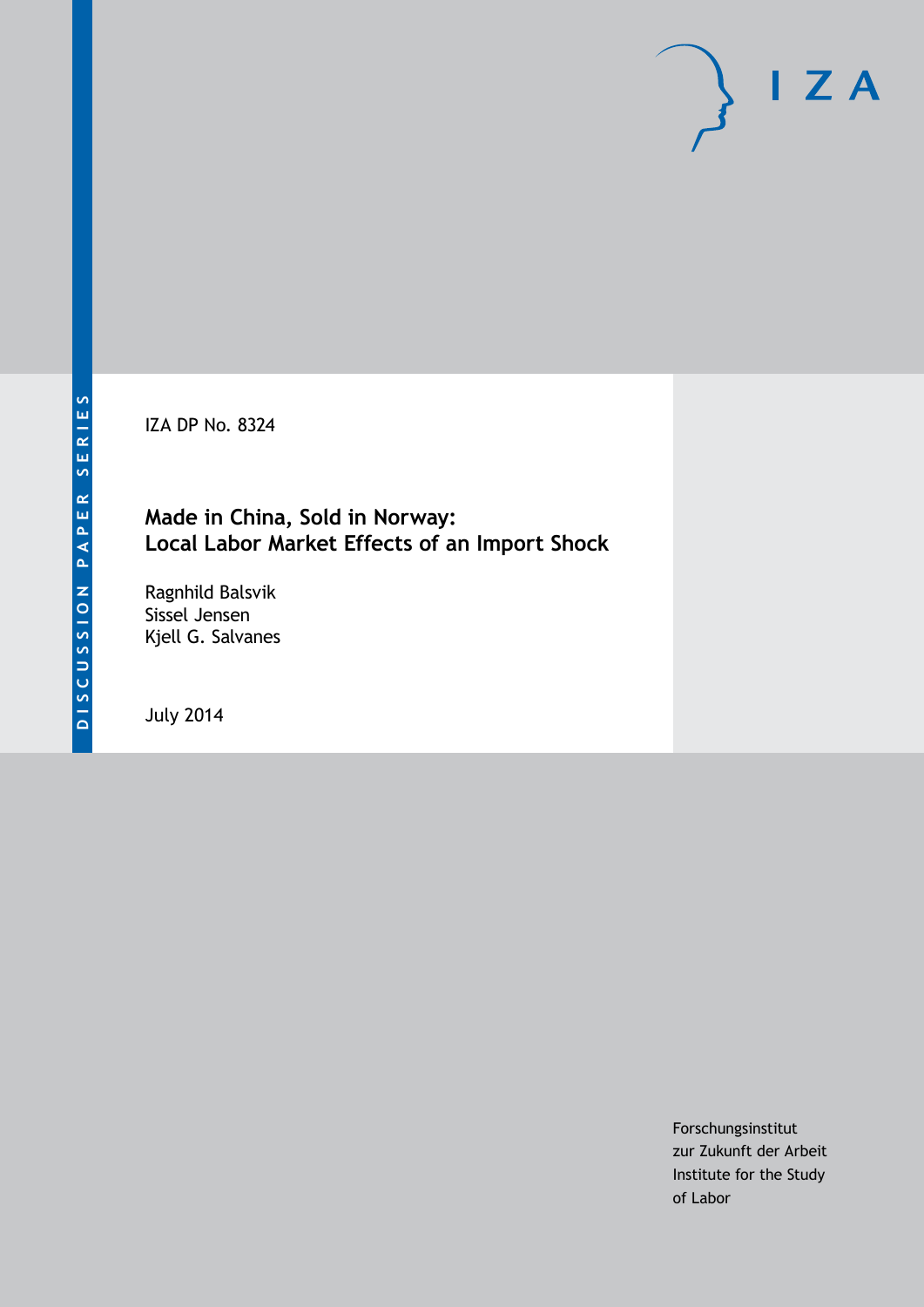# **Made in China, Sold in Norway: Local Labor Market Effects of an Import Shock**

#### **Ragnhild Balsvik**

*Norwegian School of Economics*

#### **Sissel Jensen**

*Norwegian School of Economics*

#### **Kjell G. Salvanes**

*Norwegian School of Economics, IZA and CEEP*

Discussion Paper No. 8324 July 2014

IZA

P.O. Box 7240 53072 Bonn Germany

Phone: +49-228-3894-0 Fax: +49-228-3894-180 E-mail: [iza@iza.org](mailto:iza@iza.org)

Any opinions expressed here are those of the author(s) and not those of IZA. Research published in this series may include views on policy, but the institute itself takes no institutional policy positions. The IZA research network is committed to the IZA Guiding Principles of Research Integrity.

The Institute for the Study of Labor (IZA) in Bonn is a local and virtual international research center and a place of communication between science, politics and business. IZA is an independent nonprofit organization supported by Deutsche Post Foundation. The center is associated with the University of Bonn and offers a stimulating research environment through its international network, workshops and conferences, data service, project support, research visits and doctoral program. IZA engages in (i) original and internationally competitive research in all fields of labor economics, (ii) development of policy concepts, and (iii) dissemination of research results and concepts to the interested public.

<span id="page-1-0"></span>IZA Discussion Papers often represent preliminary work and are circulated to encourage discussion. Citation of such a paper should account for its provisional character. A revised version may be available directly from the author.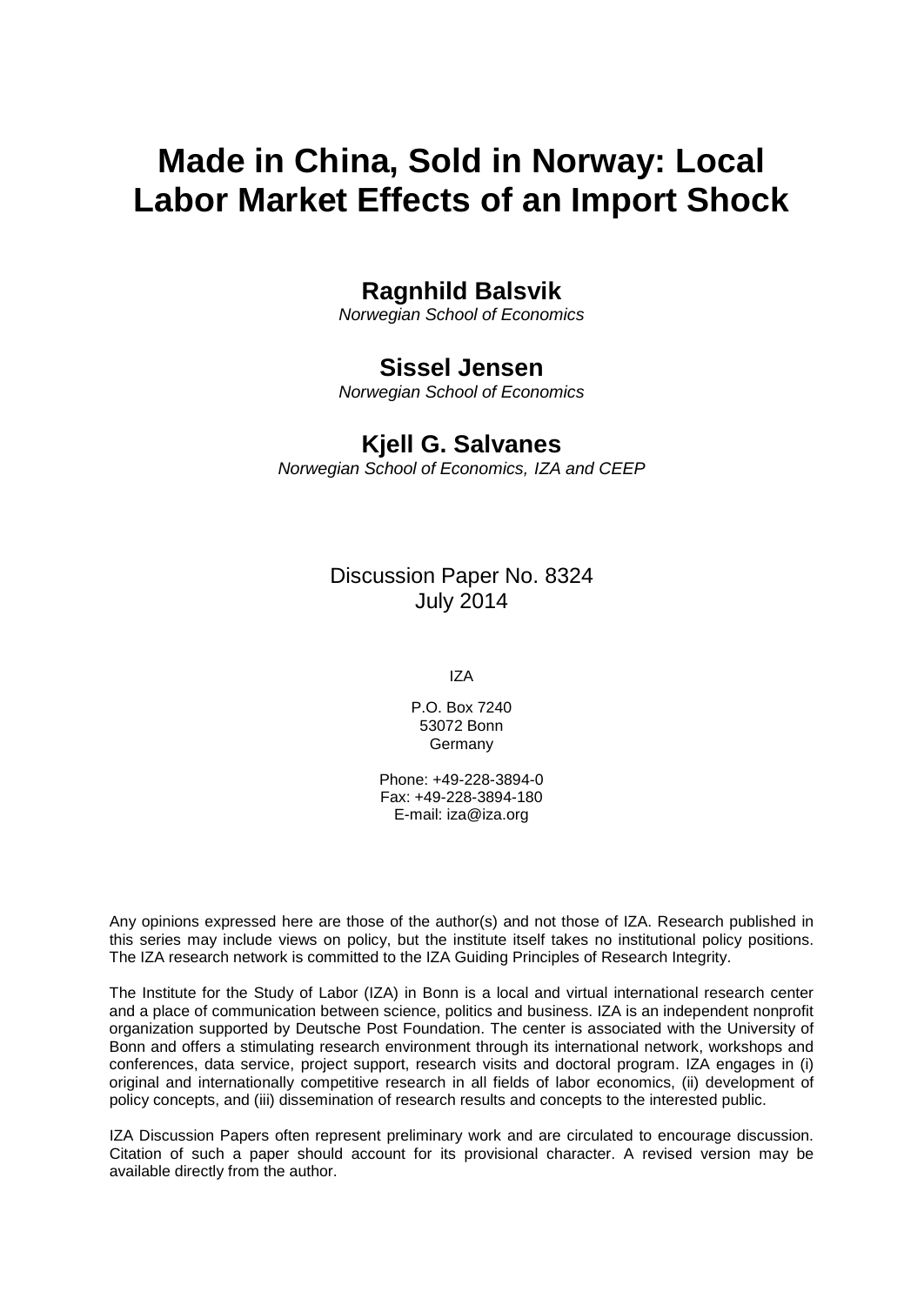IZA Discussion Paper No. 8324 July 2014

## **ABSTRACT**

## **Made in China, Sold in Norway: Local Labor Market Effects of an Import Shock[\\*](#page-1-0)**

We analyze whether regional labor markets are affected by expo- sure to import competition from China. We find negative employment effects for low-skilled workers, and observe that low-skilled workers tend to be pushed into unemployment or leave the labor force altogether. We find no evidence of wage effects. We partly expect this in a Nordic welfare state where firms are flexible at the employment margin, while centralized wage bargaining provides less flexibility at the wage margin. Our estimates suggest that import competition from China explains almost 10% of the reduction in the manufacturing employment share from 1996 to 2007 which is half of the effect found by Autor, Dorn and Hanson (2013) for the US.

JEL Classification: F16, H53, J23, J31

Keywords: import competition, local labor markets, Norway

Corresponding author:

Kjell G. Salvanes Norwegian School of Economics Helleveien 30 5045 Bergen Norway E-mail: [kjell.salvanes@nhh.no](mailto:kjell.salvanes@nhh.no)

We acknowledge the Norwegian Research Council for its financial support and thank participants at a conference on the Nordic model held in Oslo in September 2012 and two referees for their helpful comments and suggestions.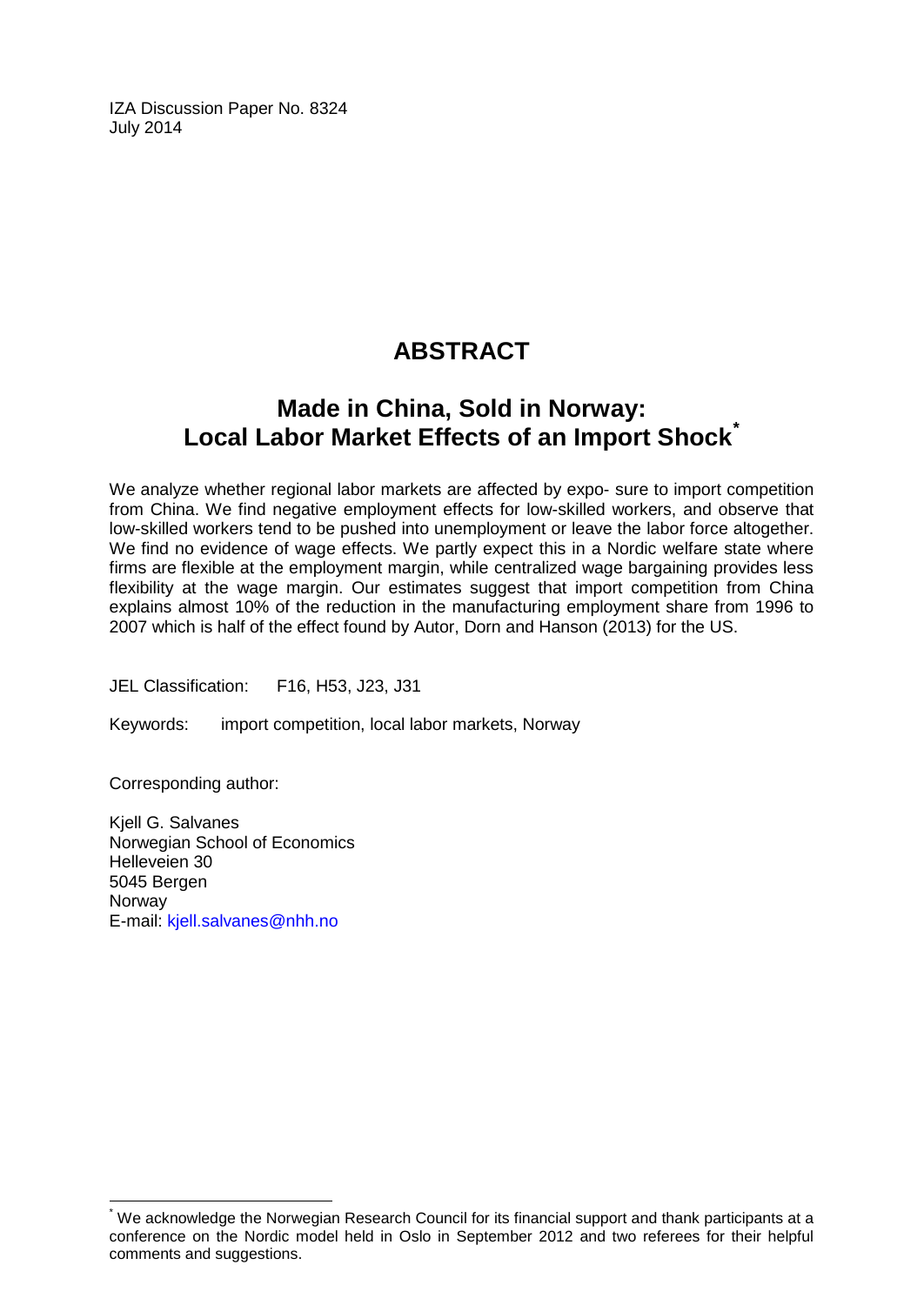### <span id="page-3-0"></span>1 Introduction

The rise of China as a major exporter in the world economy is an important feature of the current globalization process. Between 1993 and 2010, the share of world merchandize exports originating in China grew from 2.5% to 10.6%, making China in 2010 the largest exporter in the world. Parallel to this increase in exports from low-cost countries, scholars have pointed out that imports from developing countries in general, and from China in particular, could have disruptive effects on labor markets in developed countries and, in particular, harm low-skilled workers in industries competing with imports from low-cost countries. However, until recently there has been limited evidence finding clear labor market effects of trade shocks [\(Krugman,](#page-44-0) [2008\)](#page-44-0). The main conclusion from the earlier literature using data from the 1980s and early 1990s was that the rising wage inequality observed in many countries was mainly because of skill-biased technological change and not trade [\(Berman, Bound and Machin, 1998\)](#page-42-0).<sup>[1](#page--1-0)</sup> As trade has increased between developed countries and low-cost countries, in particular China, following its inclusion in the World Trade Organization (WTO) in 2001, a number of recent studies have found labor market effects of trade shocks.

In this paper, we investigate how the increased exposure to imports from China has affected local labor market outcomes in Norway, using data for the period from 1996 to 2007. Our point of departure is the growing body of research examining the regional dimensions of trade shocks by taking into account the fact that regional differences in the production and employment structure within countries tend to make some regions more susceptible to trade shocks. Our empirical analysis is based on the approach of [Autor et al.](#page-42-1) [\(2013\)](#page-42-1), who investigate the impact of increased exposure to imports from China on various labor market outcomes in US commuting zones.

[Autor et al.](#page-42-1) [\(2013\)](#page-42-1) estimate that around 20% of the reduction in the employment share of manufacturing in the US from 1990 to 2007 resulted from the

<sup>1</sup>[Salvanes and Førre](#page-44-1) [\(2004\)](#page-44-1) reach a similar conclusion using data from Norway for the period 1986–94.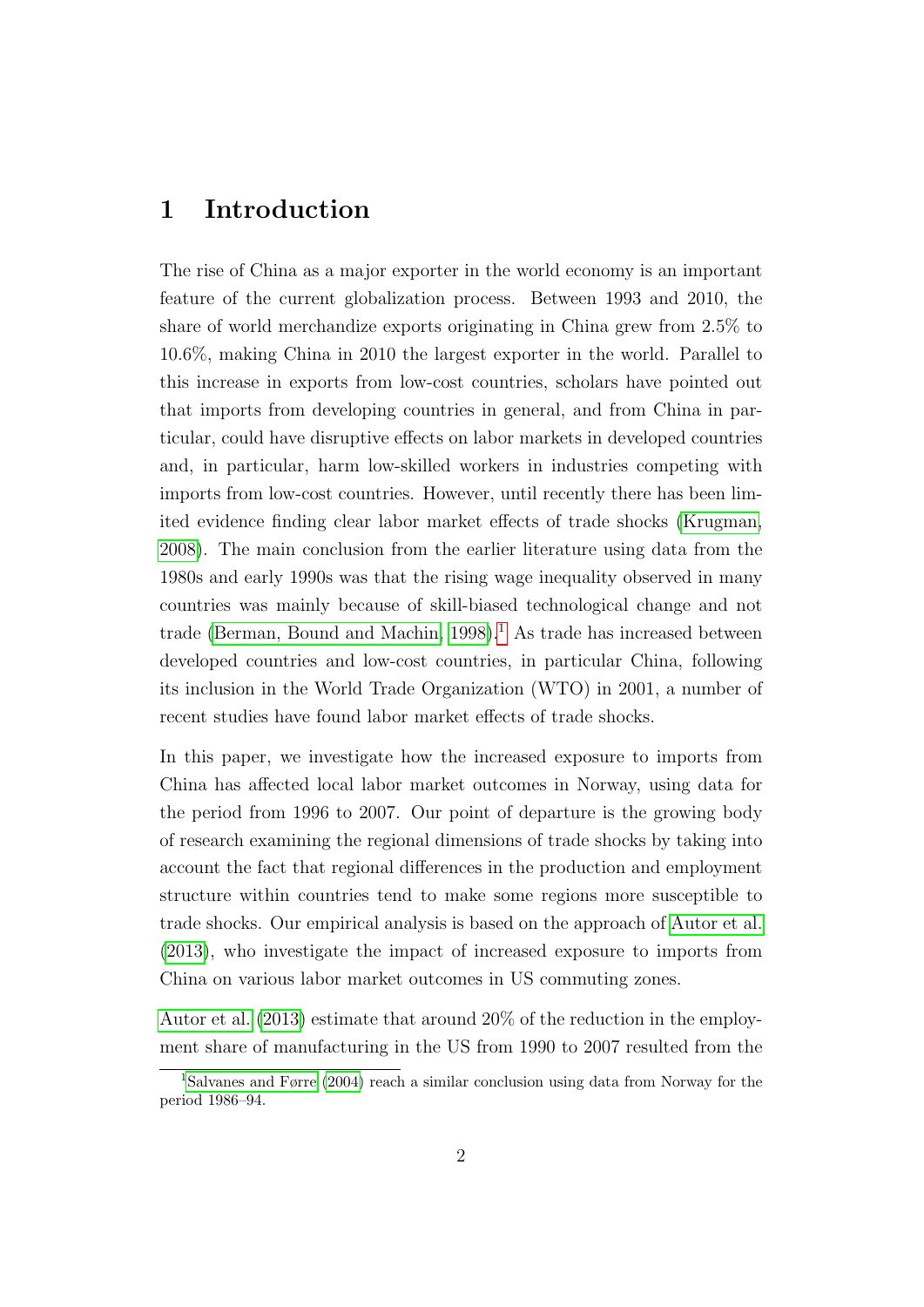<span id="page-4-0"></span>increase in import competition from China during the period.[2](#page--1-0) The results in [Autor et al.](#page-42-1) [\(2013\)](#page-42-1) complement the industry-level analysis of [Bernard,](#page-42-2) [Jensen and Schott](#page-42-2) [\(2006\)](#page-42-2), who find that US manufacturing plant survival and growth are negatively associated with industry-level exposure to import competition from low-wage countries. Several studies also use detailed data to study the wage effects arising from differences in exposure to various types of trade shocks.[3](#page--1-0)

Like many other Organization for Economic Cooperation and Development (OECD) countries, Norway has experienced reductions in manufacturing employment together with increased imports from China. Figure [1](#page-35-0) compares these developments in Norway and the US. As shown, in both countries imports from China have increased more than sixfold, while the manufacturing employment share has declined. However, despite the similarity of the developments depicted in Figure [1,](#page-35-0) the compositions of the manufacturing sectors in the US and Norway are rather different. For example, unlike the case in the US, Norwegian manufacturing is largely resource based, the economy is very open, with a large share of its production exported, and the R&D intensity of the manufacturing sector is relatively low. We study the correlations between the relative sizes of industries within the Norwegian manufacturing sector and changes in China's export capacity in these differ-

<sup>2</sup>Seminal studies exploiting regional variations in exposure to trade shocks largely focus on trade shocks arising from changes in trade policy; see e.g. [Topalova](#page-44-2) [\(2010\)](#page-44-2), [Chiquiar](#page-43-0) [\(2008\)](#page-43-0), and [Kovak](#page-44-3) [\(2013\)](#page-44-3). For the most part, these studies employ a weighted average of trade policy changes across industries to create measures of regional variation in exposure to trade shocks. [Kovak](#page-44-3) [\(2013\)](#page-44-3) provides a theoretical foundation for the use of such measures based on a specific factors model of regional economies.

<sup>3</sup>For example, [Verhoogen](#page-44-4) [\(2008\)](#page-44-4) finds that in Mexico, within-industry wage inequality increased after a devaluation as the more-productive firms increased their exports, upgraded the quality of their export products, and increased their wages relative to lessproductive firms. Elsewhere, [Amiti and Davis](#page-42-3) [\(2012\)](#page-42-3) examine the effects of tariff cuts in Indonesia, and find that the wage effects for workers depend on both the type of tariffs being reduced and the export or import orientation of the firms, while [Hummels, Jorgensen,](#page-43-1) [Munch and Xiang](#page-43-1) [\(2014\)](#page-43-1) consider firm-level offshoring in Denmark, and find both wage winners and losers within firms, depending on the skills and occupations of the workers. Finally, [Ebenstein, Harrison, McMillan and Phillips](#page-43-2) [\(2011\)](#page-43-2) analyze the effects of trade shocks at the occupation level in the US, and find that although the wage effects of import competition from low-wage countries within manufacturing are relatively small, there is a large negative effect for workers relocating from manufacturing to the service sector.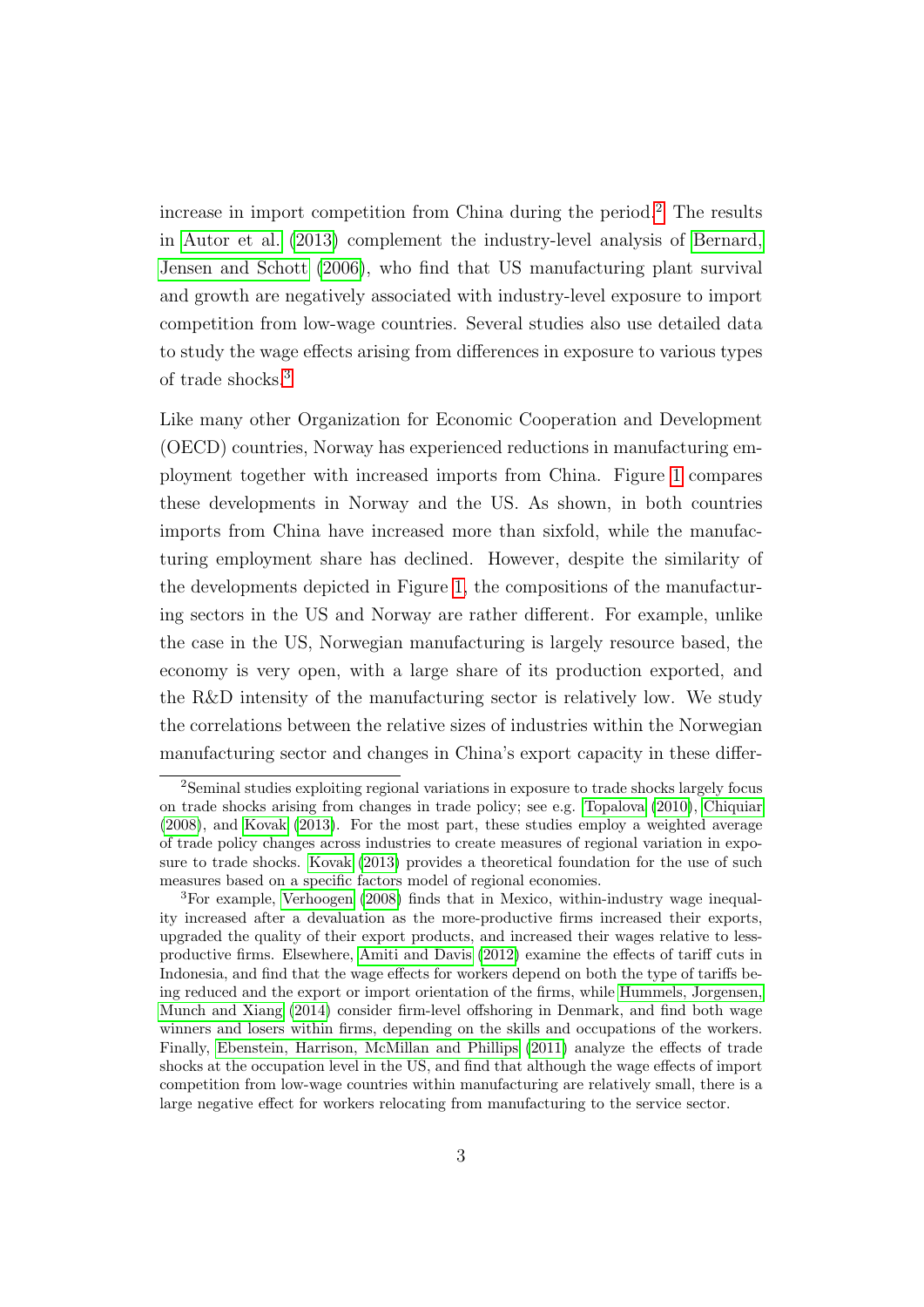<span id="page-5-0"></span>ent industries, and we further compare these results for Norway with other OECD countries. Compared with the manufacturing structure of the US, for instance, Norway has a smaller employment share in some of the industries in which Chinese exports have increased the most from the mid-1990s (such as computers and clothing). At the same time, Norway has relatively large manufacturing employment shares in industries less exposed to competition from Chinese export growth (including food processing, pulp and paper, and shipbuilding and repairs). Yet other industries strongly exposed to Chinese exports (especially machinery and equipment and fabricated metal) are of similar relative sizes in both Norway and the US.

In addition to these differences in industry structure, labor market institutions differ markedly between the US and Norway. In general, Norway has the institutional characteristics of the so-called 'Nordic model'. One important feature of this model is a centralized wage bargaining system that has produced a relatively compressed wage structure that has not changed much over time [\(Aaberge, Bjorklund and Smith](#page-42-4) [\(2000\)](#page-42-4), [Hægeland, Klette](#page-43-3) [and Salvanes](#page-43-3) [\(1999\)](#page-43-3), and [Kahn](#page-43-4) [\(1998\)](#page-43-4)).<sup>[4](#page--1-0)</sup> At the same time, the rules for employment protection in Norway are relatively flexible when it comes to employment adjustment, with few limitations preventing firms from dismissing workers collectively when under stress. A further feature of the 'Nordic model' is a welfare state that provides generous unemployment benefits and disability pensions. These policies provide workers with insurance from the negative income consequences of trade shocks. The limited wage flexibility arising from a system of centralized wage bargaining, combined with flexibility in employment adjustment and a generous welfare state, lead us to expect a clear impact of trade shocks on employment, but a more limited impact on earnings.

While the overall composition of the manufacturing sector in Norway in 1996 was such that employment shares were relatively small in several of the industries in which Chinese world exports have increased the most, the focus

<sup>4</sup>[Moene and Wallerstein](#page-44-5) [\(1997\)](#page-44-5) and [Agell and Lommerud](#page-42-5) [\(1997\)](#page-42-5) discuss various consequences of low wage inequality for growth and innovation.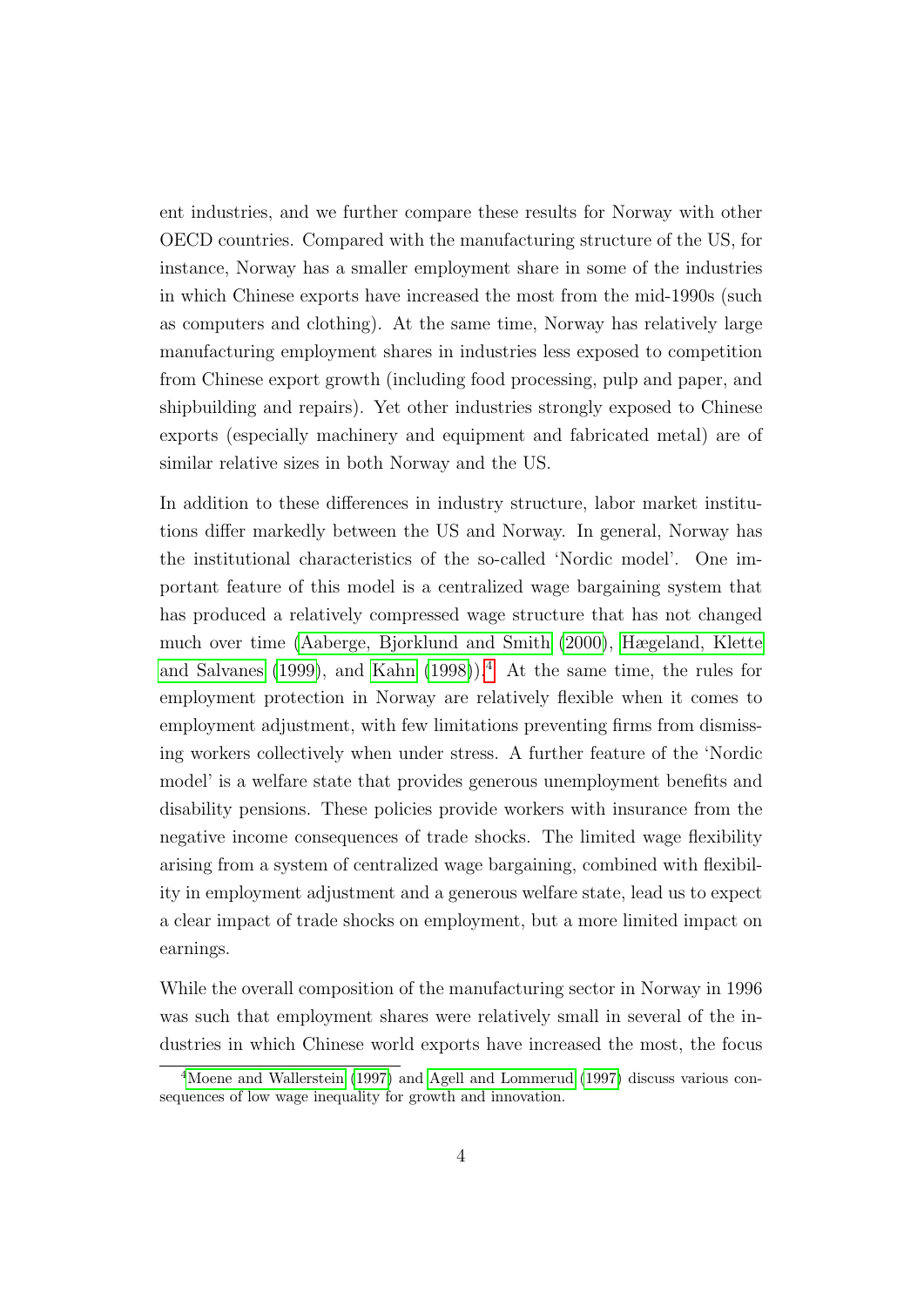<span id="page-6-0"></span>of our paper is to assess the local labor market consequences of increased exposure to imports from China. For this analysis, we follow the approach of [Autor et al.](#page-42-1) [\(2013\)](#page-42-1) (hereafter ADH) and exploit the fact that different regional labor markets are specialized in different manufacturing industries, and as a consequence, they experience different impacts from import competition from China. For example, the Chinese export supply shock may affect a labor market region in Norway by generating increased competition in those markets where the producers of that region sell their products. We consider both the direct competition from China through imports to Norway and the change in competition that Norwegian labor market regions may face in their export markets. At the same time, falling trade costs and economic growth in China may increase Chinese demand for a region's products, and thus we also need to take into account the increase in exports to China from Norway. We analyze first how the trade shock affects the manufacturing employment share, and then how the shock in turn affects employment in other sectors, regional labor market mobility, unemployment, and wages.

In terms of results, we find a negative impact of exposure to competition from China on the manufacturing employment share in Norwegian local labor markets. This negative effect on the manufacturing employment share is related to imports of intermediate products, rather than imports of products for final consumption. Further, the effect is primarily because of the exposure to imports from China to Norway, and not competition from China in Norwegian export markets. We find that an increase in regional exposure to imports from China of 10,000 Norwegian kroner (NOK) per worker results in a decline in the manufacturing employment share of the working-age population of 0.125 percentage points. As a point of comparison, ADH find for the US that an increase in exposure to imports from China of 1,000 US dollars (USD) (equal to approximately 7,000 NOK) results in a decline in the manufacturing employment share of about 0.6 percentage points. [Donoso,](#page-43-5) Martín and Minondo  $(2014)$  also identify large negative effects in their analysis of regional labor markets in Spain, finding that a 1,000 USD increase in imports from China per worker reduces the share of manufacturing em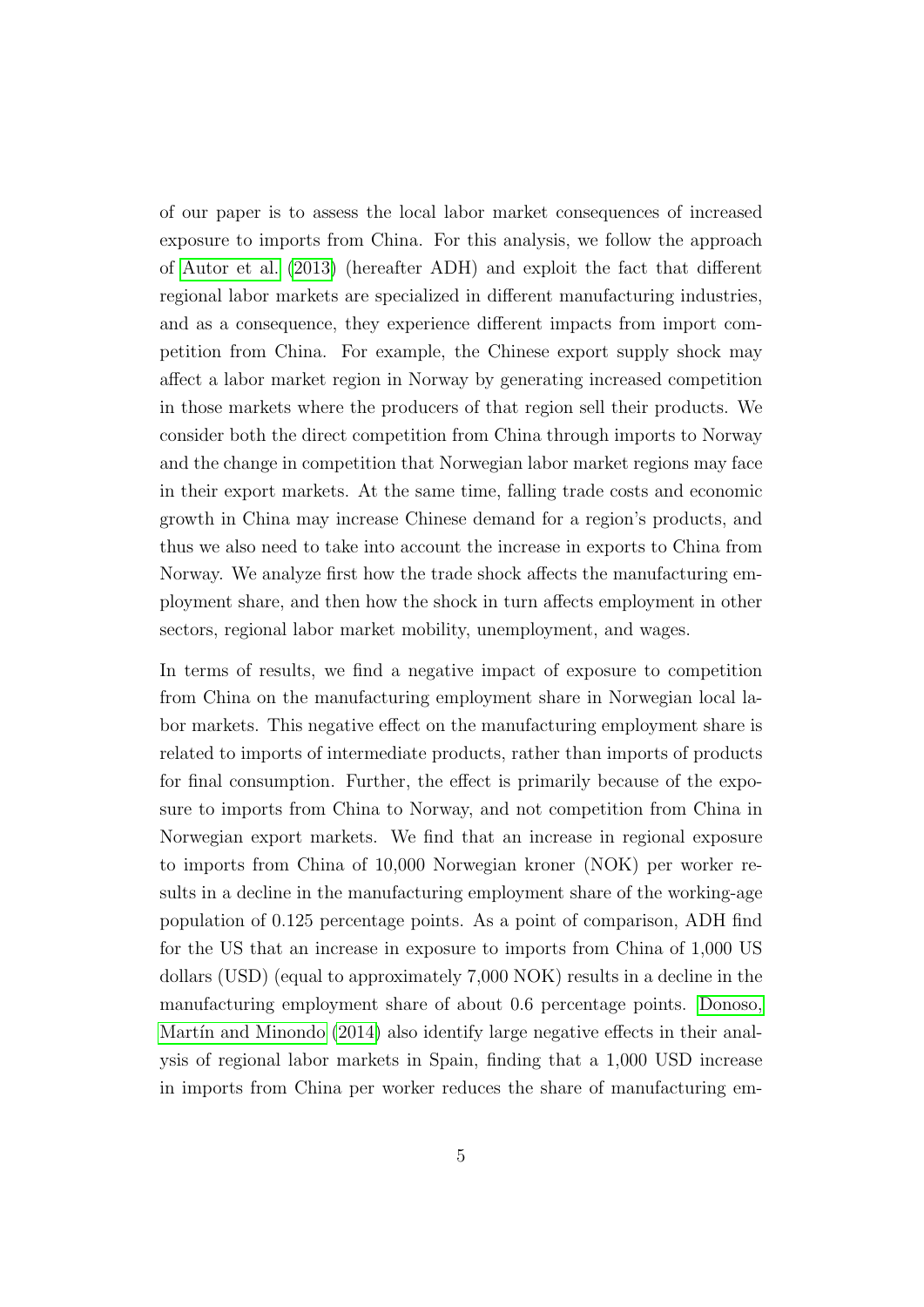<span id="page-7-1"></span>ployment in the working-age population by 1.3 percentage points. This is about twice the impact identified by ADH for the US. [Dauth, Findeisen](#page-43-6) [and Suedekum](#page-43-6) [\(2014\)](#page-43-6) undertake a similar exercise for Germany, and find that increased exposure to imports from China reduces the manufacturing employment share in German local labor markets by about 0.14 percentage points, although Germany's improved export opportunities thanks to the rise of China compensate for this negative effect. We do not find that this is the case for Norway. Further, we find that unskilled workers, who to some extent are pushed into unemployment or out of the labor force altogether, bear the brunt of the reduction in manufacturing employment caused by the Chinese import shock. However, as opposed to the US case, we do not find negative wage effects. These latter results are to be expected in a Nordic welfare state where wage flexibility is low, and thus where we instead expect the margin of adjustment to be on employment.

The remainder of the paper is structured as follows. Section [2](#page-7-0) provides a brief comparison of several different countries and their exposures to the increase in Chinese export capacity. We also discuss the development of Norwegian imports from China. Section [3](#page-10-0) presents our empirical strategy. We provide a brief description of our data sources in Section [4,](#page-15-0) along with descriptive statistics for our measures of regional exposure to competition from China, and we document the regional differences in manufacturing employment structure. Section [5](#page-20-0) presents our estimation results and Section [6](#page-27-0) concludes.

# <span id="page-7-0"></span>2 Chinese export capacity and the industry structure of importing countries

The increase in Chinese exports has not been uniform across industries and products. Textiles, office machinery and computers, and radio, TV, and communication equipment are the industries with the largest increase in ex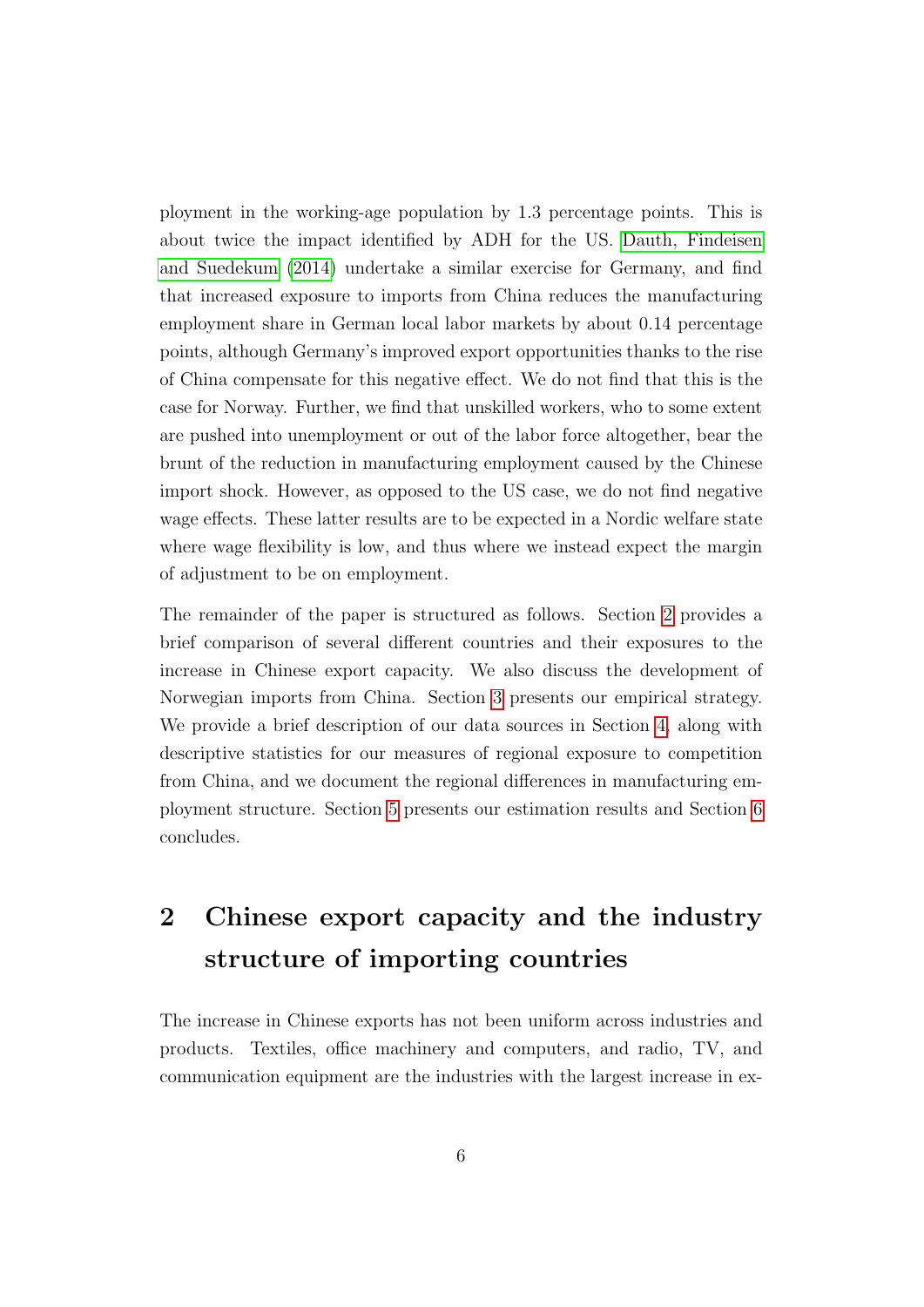port value from 1996 to 2007.<sup>[5](#page--1-0)</sup> Countries that in 1996 had a large share of manufacturing employment in industries that experienced subsequent large increases in Chinese export capacity are likely to be more exposed to competition from China. We compare different countries' exposures to competition from China by computing the within-country correlation coefficient between the manufacturing employment share in each of 20 industries and the change in the value of Chinese exports of products from that industry. Figure [2](#page-36-0) plots the resulting correlation coefficients for OECD countries, where Nor-way appears to be the least-exposed country according to this measure.<sup>[6](#page--1-0)</sup>. In evidence, Norway has a correlation coefficient of just  $-0.284$ , whereas the corresponding value for the US is 0.154 (much closer to the OECD average of 0.167).

In Figure [3,](#page-37-0) we plot the employment shares that provide the basis for the correlation coefficients for Norway and the US in Figure [2](#page-36-0) against the increases in worldwide Chinese exports from these industries. This figure includes only those industries that in 1996 accounted for 5% or more of manufacturing employment in at least one country, or industries where the total export value from China increased by 100 billion USD or more from 1996 to 2007. As shown, the three industries with the largest employment shares in Norwegian manufacturing, namely, food products, pulp and paper, and the building and repair of ships, accounted for almost 50% of manufacturing employment in 1996. These industries experienced relatively small increases in Chinese exports, and they accounted for a larger share of manufacturing employment in Norway than in the US (about 50% versus 25%). The situation is almost the opposite for the three industries that experienced the largest increase in Chinese exports, namely, textiles, office machinery and computers, and radio, TV, and communication equipment. Each of these industries accounted for a larger share of manufacturing employment in the US than in Norway

<sup>5</sup>We can see this from the horizontal axis in Figure [3,](#page-37-0) where the export data are from the OECD STAN bilateral trade database.

<sup>6</sup>Country data for each industry's employment share (i.e. percentage of the total employment in manufacturing) are from the OECD STAN indicators database, while the data for total exports from China across the 20 different industries are from the OECD STAN bilateral trade database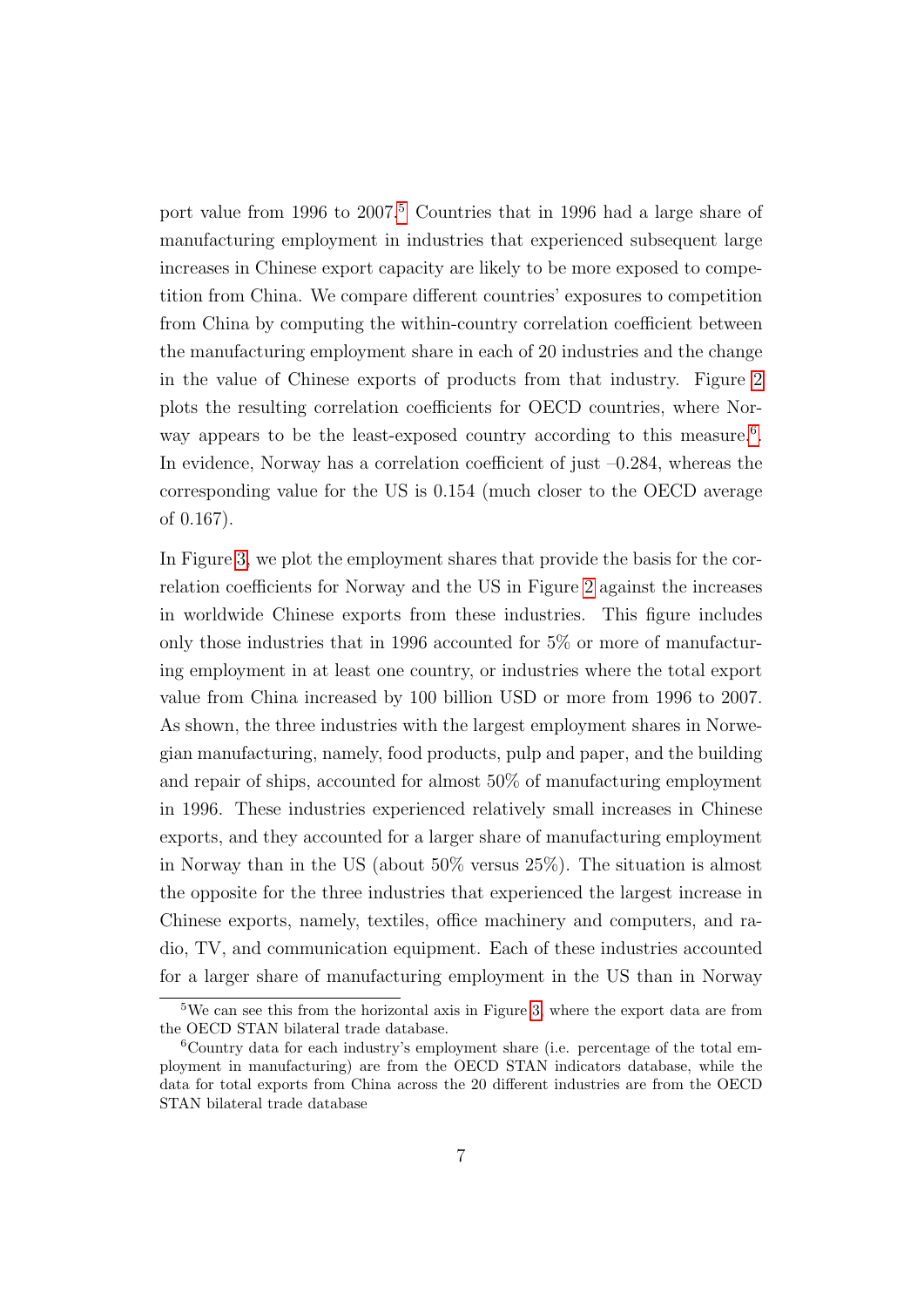in 1996. The machinery and equipment industry is also relatively large in Norway, comparable to the relative size of this industry in the US, and it also faced large increases in Chinese exports over this period.

Figure [4](#page-38-0) depicts Norwegian imports from China. Largely, the Norwegian import pattern is in line with the change in total world exports from China. The left-hand panel of Figure [4](#page-38-0) shows the percentage growth in imports of products from different two-digit General Industrial Classification of Economic Activities within the European Communities (NACE) industries, while the right-hand panel shows the value of imports in 2007 for these same industries. As shown, while the growth in imports of computers and electronic equipment has been particularly significant since 1996, clothing remains the largest broad category of imports from China in 2007 in terms of value. The three industries that experienced the greatest growth in Norwegian imports are among the four industries that experienced the largest increase in Chinese export capacity, as shown in Figure [3.](#page-37-0) Overall, in Norway, the total import share from low-wage countries increased from 7% in 1996 to 13% in 2007, with most of this increase coming from China. Similarly, the share of imports from developing countries accounted for by China increased from about 30% in 1996 to 50% in 2007.

On one hand, the composition of Norwegian manufacturing in 1996 was such that the subsequent rise of China is likely to have generated less competitive pressure on manufacturing production than in many other OECD countries. One reason is that Norway is largely a resource-based economy. Natural resources are abundant in the form of oil and gas, minerals, fish and aquaculture, forestry, and waterfalls, and a large share of Norwegian exports rely on transforming raw materials to other products through energy-intensive production processes. The rise of China has contributed to increasing the demand for many of the raw materials Norway exports. On the other hand, the R&D intensity of Norwegian manufacturing is low relative to the OECD average. In evidence, according to Eurostat, R&D expenditure in the private sector in Norway in 2009 was some 0.95% of GDP, while the OECD average was 1.25% and that for the most R&D-intensive European Union (EU)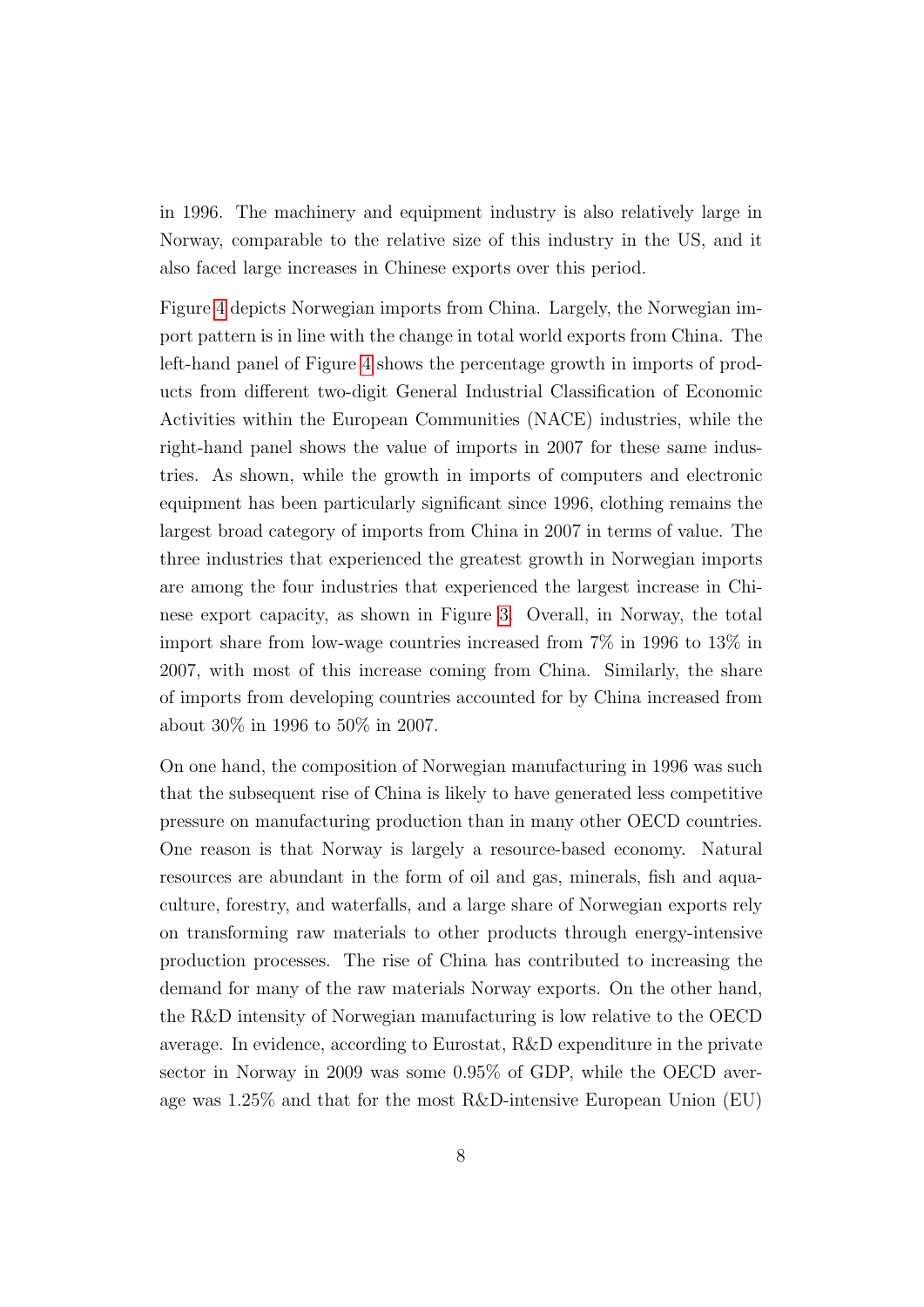<span id="page-10-1"></span>countries was 2%. Such low R&D intensity could contribute to making Norwegian industries more vulnerable to competition from China than similar industries with higher R&D intensities in other OECD countries.[7](#page--1-0)

### <span id="page-10-0"></span>3 Empirical approach

Even if some of the industries that experienced the largest increases in Chinese export capacity shown in Figure [3](#page-37-0) are relatively small at the national level in Norway, regional differences in manufacturing employment structure will mean that some labor market regions are more exposed to competition from imports from China than are other regions. Hence, the empirical analysis moves from the national perspective to the perspective of regional labor markets in Norway. We base our empirical approach on the theoretical and empirical framework developed in ADH.

The main emphasis in ADH is to provide a framework for representing the Chinese supply shock as one that affects the demand for products manufac-tured by each regional labor market.<sup>[8](#page--1-0)</sup> The Chinese supply shock can be seen as arising from a combination of the reduced trade costs China faced after accession to the WTO in 2001 and the increase in both productivity and production capacity following economic reforms in China since the late 1980s. This Chinese export supply shock may affect a given labor market region in Norway by generating increased competition in those markets where the producers of that region sell their products. At the same time, falling trade costs and economic growth in China may increase Chinese demand for the

<sup>7</sup>See, for instance, [Bloom, Draca and Reenen](#page-42-6) [\(2011\)](#page-42-6), who find that competition from China in OECD countries has led to the reallocation of labor toward more innovative and technologically advanced firms that are better able to survive the competition from low-cost countries.

<sup>8</sup>Their theoretical model is based on a trade model with monopolistic competition [\(Helpman and Krugman, 1985\)](#page-43-7) where each labor market region is treated as a small open economy producing both differentiated traded goods and a homogeneous nontraded good. Industry labor productivity may differ between regions. Trade is assumed to have a 'gravity' structure [\(Arkolakis, Costinot and Rodriguez-Clare, 2012\)](#page-42-7), which implies that the model maps changes in trade quantities onto labor market outcomes.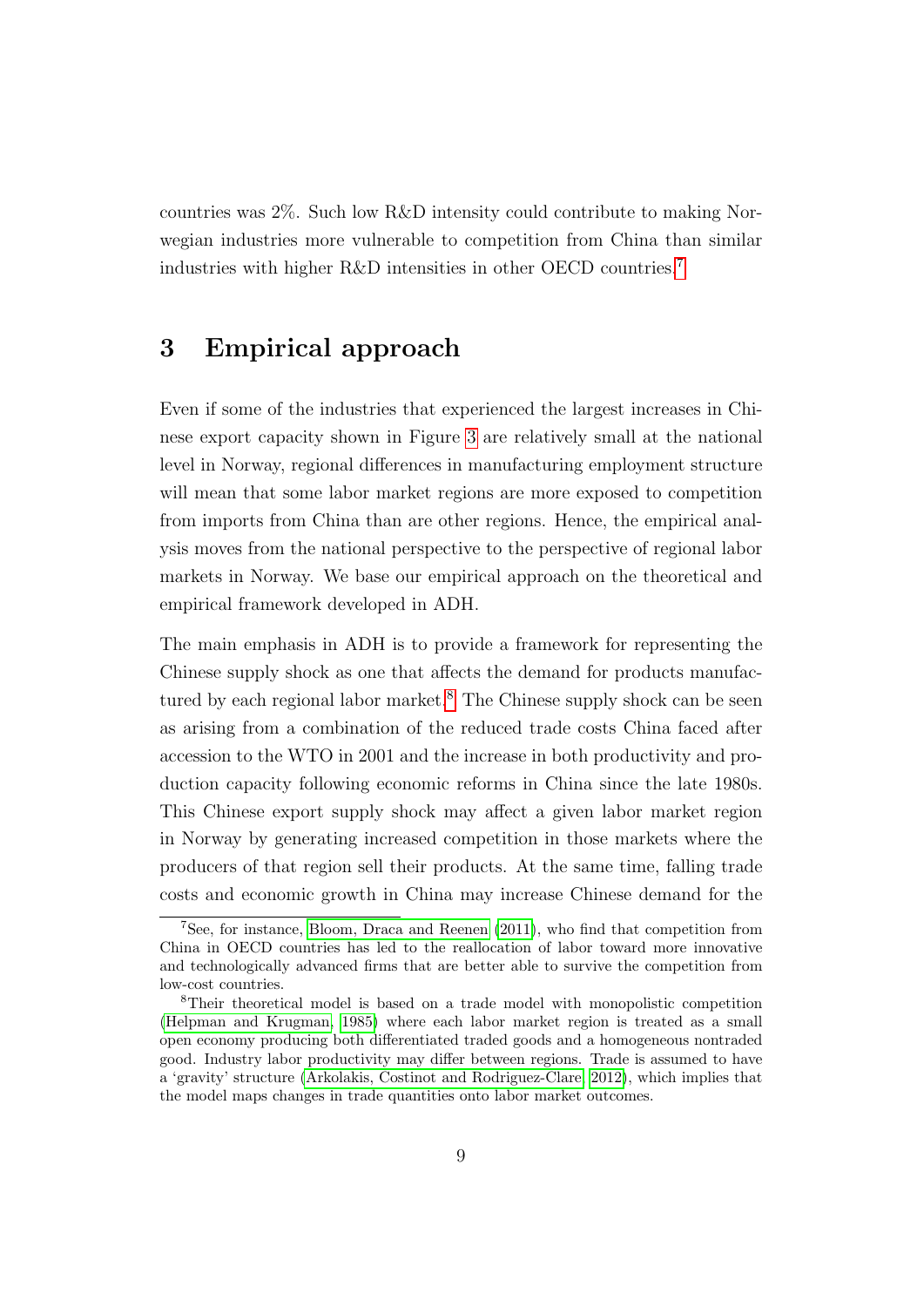region's products.

Consider the effect of the Chinese supply shock on employment in the Norwegian manufacturing sector. The increase in Norwegian imports from China of products from industry  $i$  affects labor demand only in those regions where industry  $i$  is located. Thus, we allocate the increase in imports of industry  $i$ 's products over a period  $t$  to region  $r$  according to the region's share of total national employment in industry  $i$  at the beginning of the period. We then take the sum of the import changes over all industries to arrive at a measure for each region that accounts for the increase in exposure to domestic imports from China. We then scale the total increase in import value by the total employment in region r at the beginning of period  $t(L_{rt})$ , yielding a measure of the increase in imports per worker as follows, which we designate as domestic exposure to China:

<span id="page-11-0"></span>
$$
\Delta DEC_{rt} = \frac{1}{L_{rt}} \sum_{i} \frac{L_{rit}}{L_{it}} \Delta M_{it}.
$$
 (1)

According to the measure in [\(1\)](#page-11-0), a region whose employment structure at the beginning of period  $t$  is dominated by industries in which imports from China increase very little during the period will produce a low value of the measure calculated in [\(1\)](#page-11-0). By contrast, regions that at the beginning of period t have a large share of domestic output in industries in which Chinese imports increase substantially are more exposed to competition from China.

Competition from Chinese products in their export markets may also affect domestic producers. As an example, this could occur if an aluminum producer located in region  $r$  has a large market share in Germany at the beginning of period  $t$ , and if Germany during period  $t$  substantially increases its imports of aluminum from China. The magnitude of the increase in exposure to competition from China then depends on both the initial market share of region  $r$  and the increase in imports of aluminum from China to Germany during period t. For each region, summing over all industries and all export markets, we arrive at our measure of the region's export market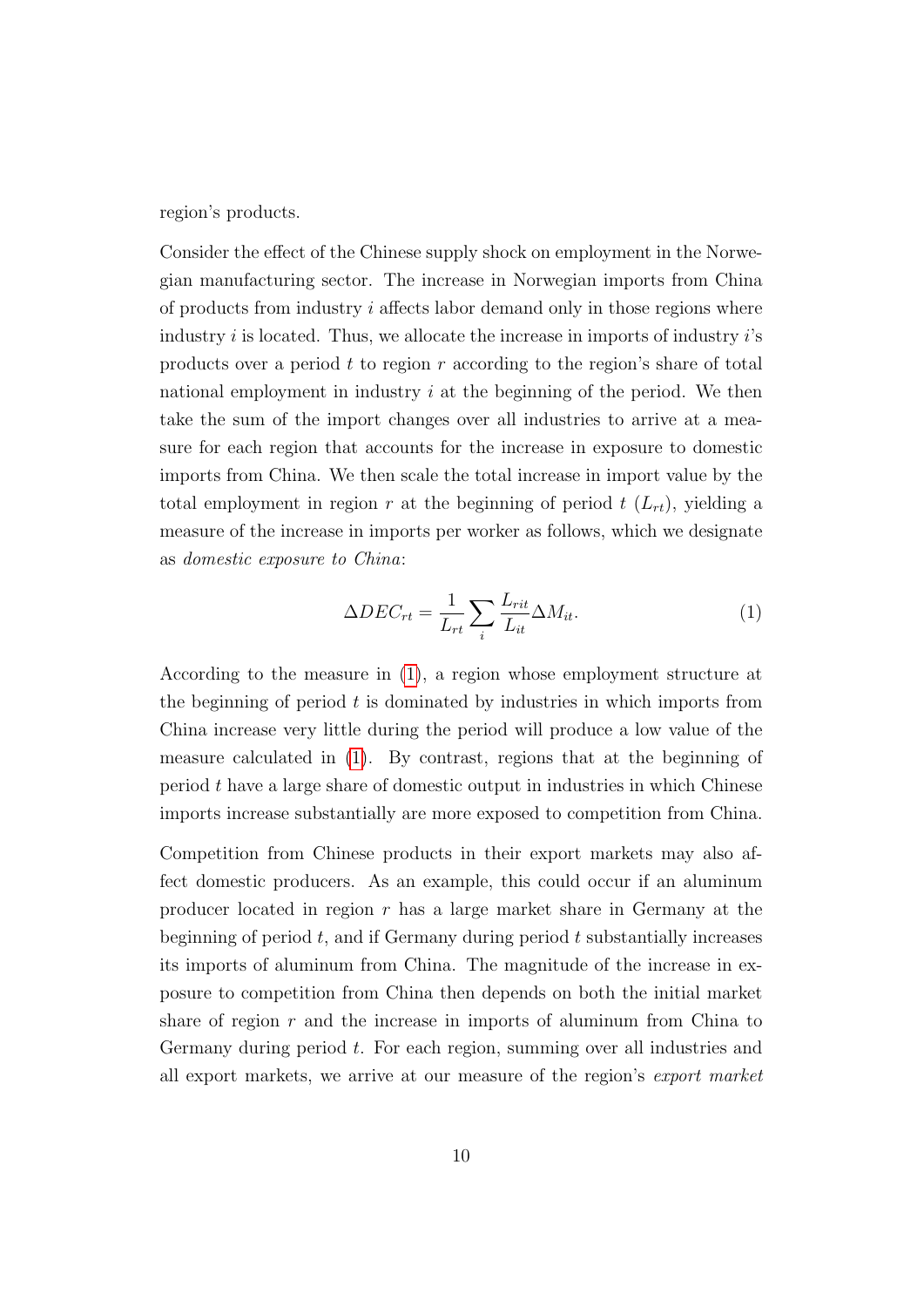exposure to China:

<span id="page-12-0"></span>
$$
\Delta EEC_{rt} = \frac{1}{L_{rt}} \sum_{i} (\sum_{k} MS_{kirt} \Delta M_{kit}). \tag{2}
$$

In equation [\(2\)](#page-12-0),  $MS_{kirt}$  is the initial 'market share' of region r in country k for products from industry *i*. The term  $\Delta M_{kit}$  captures the change in imports from China to market  $k$  of products from industry  $i$ .

The premise of the measure of competition in equation [\(2\)](#page-12-0) is that a labor market region  $r$  with a large market share in Germany, for instance, in 1996 will be more exposed to competition from China if Germany subsequently increases its imports from China of the products exported to Germany by region  $r$  in 1996. We calculate this market share by dividing the region's exports of the products of industry  $i$  at the beginning of period  $t$  by total domestic expenditure in market  $k$  on the products of industry  $i$ . In order to arrive at an imputed measure of domestic expenditure in country  $k$ , we employ the following steps. First, we assume that the domestic expenditure shares for each industry are the same in all countries. We use the Norwegian input–output tables for 1996 and 2002 to calculate these expenditure shares. We then use information on total household and government consumption and gross capital formation from the World Bank indicators to arrive at total domestic consumption at the beginning of the period.<sup>[9](#page--1-0)</sup> We then multiply total domestic expenditure by the industry expenditure share to arrive at domestic expenditure by industry for Norwegian export markets in 1996 and in 2002.[10](#page--1-0)

While competition from China in both their domestic and export markets may affect domestic producers, some producers may also potentially benefit

<sup>9</sup>The World Bank indicators do not contain information on the total use of intermediates, only on the end use by governments and households and on gross capital formation. We impute the total use of intermediates by assuming that the share of total domestic expenditure that is accounted for by intermediates in each industry is the same as what we find from the Norwegian input–output tables.

<sup>&</sup>lt;sup>10</sup>To capture Norwegian export markets, we employ the same 17 OECD countries that we use in our instrument for imports from China. We have also expanded the set of export markets to all countries for which we could find data, but this does not affect our results.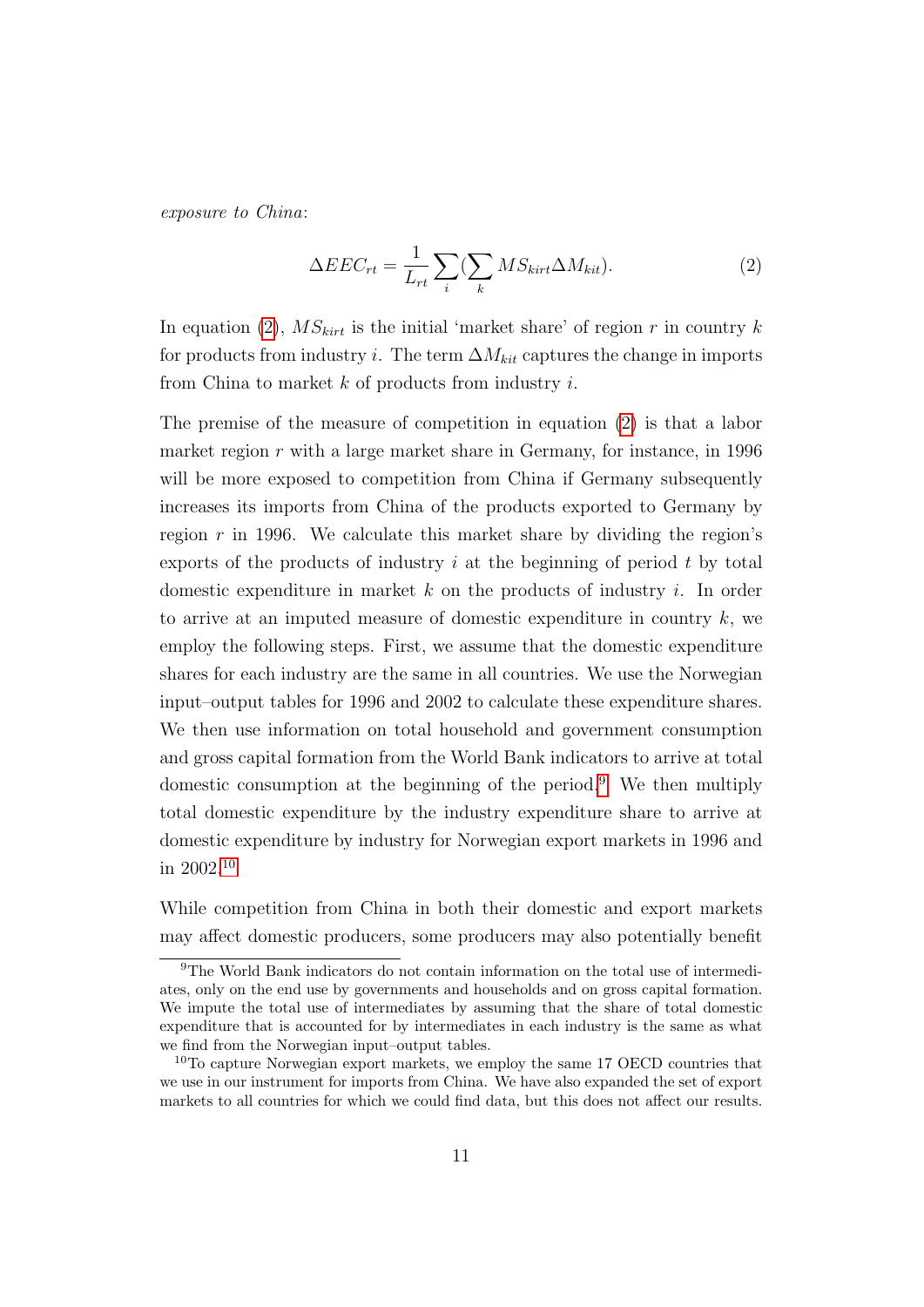from the new market opportunities caused by the rise of China. We allocate the increase in Norwegian exports to China of the products of industry  $i$ to regions according to each region's share of the national employment in industry i at the beginning of the period. The change in exports per worker from each region to China is then:

<span id="page-13-0"></span>
$$
\Delta X_{rt} = \frac{1}{L_{rt}} \sum_{i} \frac{L_{rit}}{L_{it}} \Delta X_{it}.
$$
\n(3)

We can then calculate the net change in the exposure to competition from China as the sum of the measures in equations [\(1\)](#page-11-0) and [\(2\)](#page-12-0) minus the measure in equation [\(3\)](#page-13-0).

The main purpose of our analysis is to investigate the extent to which the change in exposure to competition from China affected manufacturing employment in the regional labor markets of Norway. Our main regressions are variants of the following equation:

<span id="page-13-1"></span>
$$
\Delta MfS_{rt} = \beta_1 \Delta CNexposure_{rt} + \gamma_t + \gamma_R + X'_{rt}\beta_2 + \epsilon_{rt},\tag{4}
$$

where  $\Delta M f S_{rt}$  is the change in the region's share of the working-age population employed in manufacturing, measured as the percentage point change from the start to the end of period t.  $\Delta CNexposure_{rt}$  represents measures of change in exposure to competition from China. Our main measure of exposure to competition from China is given in equation [\(1\)](#page-11-0). As alternative measures of exposure to competition from China, we also use the sum of domestic and export market exposure in equations [\(1\)](#page-11-0) and [\(2\)](#page-12-0), and the sum of domestic and export market exposure net of exports to China, i.e.  $(1)+(2)-(3).$  $(1)+(2)-(3).$  $(1)+(2)-(3).$  $(1)+(2)-(3).$  $(1)+(2)-(3).$  $(1)+(2)-(3).$ 

Our data cover the period 1996–2007, and our main specifications split this period into two shorter periods: 1996–2001 and 2002–2007. Thus, we include a period dummy  $\gamma_t$  when estimating equation [\(4\)](#page-13-1) in first differences. The vector  $\gamma_R$  contains five dummies for the different parts of Norway. Given that our regressions are in first differences, these dummies correspond to controlling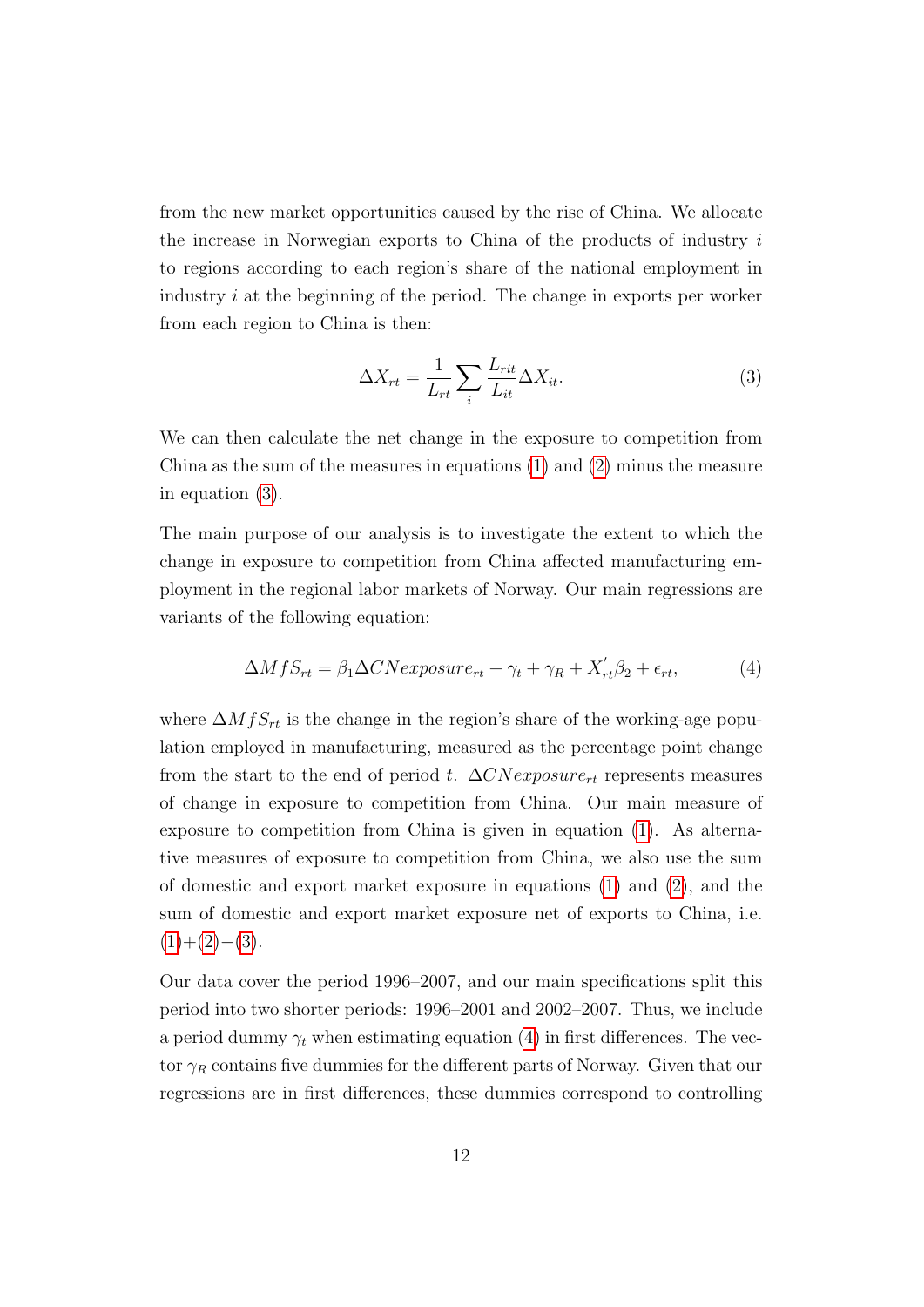for region-specific trends in the development of manufacturing employment. The vector  $X_{rt}$  contains the start-of-period share of the population employed in manufacturing. This is a proxy for the role of manufacturing in the region and should ensure that our variables for import exposure to China do not pick up the general trend of a decline in the role of manufacturing—a trend that is likely to be stronger in regions more dependent on manufacturing. We also include a variable for the share of the regional population with a college education.

As unobserved demand and supply shocks at the regional level could simultaneously affect both the exposure to competition from China and regional economic performance, the trade exposure measure in equation [\(1\)](#page-11-0) is potentially endogenous. However, the components of the measure in equation [\(2\)](#page-12-0) are arguably determined independently of Norwegian trade and labor market shocks, and thus we are not overly concerned with the endogeneity of the exposure to competition from China in Norwegian export markets. In order to address the potential endogeneity of the measure in equation [\(1\)](#page-11-0) and identify the causal impact of the Chinese supply shock, we follow the instrumental variable strategy in ADH. This strategy rests on the assumption that the Chinese supply shock has created similar bundles of exports from China to most developed countries, and that the increase in imports from China in other developed countries is uncorrelated with labor demand shocks in Norwegian labor market regions. Thus, we create an instrument for domestic exposure to China in equation [\(1\)](#page-11-0) by replacing the change in Norwegian imports from China in equation [\(1\)](#page-11-0) with the change in imports from China to 17 other OECD countries.<sup>[11](#page--1-0)</sup> As argued by ADH, if expected future increases in imports from China affect industry employment, then simultaneity bias could also affect our instrument. To address this concern, we lag the output shares used in the instrument by using output shares three

<sup>&</sup>lt;sup>11</sup>The countries we use in the instrument are Australia, Belgium, Canada, Denmark, Finland, France, Germany, Italy, Ireland, the Netherlands, New Zealand, Portugal, Spain, Sweden, Switzerland, Great Britain, and the US. We have experiment by limiting the number of countries included in our instrument by dropping Australia, New Zealand, and Portugal. This does not affect our results.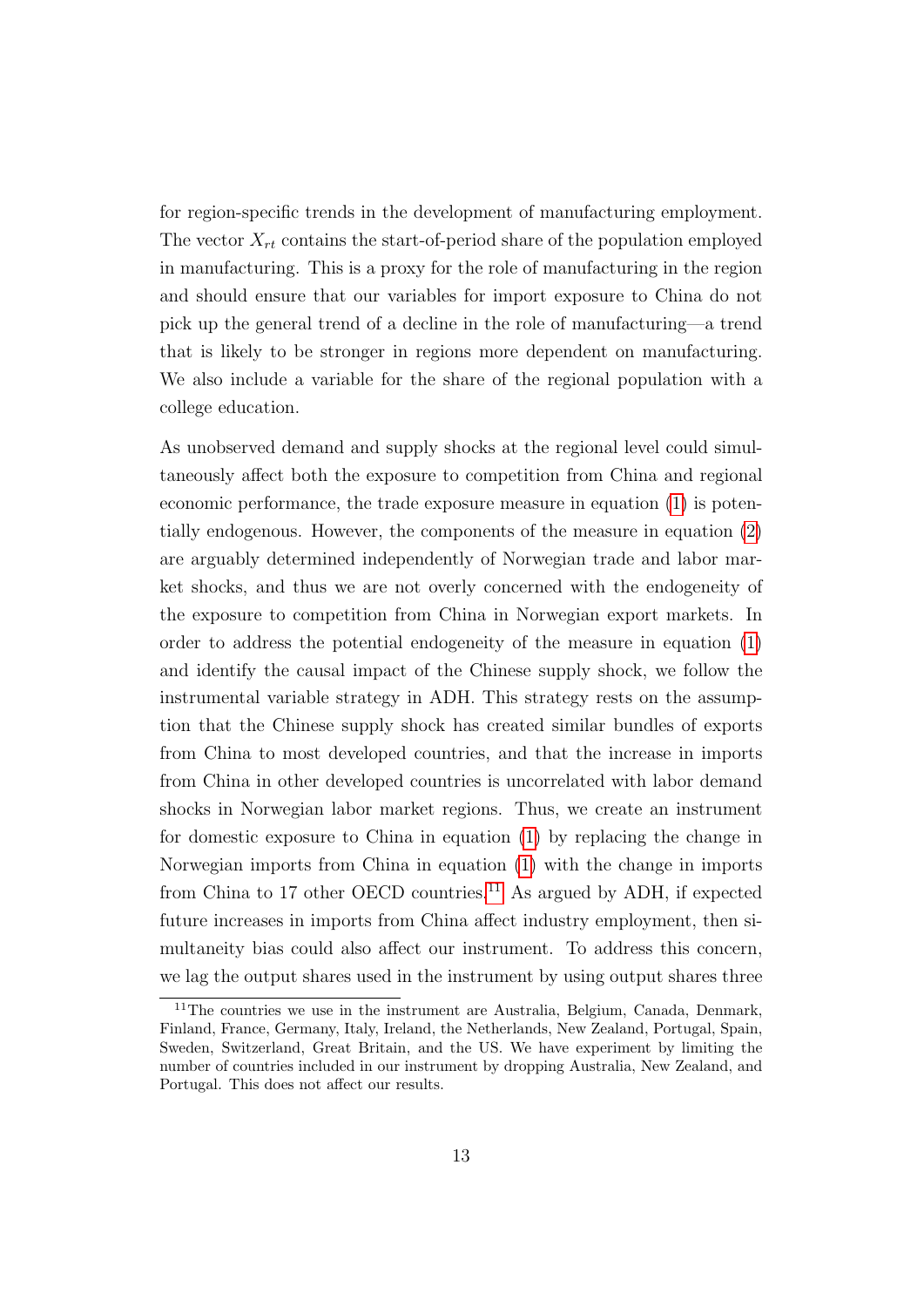years prior to the beginning of the period.[12](#page--1-0)

A further issue likely to be of some importance in a small open economy, such as Norway, is the role of exports. During the period from 1996 to 2007, Norway increased its nonoil exports substantially. As increases in exports to destinations other than China could counteract the effect of import competition from China on employment, we add a control variable capturing the total change in regional exports per worker (excluding exports to China).This control variable could also be endogenous, but our main results are unchanged if we do not include this control variable.

### <span id="page-15-0"></span>4 Data and descriptive statistics

#### 4.1 Data sources

We draw on a combination of data sources for our analysis. First, we use the Norwegian customs data from Statistics Norway to identify imports from China. The customs data are at a very detailed product level, but we aggregate imports into the product categories produced by each NACE four-digit industry. In order to aggregate the detailed product codes in the customs data into outputs at the four-digit industry level, we use the correspondence table produced by Statistics Norway mapping between the commodity codes at the Harmonized System (HS) eight-digit level and the Statistical Classification of Products by Activity in the European Economic Community (CPA) codes at the six-digit level. The CPA codes at the four-digit level correspond to the four-digit codes in the NACE.

Next, we calculate both import and export measures at the four-digit indus-

<sup>12</sup>The starting year for our analysis, 1996, corresponds to a change in the industry classification system in Norway from the International Standard Industrial Classification (ISIC) to NACE. A correspondence going backward would imply an unfortunate increase in the level of industry aggregation. To avoid this, we calculate the output shares in 1993 using only the plants from 1996 that were also in operation in 1993 and assuming they had the same NACE four-digit industry classification as in 1996.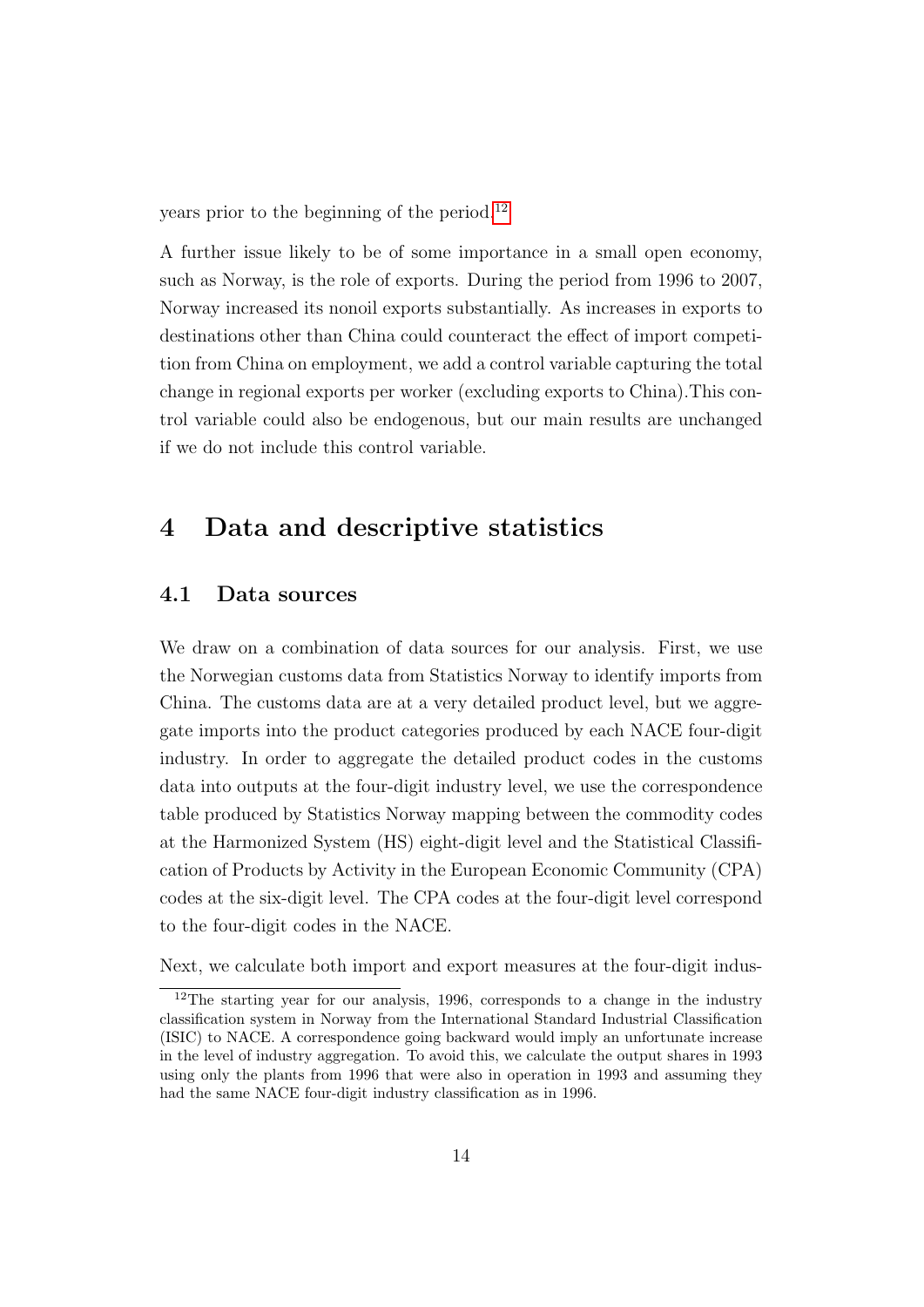<span id="page-16-0"></span>try level for each of 160 labor market regions in Norway, and then weight them using the regional employment shares in each four-digit industry, as calculated from the Norwegian employer–employee data. The Norwegian employer–employee data contain information on the entire population between 16 and 74 years of age and the identity of the employers of those who work. For each four-digit industry, we calculate the total national employment as the number of people employed by firms in this industry, and the industry employment share of each region as the share of national employment in firms located in the region. The Norwegian employer–employee data are also used to calculate our start-of-period control variables in equation [\(4\)](#page-13-1). From this source, we have information about education and can calculate the share of the working-age population (aged between 16 and 67 years) with a college education. From the employer ID in this data source, we can also calculate the manufacturing employment share in the region, which is required for both the start-of-period control variable and our dependent variable in equation [\(4\)](#page-13-1).

We divide Norway into labor market regions using the classification developed in [Gundersen and Jukvam](#page-43-8) [\(2013\)](#page-43-8). This division uses information about commuting patterns. Data on the international trade of countries other than Norway are from the United Nations Commodity Trade Statistics Database (Comtrade). We use the HS commodity classification at the six-digit level, and harmonize the different HS classifications over time using the concordance developed by [Beveren, Bernard and Vandenbussche](#page-42-8) [\(2012\)](#page-42-8). We then aggregate these commodity codes into the four-digit NACE industry classifications using the same HS-to-CPA correspondence we used for the Norwegian customs data. Finally, we convert all dollar values in the Comtrade database and the World Bank development indicators to NOK using the average an-nual exchange rates available on the Norwegian Central Bank's Web page.<sup>[13](#page--1-0)</sup>

<sup>13</sup>http://www.norges-bank.no/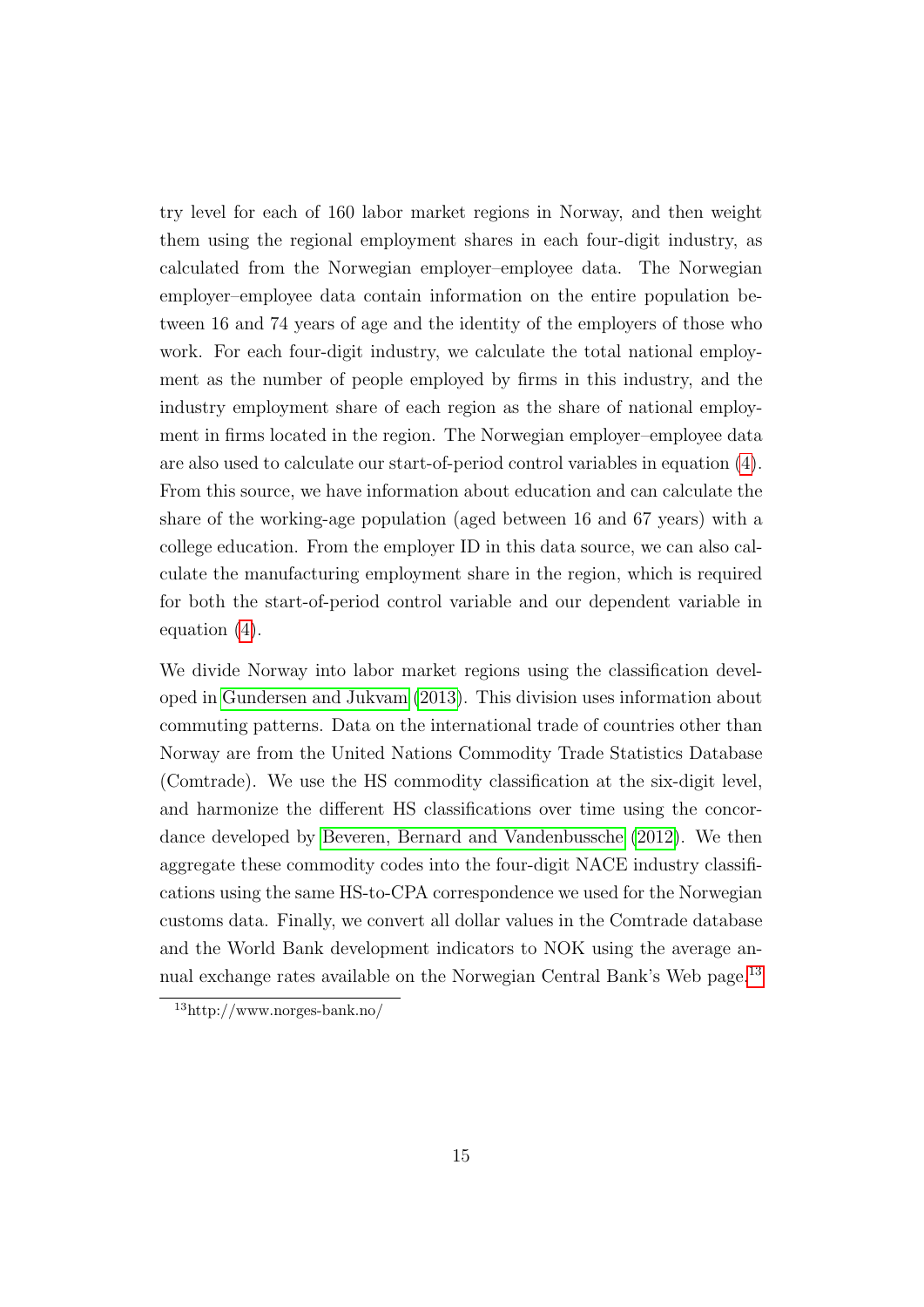#### <span id="page-17-0"></span>4.2 Exposure to China of Norwegian labor markets

The measure of exposure to domestic import competition in [\(1\)](#page-11-0) makes it clear that the sources of regional variation in import exposure are the regional differences in the shares of employment in manufacturing and the specialization of manufacturing employment in import-intensive industries. Analyzing the regional differences will also clarify where the Norwegian economy encounters competition from China. As a starting point, a simple decomposition of variance indicates that while there are differences in the manufacturing employment shares across regional labor markets, the start-of-period manufacturing employment share explains only about 12% of the variation in the change in exposure to imports from China, suggesting that regional specialization is the more important factor in determining the import exposure of different regions.

Table [1](#page-29-0) details the Norwegian labor market regions with the smallest and largest manufacturing employment shares in 1996, and the regions with the highest and lowest percentage point changes in these shares from 1996 to 2007.[14](#page--1-0) Among the top six regions according to manufacturing employment share in 1996, smelter plants, making use of hydroelectric power to produce metals, dominate four. The two remaining regions in the top six are Stranda, which is one of the centers for the Norwegian furniture industry and also has a large food-processing plant, and Båtsfjord, which is a small community in the north of Norway with several fish-processing plants.

On average, there has been a decline of almost 2 percentage points in manufacturing shares over the period from 1996 to 2007. Only a few regions have experienced an increase in manufacturing shares—nearly always regions with very small populations. Of the six regions with the largest decreases in manufacturing employment shares, the top five are dominated by processing industries related to fisheries.

There are also large differences in the exposure to imports from China. Even

<sup>14</sup>We have titled the regions with the name of the municipality with the largest population within the region, if the region contains more than one municipality.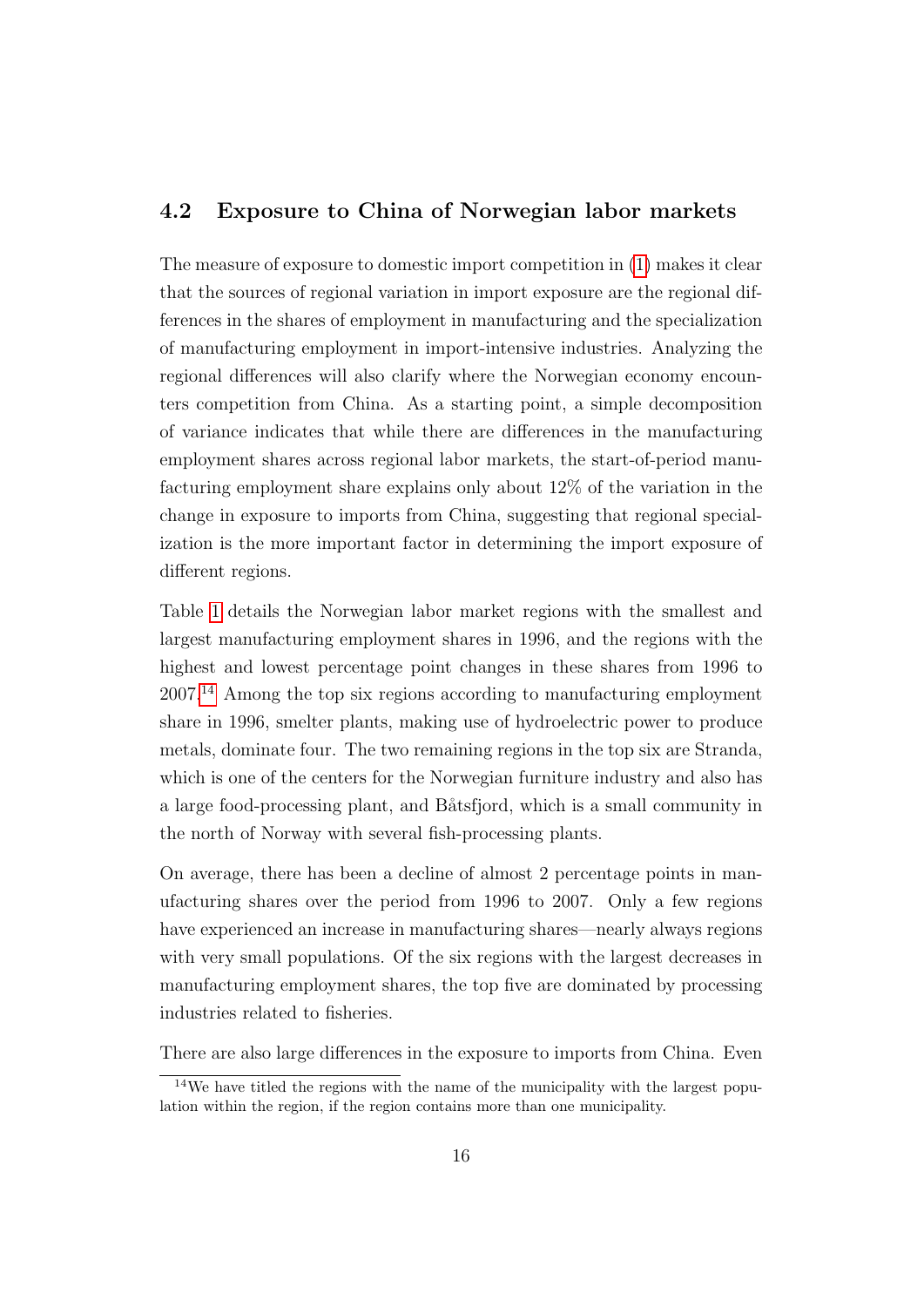the median region has a calculated exposure of only 4,000 NOK per worker, while the region at the 75th percentile experienced an increase in import exposure of 12,000 NOK over the 11-year period. At the 90th percentile, this increase is  $27,000 \text{ NOK}.$ <sup>[15](#page--1-0)</sup> Figure [5](#page-39-0) illustrates the regional variation in our calculated measure of change in exposure to domestic import competition from China separately for intermediate products and final goods. In comparing the maps in  $5(a)$  and  $5(b)$ , we can see that some regions were primarily affected by imports of intermediate goods, while others were more affected by imports of final goods. The regions shaded darkly had an increase in exposure of more than 20,000 NOK per worker. For intermediate goods, this occurs in six of our 160 regions, while for final goods this is the case in 13 of the regions. Table [2](#page-29-1) lists the most- and least-exposed regions for each of the two measures in Figure [5.](#page-39-0) The regions most exposed to competition from intermediate goods generally have a relatively diverse industry structure, with the possible exception of Bremanger, where a large smelter plant dominates employment. In addition, the six regions most exposed to competition from imported final goods are all relatively small in terms of population, and several have firms in the textile and furniture industries.

Table [3](#page-30-0) provides summary statistics for the different measures of exposure to the Chinese supply shocks in equations  $(1)$ – $(3)$ . The exposure to competition from China in export markets, shown in the second row of Table [3,](#page-30-0) is of lower magnitude than the direct competition from imports to Norway.[16](#page--1-0) For some regions, the new markets in China are more important than the increase in imports from China, as the net import exposure measure in the second-last

<sup>15</sup>Comparing these numbers with the calculations made by ADH for the US, the increase in import exposure to China for Norwegian labor market regions is somewhat smaller than for regions in the US. For instance, ADH report that the commuting zone at the median experienced an increase in exposure to total imports from China per worker of 2,100 USD (roughly 12,000 NOK) in 2000–07. This is about three times larger than the increase in exposure for the median region in our data set. For the region at the 90th percentile, the increase in exposure to China is about the same in Norway and the US.

<sup>16</sup>The population-weighted average exposure to competition from China increases by 45% when including the exposure to competition from China in Norwegian export markets. This is higher than what ADH find for the US, which is to be expected, given the greater export orientation of the Norwegian economy.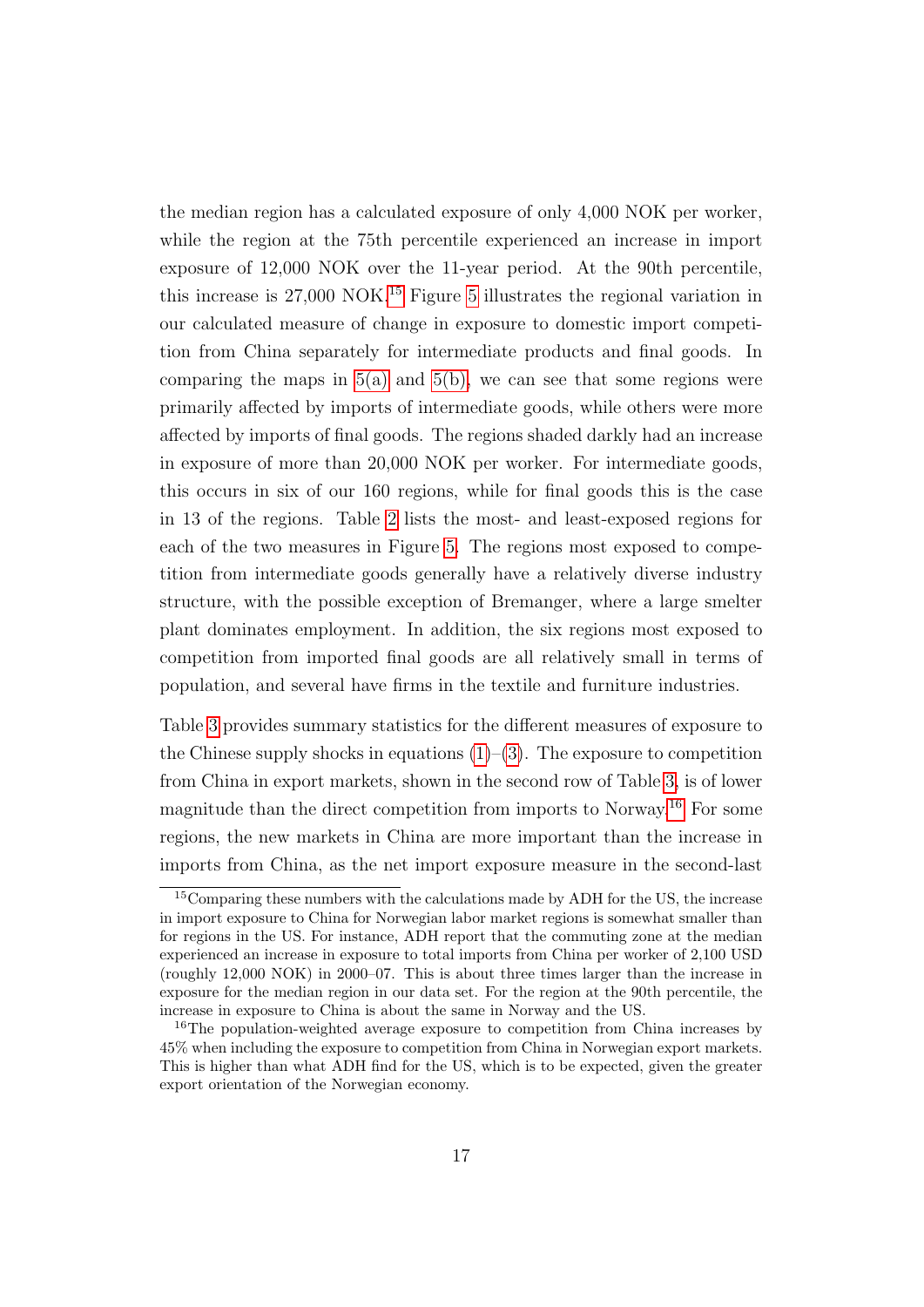row of Table [3](#page-30-0) is negative. The bottom row of Table [3](#page-30-0) shows the change in total exports per worker (excluding exports to China). Figure [6](#page-40-0) illustrates the regional variation in our calculated measure of change in exports to China and the change in total exports from each region in 1996–2007. In both cases, the regions shaded most darkly are the 13 regions that experienced the largest increases in exports per worker. Among the 13 regions with the largest increase in exports to China per worker, 10 are small coastal communities where fisheries and fish-processing activities prevail. One way to think about this is that the fish-processing industry in these communities benefits greatly from the increase in access to the Chinese consumer market. However, the reality is more likely the opposite, as a large proportion of the increased exports of fish to China are subsequently processed in China and then reexported back to the European market. This has reduced employment in fish processing, and four of the six regions with the largest reductions in manufacturing shares in Table [1](#page-29-0) are among the leading regions in terms of the change in exports to China per worker. In these cases, it is not import competition from China that affects employment but rather a clear case of job offshoring.<sup>[17](#page--1-0)</sup>

Turning to the distribution of our calculated measure of change in total exports (excluding exports to China) per worker, we can see that the distribution is highly skewed, as evident from the last row of Table [3](#page-30-0) and the regional pattern shown in Figure [6\(b\).](#page-40-1) The seven regions with the largest calculated increases in exports per worker are all communities situated at the end of a fjord, close to a waterfall, and with a large smelter plant producing metal using hydroelectric power.

<sup>&</sup>lt;sup>17</sup>In some of our regressions, we drop the 10 fishing communities with the largest calculated increases in exports to China per worker. Our results are robust with respect to this change.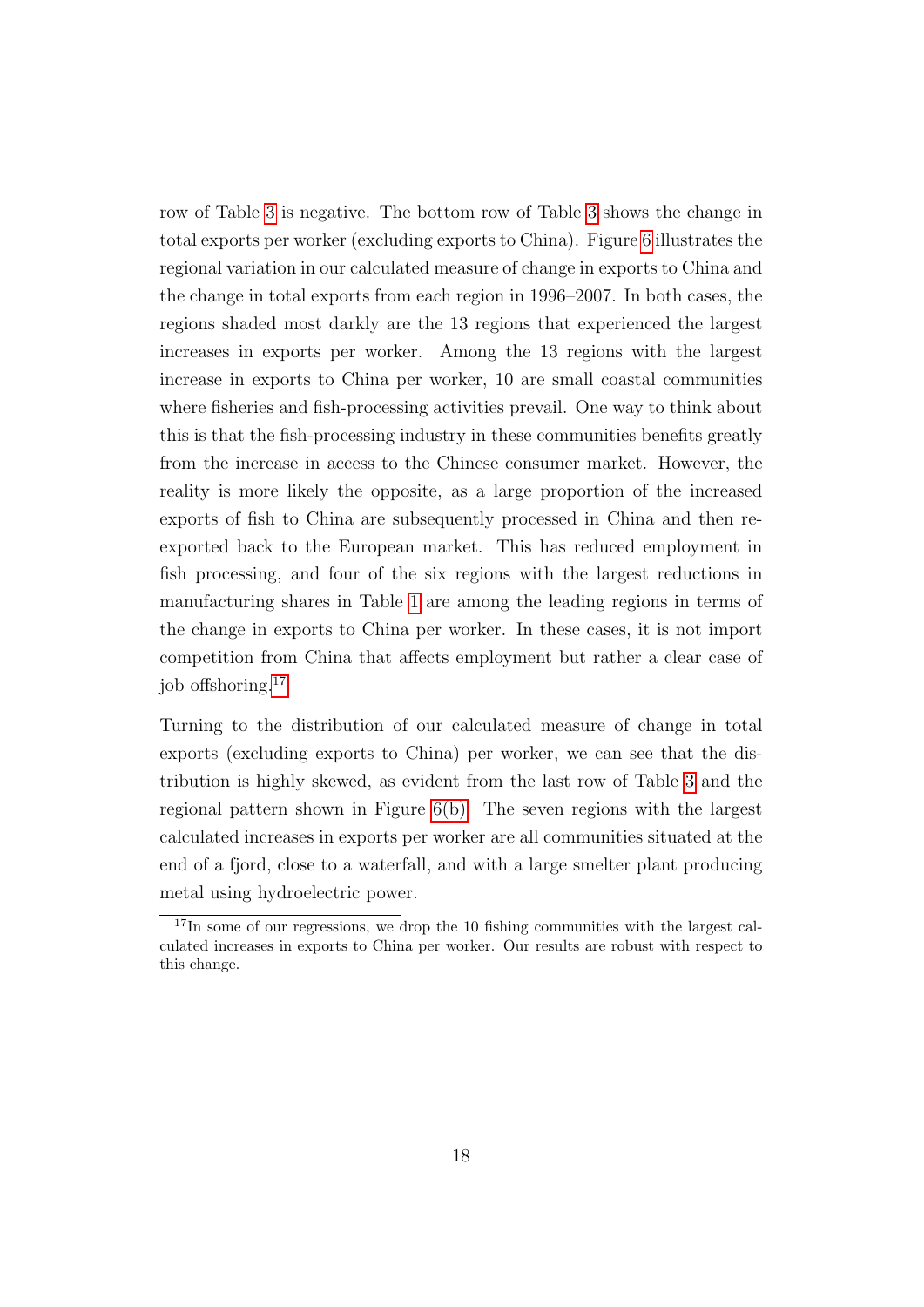#### <span id="page-20-0"></span>5 Results

We start by estimating the OLS relationship in equation [\(4\)](#page-13-1) between the change in a region's manufacturing employment share and the change in its exposure to imports from China according to the measure defined in equation [\(1\)](#page-11-0). Table [4](#page-30-1) reports the results from the OLS regressions on the first differences for each of the 160 regions. In all of the regressions, we weight our observations by the initial population size, and the standard errors are clustered at the county level (yielding 20 clusters). Columns 1–3 of Table [4](#page-30-1) exhibit evidence of a negative correlation between manufacturing employment shares and increased exposure to imports from China. However, the correlation in Column 1 does not consider other changes at the regional level that may be correlated with both changes in imports and the manufacturing employment share. Thus, in Columns 2 and 3 of Table [4,](#page-30-1) we add controls that we hypothesize will reflect these other changes, including dummy variables for the second period, the share of the population with a college education, and the increase in total exports from the region.<sup>[18](#page--1-0)</sup> We also include five regional dummies to control for region-specific trends affecting the manufacturing employment share, e.g. differences in the importance of the oil industry, internal changes in the demand for Norwegian-produced goods, or particular regional changes in the composition of the workforce. Adding these controls does not affect the coefficient for total imports.

Importantly, the measure of import exposure in equation [\(1\)](#page-11-0) does not distinguish between imports of final and intermediate goods. Although an increase in imports will contribute to increasing the measure of exposure to imports from China as measured by [\(1\)](#page-11-0), the impacts on employment may well differ between final and intermediate goods. For instance, while imports of final goods will be in direct competition with the products of region  $r$ , some part of the increase in imports of intermediates may be used as intermediate inputs by manufacturing firms located in the region. Consequently, imports

<sup>&</sup>lt;sup>18</sup>The variable capturing the change in total exports from each region is potentially endogenous. None of our results on the effect of the change in import exposure is affected by whether we use this variable as a control.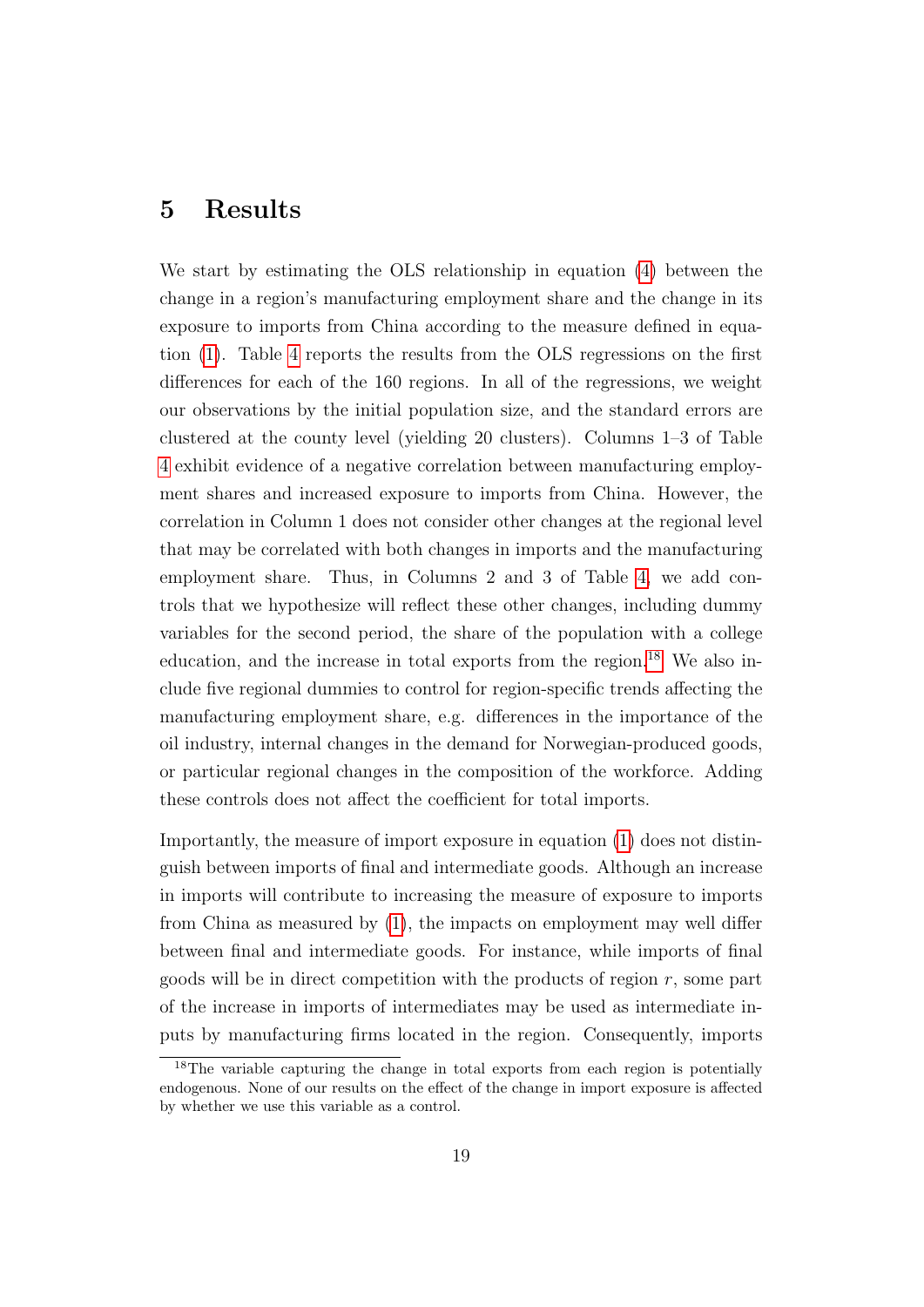could lower the costs of local manufacturing and make the industry more competitive, and hence potentially increase labor demand. However, it is important to note that imports of these two types of goods may have similar effects on local labor markets. The important distinction is then whether the imports are in direct competition with the outputs of Norwegian manufacturing firms, or whether the imports are themselves inputs into Norwegian products. Clearly, many manufacturing firms have intermediate inputs as their main products, and thus imports of intermediate inputs could be in direct competition with the commodities produced by these Norwegian manufacturing firms. To reflect this, and as shown in Columns 4–6 of Table [4,](#page-30-1) we split the import exposure measure in [\(1\)](#page-11-0) into a part that accounts for the change in the import of final goods and another part that accounts for the change in the import of intermediate goods.<sup>[19](#page--1-0)</sup> The results suggest that the import of intermediate goods mainly drives the negative coefficient for total import exposure in Columns 1–3. This can be explained by the fact that many of the large manufacturing industries in Norway have as their main outputs intermediate goods to be used in other industries.<sup>[20](#page--1-0)</sup> As the classification of products into intermediate and final goods relies on less-than-perfect correspondence tables that leave some classifications open to question, we combine these two types of products into a single measure of total imports in the remaining analysis.

As argued in Section [3,](#page-10-0) actual imports to Norway may be endogenous and correlated with unobserved labor demand shocks. To address this problem, we develop an instrument to capture the change in imports to Norway using instead the change in imports from China to other wealthy OECD countries. Figure  $7(a)$  plots the OLS reduced-form regression of the change in the manufacturing employment share on the instrument. As the figure shows, there is a significant negative relationship between the change in exposure to im-

<sup>19</sup>We allocate each six-digit HS code to either a final good or an intermediate input using the correspondence tables for the HS and the Broad Economic Categories (BEC) codes from Eurostat (http://ec.europa.eu/eurostat/ramon/). We classify capital goods as intermediate inputs.

<sup>&</sup>lt;sup>20</sup>This would be the case for most major industries in Norway, with the exception of the food-processing industry.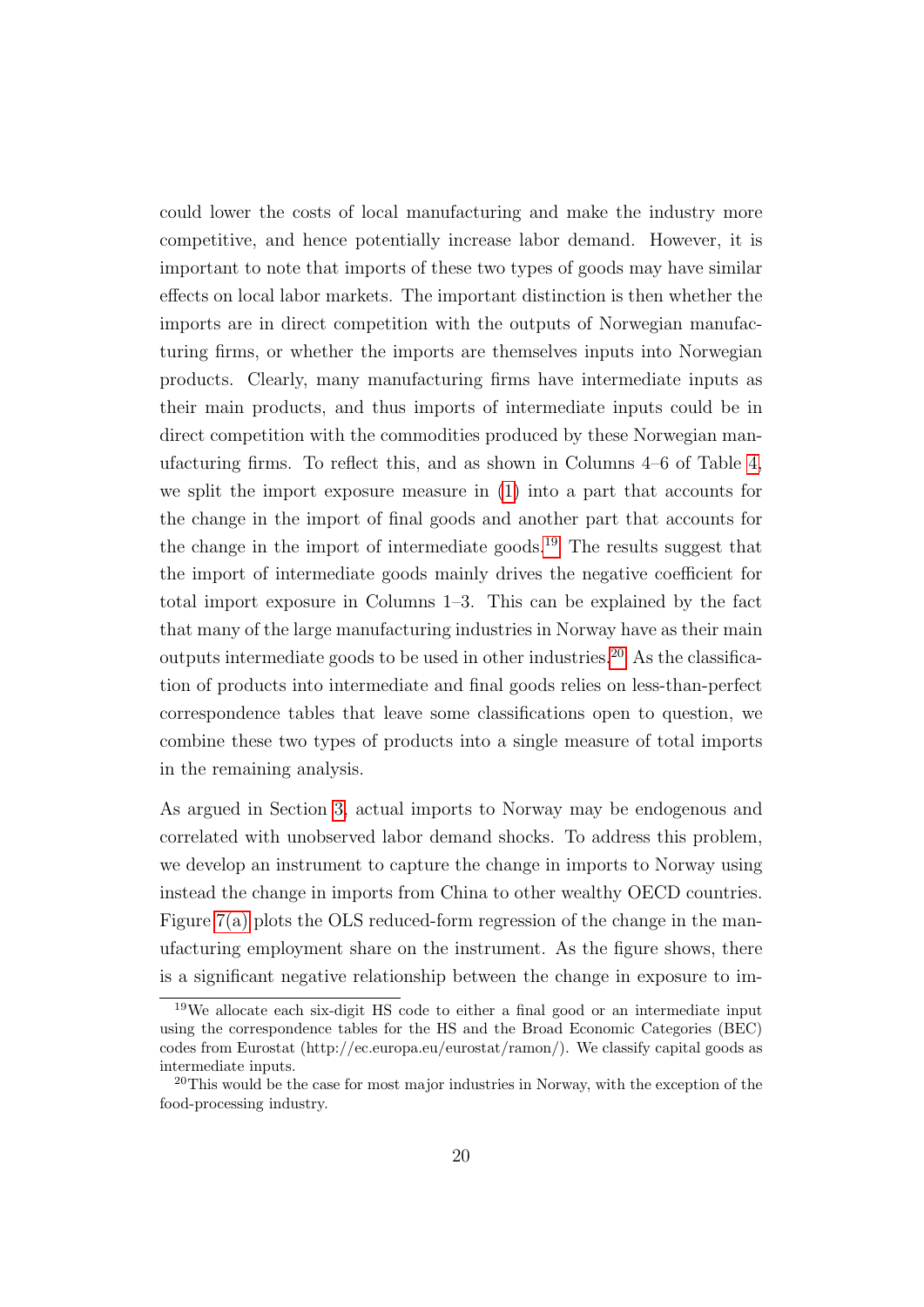ports from China and the manufacturing employment share in a region. The first stage, shown in Figure [7\(b\),](#page-41-1) confirms that the increase in Norwegian imports from China is positively correlated with the change in imports from China for the countries we use in our instrument. Our first-stage results are shown in the appendix in Table [A.1,](#page-45-0) and we see that the instrument is a good predictor of Norwegian imports.[21](#page--1-0)

Table [5](#page-31-0) presents our instrumental variable (IV) results. The reported coefficient in the first column of Panel A is the IV coefficient for the change in total domestic imports from China. As shown, the estimated coefficient does not change much from the analogous OLS estimates in Column 3 of Table [4.](#page-30-1) In Columns 2–4 of Table [5,](#page-31-0) we report the results for different measures of regional exposure to increased competition from China. In Column 2, we use the change in net imports from China, by subtracting our measure of regional exports to China from our measure of imports from China. In addition to import competition, we argued in Section [3](#page-10-0) that competition from Chinese products may also affect Norwegian local labor markets via their export markets. Column 3 of Table [5](#page-31-0) reports the estimated combined effect from these two sources of exposure to increased imports from China.[22](#page--1-0) Finally, in Column 4, we subtract exports to China from the measure used in Column 3. As shown, the four estimated coefficients reported across Panel A of Table [5](#page-31-0) are relatively similar, and the negative effect of increased exposure to competition from China appears to arise mainly from the increase in domestic imports.

As discussed in Section [4.2,](#page-17-0) of those regions that experienced the largest increases in exports to China, we identify 10 small coastal communities where fish processing is the dominant manufacturing activity. To an increasing extent, the Norwegian fishing industry ships minimally processed fish to China (and some other Asian countries) for filleting and packaging, before the pro-

<sup>21</sup>See Footnote 10 for the countries included in the instrument.

 $22$ We also entered the exposure measures defined in equations [\(1\)](#page-11-0) and [\(2\)](#page-12-0) separately in the regression. However, the estimated coefficients for exposure in export markets were very small in magnitude, and not significantly different from zero, while the estimated coefficient for exposure to domestic imports from China was negative and significant.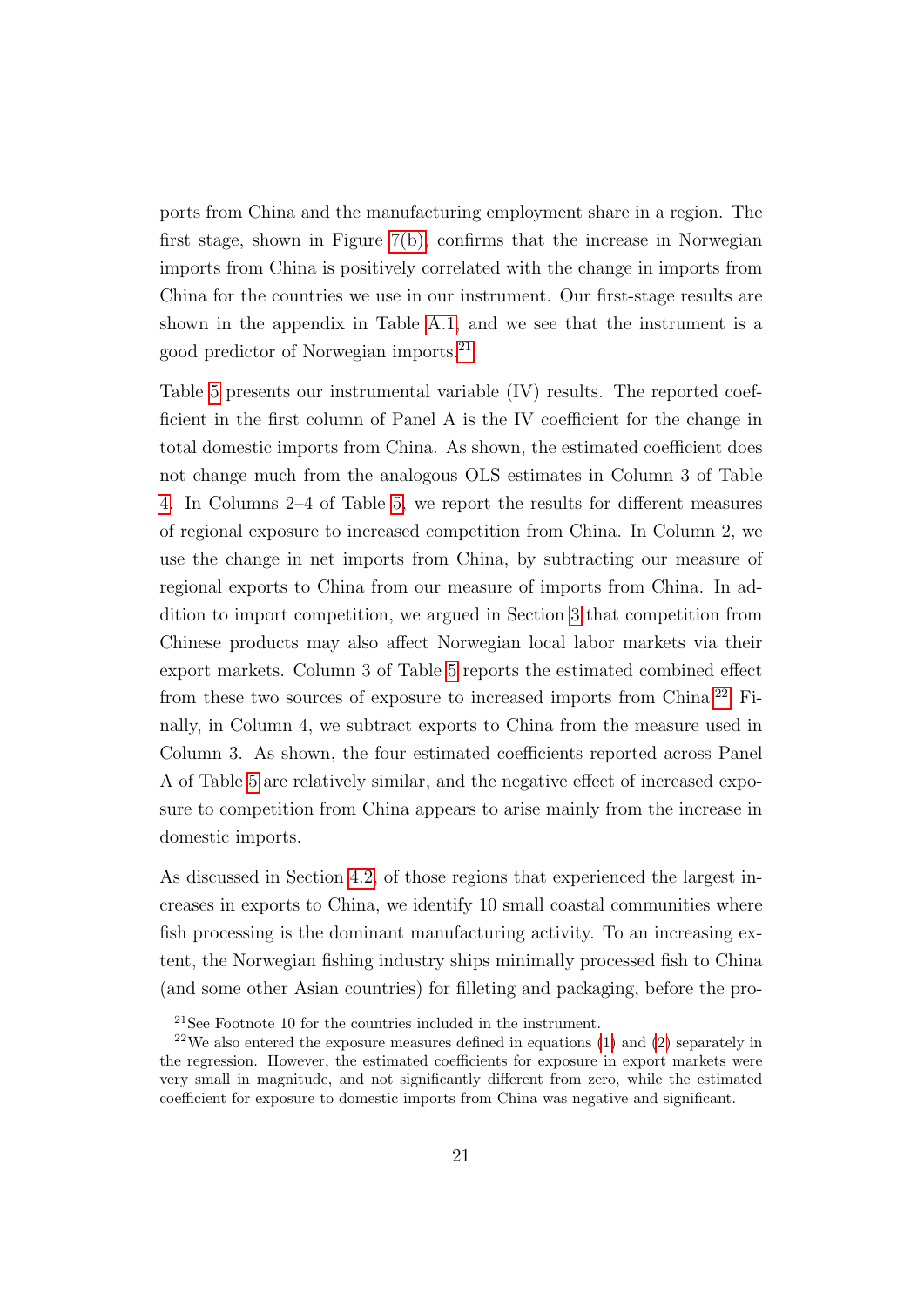cessed products are re-exported from China to Europe. This has led to a large contraction of the fish-processing industry in many communities where this used to be the main source of employment. At the same time, these regions have less exposure to imports from China. However, these regions account for less than 1% of the population and are therefore given a very low weight in the regressions. In Panel B of Table [5,](#page-31-0) we repeat the IV regressions in Panel A after removing these 10 regions and confirm that the results in Panel A are more or less unaffected.

In Panel C of Table [5,](#page-31-0) we drop an additional three labor market regions those that experienced the largest population growth over the period of analysis, namely, Oslo, Trondheim, and Stavanger. The main reason for doing this is that these regions have large corresponding weights in our regressions and have experienced population growth that is part of a strong trend toward urbanization in Norway. In addition, migrants to Norway tend to settle in the larger cities, particularly Oslo. The large population growth in these regions will necessarily lead to a reduction in the manufacturing employment share, even if no manufacturing jobs are lost, and thus including these regions in our regressions may lead to overestimation of the negative effect of import exposure on manufacturing employment. Following this sampling change, Panel C of Table [5](#page-31-0) shows that we obtain slightly smaller estimates of the exposure to import competition from China in all of the specifications. Hence, hereafter we base our estimates on the sample used in Panel C.

Our preferred specification in the bottom row of Column 1 in Table [5](#page-31-0) is repeated in Column 1 of Table [6.](#page-32-0) Column 2 confirms the result of Column 1 for the difference for the whole period, while Columns 3 and 4 show the result for each period of the stacked first differences of Column 1. The results indicate that the negative effect of import competition is particularly pronounced in the second period, following China's accession to the WTO. This is also the period that saw particularly steep growth in imports from China to Norway.

To assess the economic significance of our results, we can compare the es-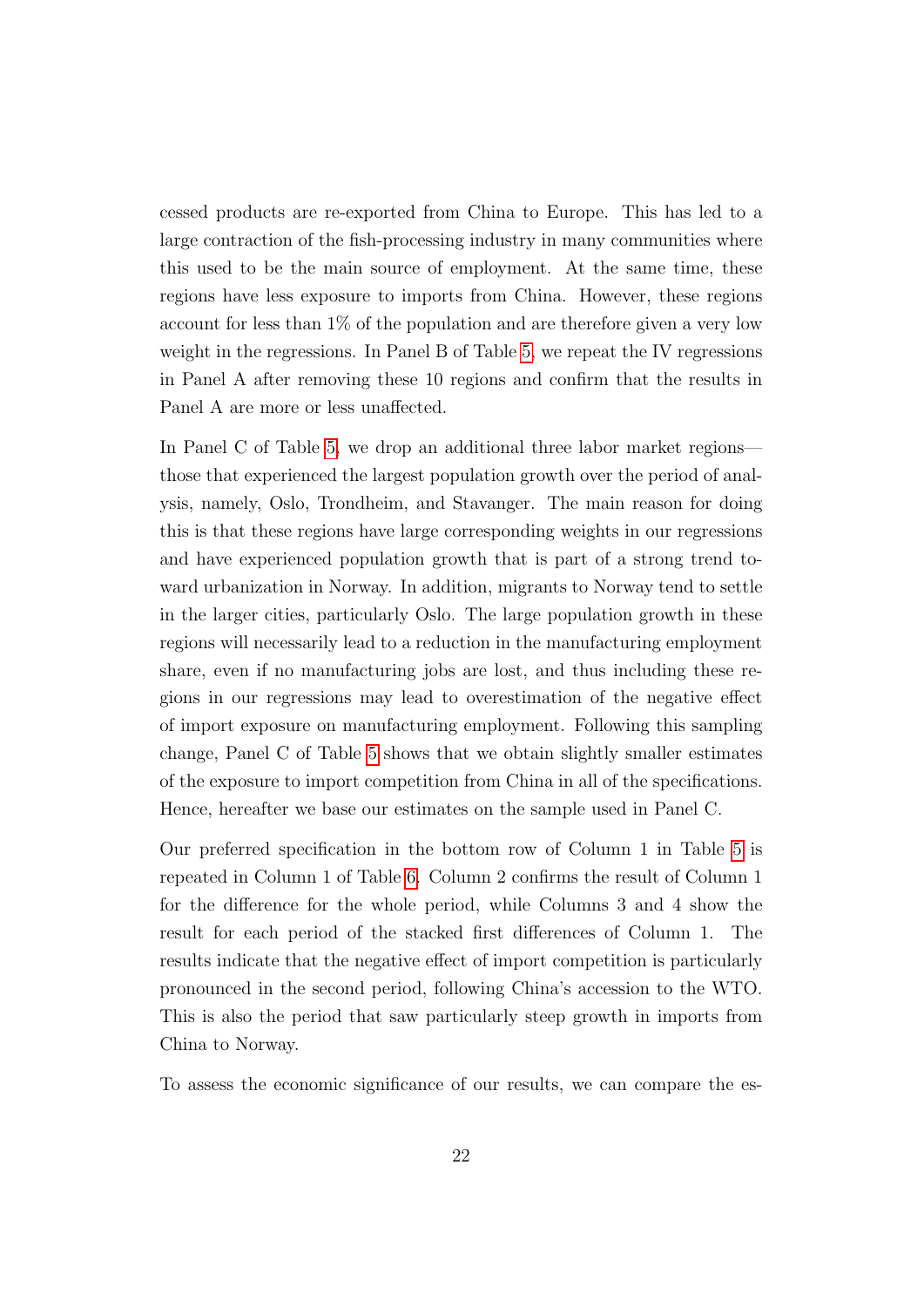timated trade-induced reduction in manufacturing employment shares with the decrease observed over the period 1996–2007. As stated by ADH, such an exercise assumes that trade with China affects the absolute level of manufacturing employment in Norway and not only relative manufacturing employment across labor markets. Our preferred specification is Column 1 in Table [6,](#page-32-0) which implies that a 10,000 NOK increase in exposure to total imports from China reduces the manufacturing employment share by 0.125 percentage points. Chinese import exposure rose by 2,700 NOK per worker between 1996 and 2001 and by an additional 10,100 NOK per worker in the six-year period between 2001 and 2007. Hence, using the estimated coefficient, the increased exposure to Chinese imports reduced manufacturing employment as a proportion of the working-age population by 0.03 percentage points in the first five-year period, and then by an additional 0.13 percentage points in the following six-year period.

At the same time, the manufacturing employment share of the working-age population fell by 0.78 percentage points between 1996 and 2001 and by 0.75 percentage points between 2002 and 2007. Thus, according to these calculations, the increased exposure to Chinese import competition explains only  $4\%$  of the manufacturing employment decline in the first period,  $17\%$ of the decline in the second period, and 10,5% of the decline in the entire sample period.<sup>[23](#page--1-0)</sup> ADH's comparable estimate for the US is that  $44\%$  of the US decline in manufacturing over the period from 1990 to 2007 can be explained by increased imports from China.

We use the actual increase in imports from China when calculating that increased imports from China account for about 10% of the reduction in manufacturing employment shares in Norway during the period from 1996- 2007. The increase in imports from China to Norway has come about due to a combination of supply and demand forces. Thus, if the employment effect of demand-driven increases in imports are less negative than supply-driven increases, this may overestimate the causal effect of the Chinese supply shock

<sup>23</sup>The mean changes in import exposure and employment shares referred to here are weighted by the population in 1996 for the first period and 2001 for the second.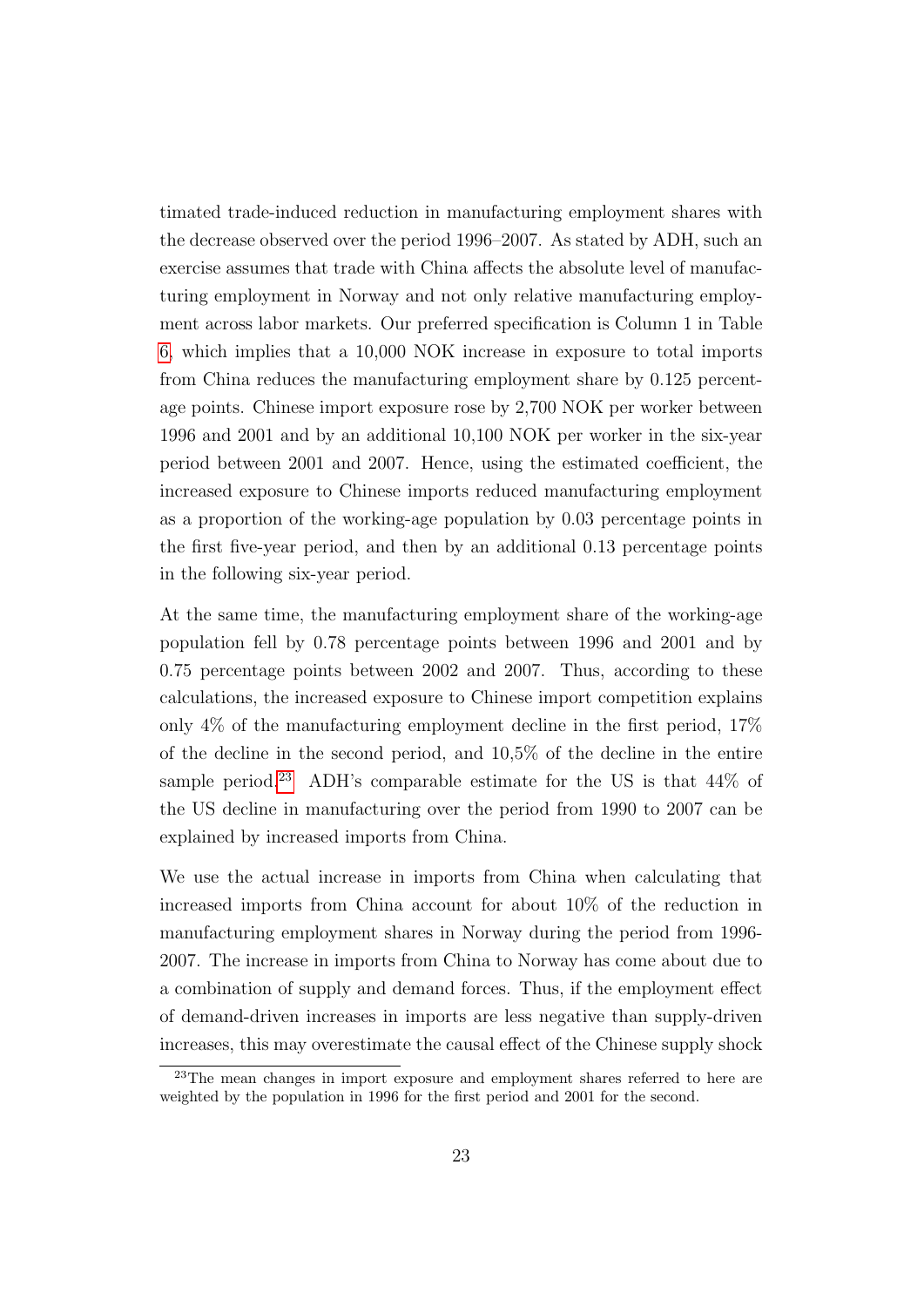on Norwegian manufacturing employment. ADH discuss how to isolate the variation in the import exposure measure that is driven by supply shocks by using the relationship between the OLS and 2SLS estimates. For the US case they then estimate that about half of the variation in the increase in imports from China to the US is driven by the exogenous supply shock, and thus they more conservatively conclude that 21% of the US decline in manufacturing over the full period from 1990 to 2007 can be explained by increased imports from China. Following their suggestion, we find that most of the decline in Norwegian manufacturing share found above is explained by the supply-driven increase in imports from China to Norway. According to our data, 91% of the variation in the increase in imports from China to Norway is driven by the exogenous supply shock, thus 9,5% of the decline in the Norwegian manufacturing share over the period from 1996 to 2007 can be explained by increased imports from China. This measured economic effect is about half the size of the effect for the US as found by ADH.[24](#page--1-0)

#### 5.1 Other outcomes

The next empirical question we address is how the negative effect of import exposure on manufacturing employment in turn affected labor mobility between regions and industries and other labor market outcomes, such as wages and unemployment. Table [7](#page-32-1) presents the results for regional mobility, which help us assess whether greater exposure to imports from China caused workers to move out of some regions and into other, less-exposed regions. We identify no significant mobility effect of the increased exposure to imports from China. The first column of Table [7](#page-32-1) reports the effect on the total working-age population, while Columns 2 and 3 report the effects on the working-age populations with and without a college education.

In Table [8,](#page-33-0) the five columns have as their dependent variable the log point

<sup>&</sup>lt;sup>24</sup>Our estimated effects using the OLS and IV specifications are relatively similar, while ADH find for the US that the IV coefficient is much larger than the OLS coefficient. Thus, it makes sense that we find that almost all of the of the variation in the increase in imports from China to Norway is driven by the exogenous supply shock.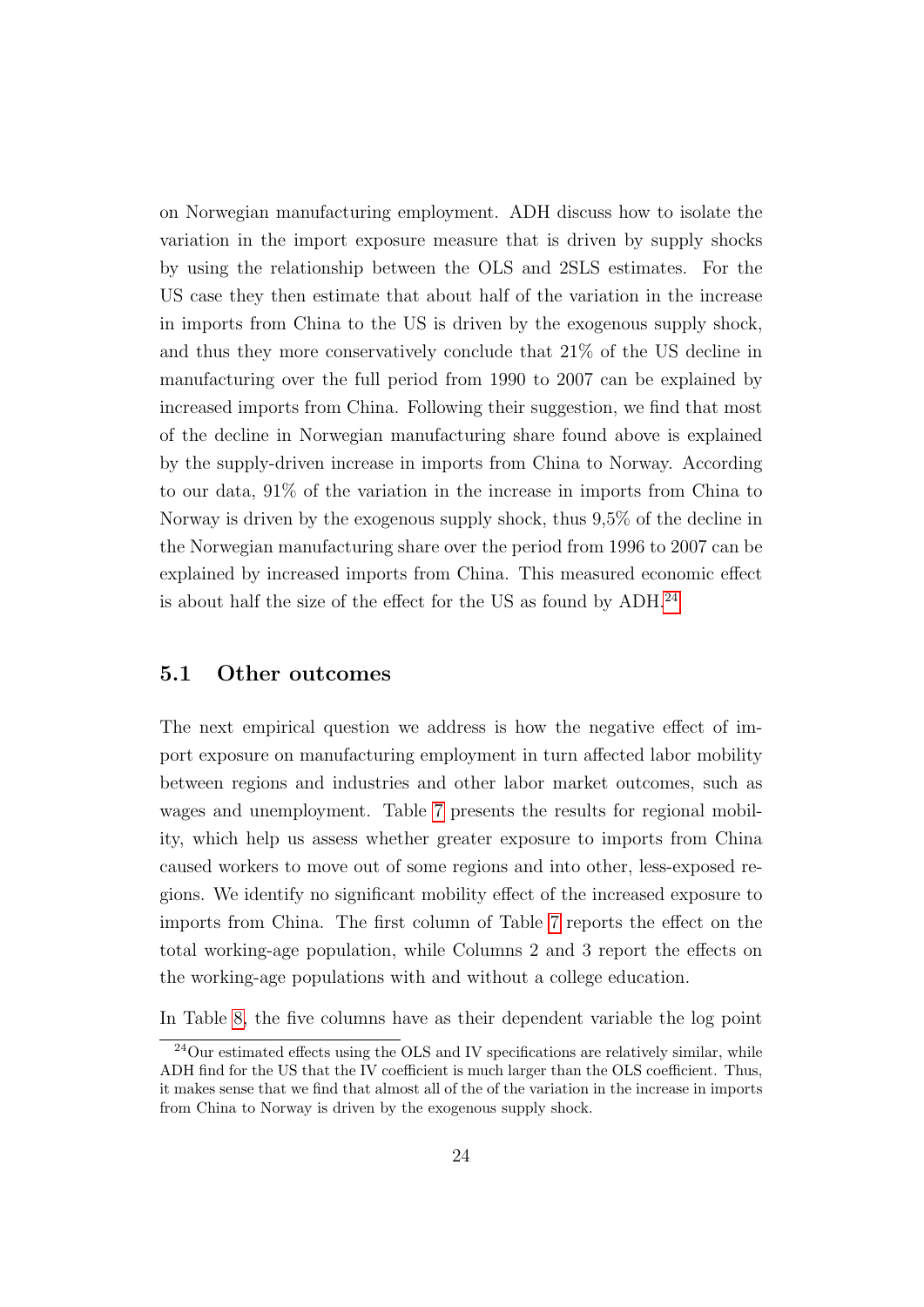<span id="page-26-0"></span>change in the number of people in each of five labor market statuses: employed in manufacturing, employed in the public sector, other private employment, unemployed, or not in the labor force. The middle panel details the outcomes for people without a college education, and the lower panel shows the results for the group with a college education. Once again, we report the results for the regressions for total imports from China, where we remove the three largest cities and the 10 small fishing communities from the sample. First, we note that the negative effect of imports on manufacturing employment only holds for workers without a college education. Further, we find that exposure to imports from China increases unemployment and makes workers leave the labor force, but this effect also applies only to workers with less education. For workers without a college education, an increase in import exposure of 10,000 NOK per worker reduces manufacturing employment by about 0.8%, while it increases employment in other private sectors by 0.5%, unemployment by 1.8%, and the number of people outside the labor force by 0.3%. With the very generous welfare state in place in Norway in terms of disability pensions and unemployment benefits, we would expect the displacement of workers to increase both the number of unemployed people and the number of people leaving the labor force.<sup>[25](#page--1-0)</sup>

When it comes to wage effects, Table [9](#page-34-0) presents the results of regressions where the dependent variable is the change in regional average earnings. In contrast to the results for the US from ADH, we do not find any effect on wages in Norway. This finding is also in accordance with existing results regarding job displacement in Norway [\(Huttunen et al., 2011\)](#page-43-9), while for the US, strong and persistent negative wage effects are found for displaced workers [\(von Wachter and Bender, 2006\)](#page-44-6).

<sup>&</sup>lt;sup>25</sup>This is in line with previous findings on displacement for Norway. See [Huttunen, Møen](#page-43-9) [and Salvanes](#page-43-9) [\(2011\)](#page-43-9).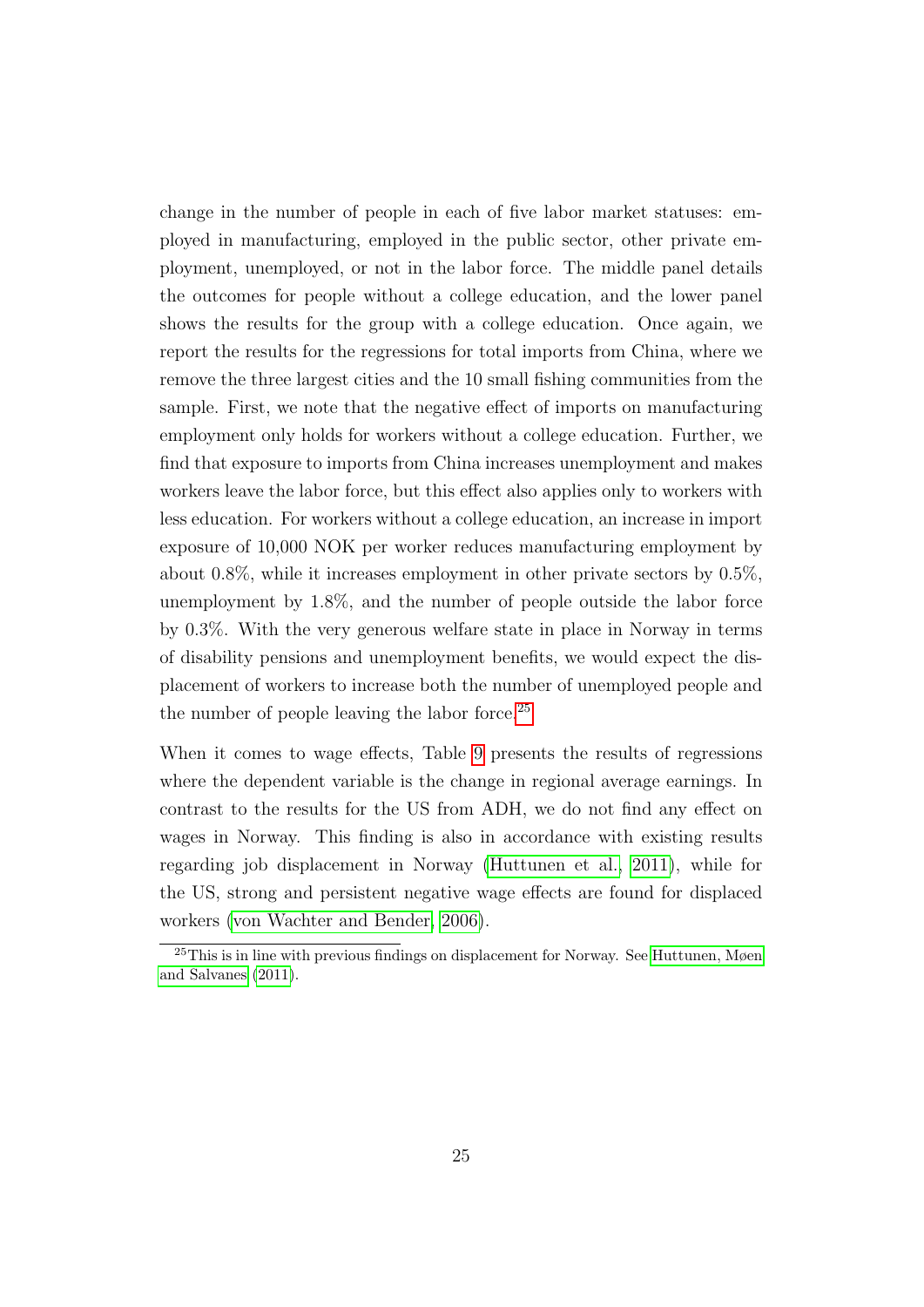### <span id="page-27-1"></span><span id="page-27-0"></span>6 Conclusion

This paper analyzed to what extent the emergence of China as the world's largest manufacturing exporter has effected regional labor markets in Norway. From 1996 to 2007, Norwegian imports of products from China increased more than sixfold, but different labor market regions can have different exposures to the increase in import competition from China because of differences in regional industry structure. Regions with a large share of national employment in the production of goods that saw significant growth in imports from China had greater exposure to competition from China than other regions. We analyzed whether regional exposure to import competition from China affects manufacturing employment, and assessed to what extent the increased exposure to competition from China can explain the decrease in the manufacturing sector's employment share in Norway over the period from 1996 to 2007. We further analyzed how the negative effect of import exposure on manufacturing employment in turn affects labor mobility between regions and sectors, and other labor market outcomes, such as wages and unemployment.

To account for the possible simultaneity of import demand and labor demand shocks, we devised an instrument to capture Norwegian import growth from China by using the increase in similar imports from China to other developed countries. This instrumental variable strategy, developed by [Autor](#page-42-1) [et al.](#page-42-1) [\(2013\)](#page-42-1), rests on the assumption that the Chinese supply shock has created similar bundles of exports from China to other developed countries, and that the increase in imports from China to other developed countries is uncorrelated with any labor demand shocks in Norwegian regions. We found a negative impact of regional exposure to competition from China on the manufacturing employment share in local labor markets. Further, this effect stemmed mostly from the import of intermediate goods rather than final goods, and from exposure to imports from China to Norway rather than competition with China in common export markets. Our estimates suggested that almost 10% of the reduction in the manufacturing employment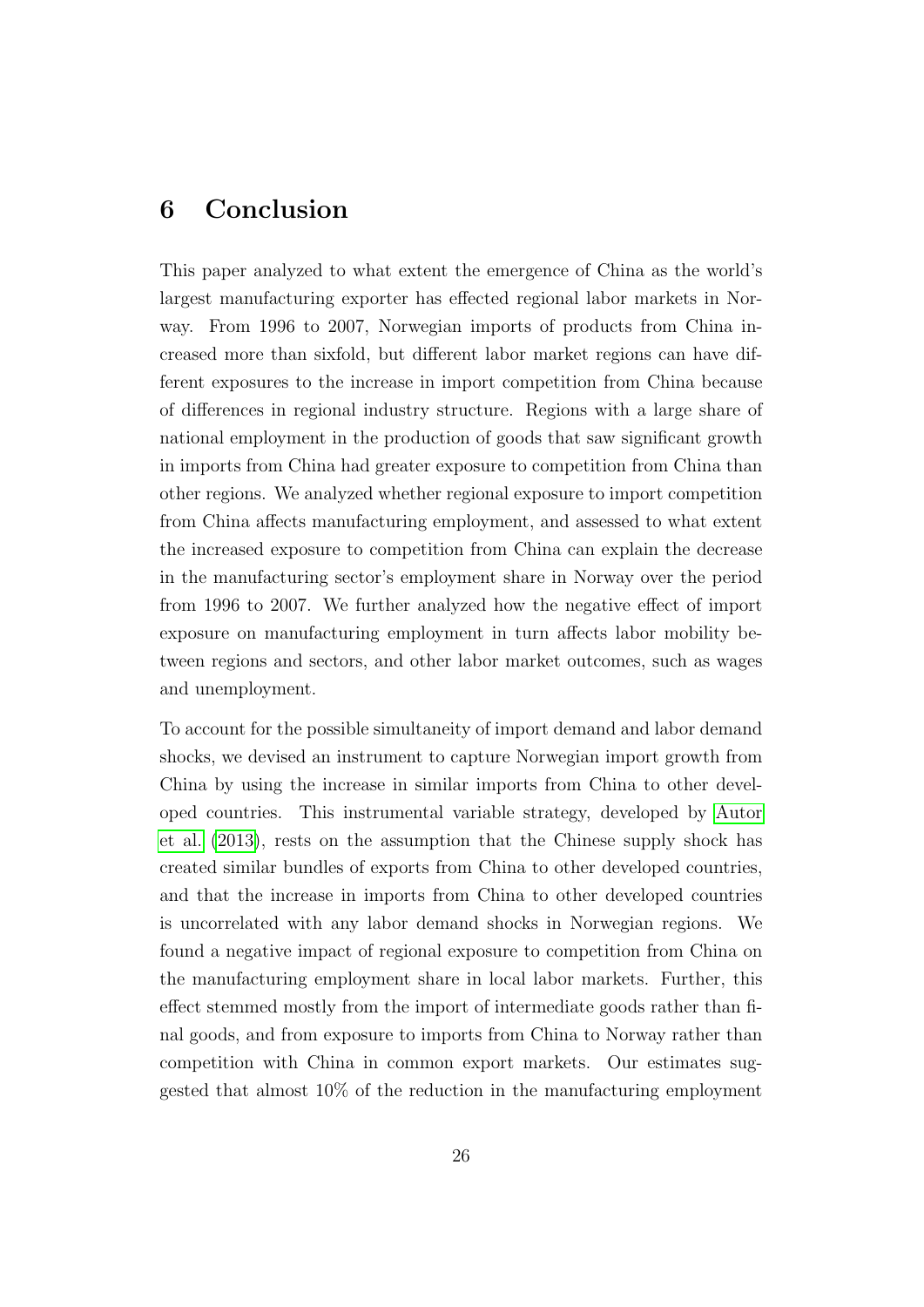<span id="page-28-0"></span>share from 1996 to 2007 can be explained by increased import competition from China. This is about half of the magnitude found by [Autor et al.](#page-42-1) [\(2013\)](#page-42-1) for the US.

The reduction in manufacturing employment that we found for Norway because of the Chinese import shock primarily affects workers without a college degree, who find themselves partly pushed into unemployment, partly out of the labor force, and partly into employment in other private sectors. Despite differences between the US and Norway in terms of manufacturing structure, openness to trade, and labor market institutions, manufacturing employment in both countries has been negatively affected by the Chinese export supply shock since the early 1990s, although to a much smaller degree in Norway than in the US. In contrast to the findings for the US, we did not find any negative wage effects. These latter results are to be expected in a Nordic welfare state where wage flexibility is low, and thus where we instead expect the margin of adjustment to be on employment.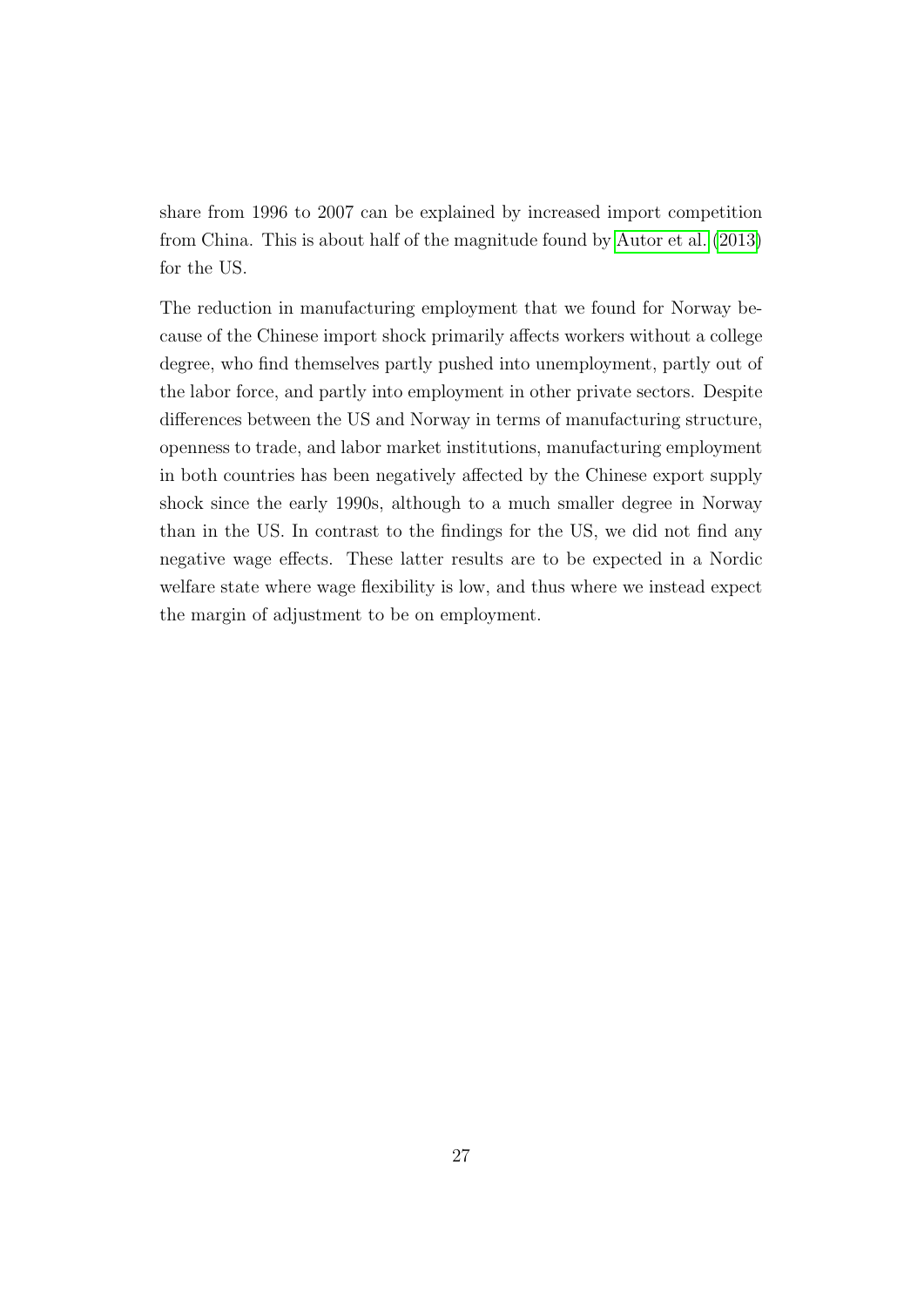## Tables

| Shares in 1996                 |     |                      |                          | Change in shares 1996-2007 |     |                  |      |
|--------------------------------|-----|----------------------|--------------------------|----------------------------|-----|------------------|------|
| Lowest share                   |     | <i>Highest share</i> |                          | Largest increase           |     | Largest decrease |      |
| Namsskogan                     | 1.1 | <b>Bremanger</b>     | 22.3                     | Oppdal                     | 3.2 | Flora.           | 6.3  |
| Hamary                         | 1.2 | Sunndal              | 22.9                     | Solund                     | 3.2 | Måsøy            | 8.1  |
| Leka                           | 1.3 | Årdal                | 24.3                     | Flatanger                  | 3.5 | Utsira           | 9.1  |
| Rørvik                         | 1.4 | Stranda              | 24.7                     | Fyresdal                   | 3.7 | Fedje            | 10.1 |
| Porsanger                      | 1.9 | Høyanger             | 24.7                     | Træna                      | 4.9 | Båtsfjord        | 12.3 |
| Aurland                        | 2.2 | <b>Båtsfjord</b>     | 27.5                     | Sandøy                     | 4.9 | Vardø            | 14.7 |
| Average share in 1996: $9.9\%$ |     |                      | Average change: $-1.9\%$ |                            |     |                  |      |

<span id="page-29-0"></span>Table 1: Regional differences in manufacturing employment shares

<span id="page-29-1"></span>Table 2: Change in imports from China 1996-2007: 1000 NOK per worker

| Imports of intermediates                           |                  |                  |    | Imports of final goods |          |              |    |
|----------------------------------------------------|------------------|------------------|----|------------------------|----------|--------------|----|
| Least exposed                                      |                  | Most exposed     |    | Least exposed          |          | Most exposed |    |
| Gamvik                                             | $\theta$         | <b>Bremanger</b> | 39 | Bindal                 | $\theta$ | Beiarn       | 46 |
| Leka                                               | $\left( \right)$ | Fredrikstad      | 34 | Hattfjelldal           | $\theta$ | Stranda      | 67 |
| Modalen                                            | 0                | Grenland         | 28 | Leka.                  | 0        | Ørsta-Volda  | 42 |
| Moskenes                                           | $\left( \right)$ | <b>Moss</b>      | 92 | Modalen                | 0        | Rauma        | 46 |
| Rødøy                                              | 0                | Risør            | 44 | Røyrvik                | $\theta$ | Stryn        | 66 |
| Solund                                             | 0                | Sandefjord       | 38 | Vik                    | $\theta$ | Tydal        | 46 |
| Average change: 7.7 NOK<br>Average change: 6.1 NOK |                  |                  |    |                        |          |              |    |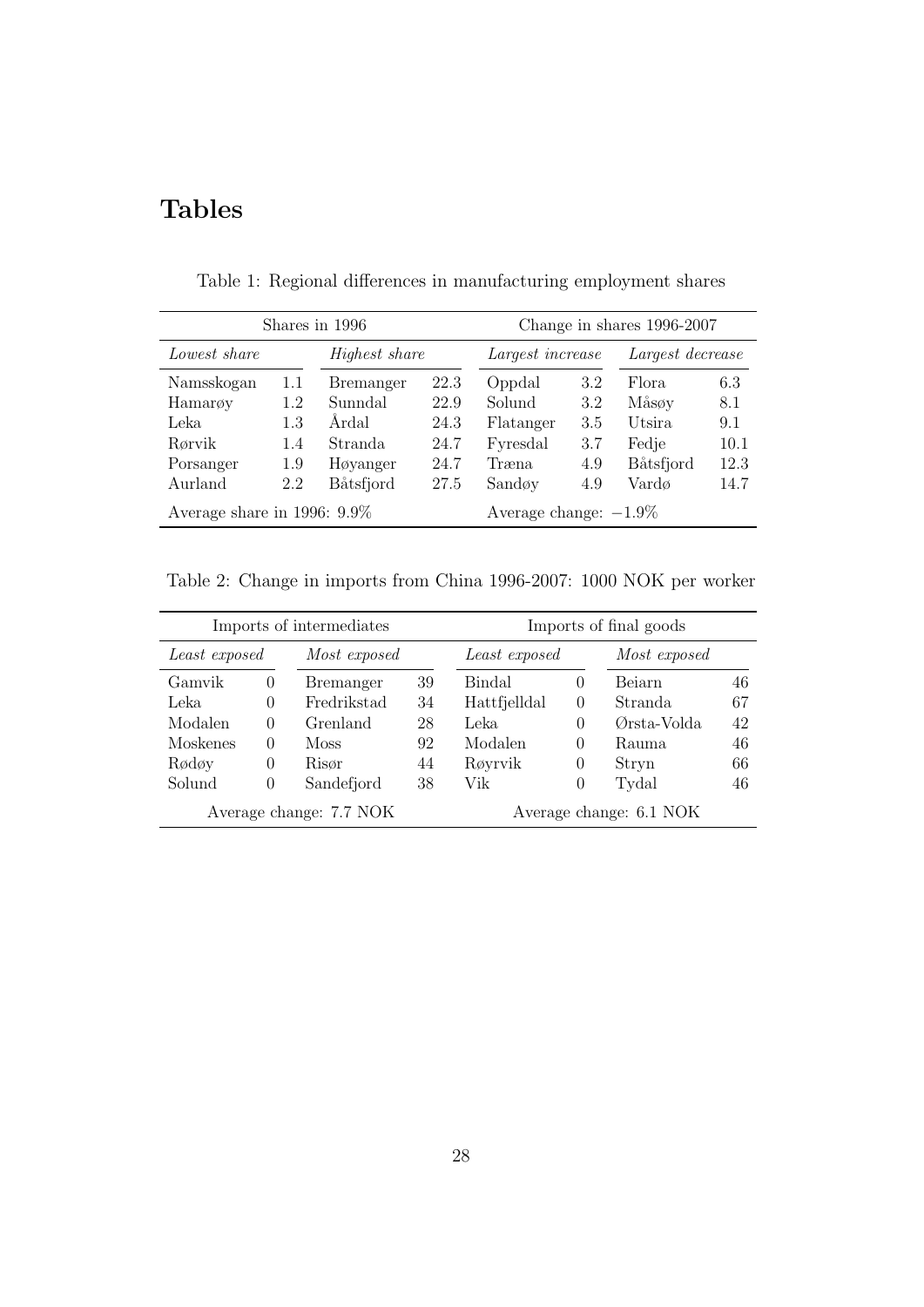|                                           | min              | p25              | p50           | D'O    | max  |
|-------------------------------------------|------------------|------------------|---------------|--------|------|
| Exposure through total imports from China | $\left( \right)$ |                  |               |        | 112  |
| Exposure to China in export markets       | $\theta$         | $\left( \right)$ | $\theta$      | $\cup$ | 24   |
| Exposure in both imp. and exp. market     |                  |                  |               | 12     | 112  |
| Change in exports to China                |                  |                  | $\mathcal{L}$ | 6      | 44   |
| Net import and export m. exposure         | -40              | - 1              | 2             | 10     | 101  |
| Change in other exports                   | $-1()$           | 9                | 32            | 79     | 1099 |

<span id="page-30-0"></span>Table 3: Change in trade exposure 1996-2007: 1000 NOK per worker

<span id="page-30-1"></span>Table 4: Change in manufacturing employment share and imports from China, OLS estimates

|                                      | (1)                   | (2)                   | (3)                   | (4)                   | (5)                  | (6)                    |
|--------------------------------------|-----------------------|-----------------------|-----------------------|-----------------------|----------------------|------------------------|
| $\Delta$ Domestic exposure to China: |                       |                       |                       |                       |                      |                        |
| Total imports                        | $-0.144**$<br>(0.057) | $-0.137**$<br>(0.056) | $-0.147**$<br>(0.059) |                       |                      |                        |
| Intermediates                        |                       |                       |                       | $-0.214**$<br>(0.076) |                      | $-0.218***$<br>(0.066) |
| Final goods                          |                       |                       |                       |                       | $-0.144$<br>(0.145)  | 0.017<br>(0.090)       |
| Controls:                            |                       |                       |                       |                       |                      |                        |
| Manuf Empl/Pop                       | $-0.032$<br>(0.023)   | $-0.070*$<br>(0.037)  | $-0.078*$<br>(0.040)  | $-0.079*$<br>(0.040)  | $-0.083*$<br>(0.040) | $-0.079*$<br>(0.041)   |
| $\text{College}/\text{Pop}$          |                       | $-0.027$<br>(0.019)   | $-0.027$<br>(0.019)   | $-0.027$<br>(0.020)   | $-0.024$<br>(0.019)  | $-0.026$<br>(0.019)    |
| $\Delta$ Export                      |                       |                       | $0.011*$<br>(0.006)   | $0.013**$<br>(0.006)  | 0.008<br>(0.010)     | $0.014*$<br>(0.007)    |
| Region dummies                       | N <sub>0</sub>        | Yes                   | Yes                   | Yes                   | Yes                  | Yes                    |
| Period dummy                         | No                    | Yes                   | Yes                   | Yes                   | Yes                  | Yes                    |
| Observations<br>$\mathbb{R}^2$       | 320<br>0.079          | 320<br>0.160          | 320<br>0.164          | 320<br>0.170          | 320<br>0.139         | 320<br>0.168           |

Dependent var. is % pts change in the share of working-age population employed in manufacturing. Each regression contains two observations per region, each weighted with start of period population. Standard errors in parentheses are clustered by county.  $*$   $p < 0.10$ ,  $**$   $p < 0.05$ ,  $***$   $p < 0.01$ .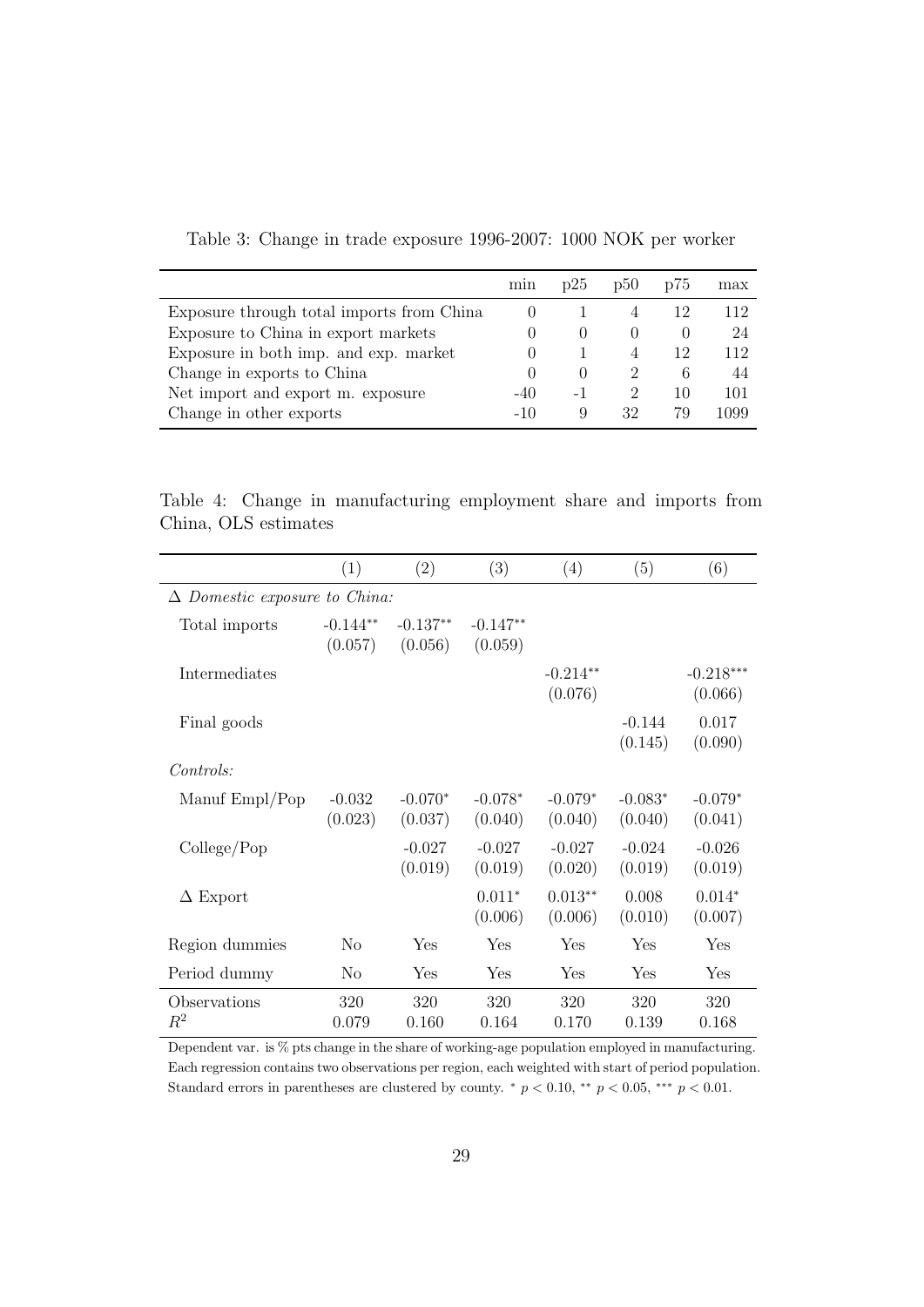| Domestic<br>exposure | Net domestic<br>exposure                                        | Domestic $+$<br>intl exposure | Net domestic $+$<br>intl exposure |
|----------------------|-----------------------------------------------------------------|-------------------------------|-----------------------------------|
| (1)                  | $\left( 2\right)$                                               | (3)                           | (4)                               |
|                      | Panel A: Full sample with $N=320$                               |                               |                                   |
| $-0.139***$          | $-0.152***$                                                     | $-0.139***$                   | $-0.152***$                       |
| (0.039)              | (0.044)                                                         | (0.039)                       | (0.044)                           |
|                      | Panel B: Dropping 10 fish-processing regions $N=300$            |                               |                                   |
| $-0.139***$          | $-0.151***$                                                     | $-0.140***$                   | $-0.152***$                       |
| (0.042)              | (0.046)                                                         | (0.042)                       | (0.046)                           |
|                      | Panel C: Dropping from panel B the three largest cities $N=294$ |                               |                                   |
| $-0.125**$           | $-0.136**$                                                      | $-0.126**$                    | $-0.137**$                        |

<span id="page-31-0"></span>Table 5: Change in manufacturing employment share and different measures of change in exposure to competition from China, 2SLS estimates

Dependent var. is % pts change in the share of working-age population employed in manufacturing. Each regression contains two observations per region, each weighted with start of period population, and contains the same control variables as column 3 of table 3.

 $(0.041)$   $(0.045)$   $(0.041)$   $(0.045)$ 

Standard errors in parentheses are clustered by county.  $*$   $p < 0.10$ ,  $**$   $p < 0.05$ ,  $***$   $p < 0.01$ .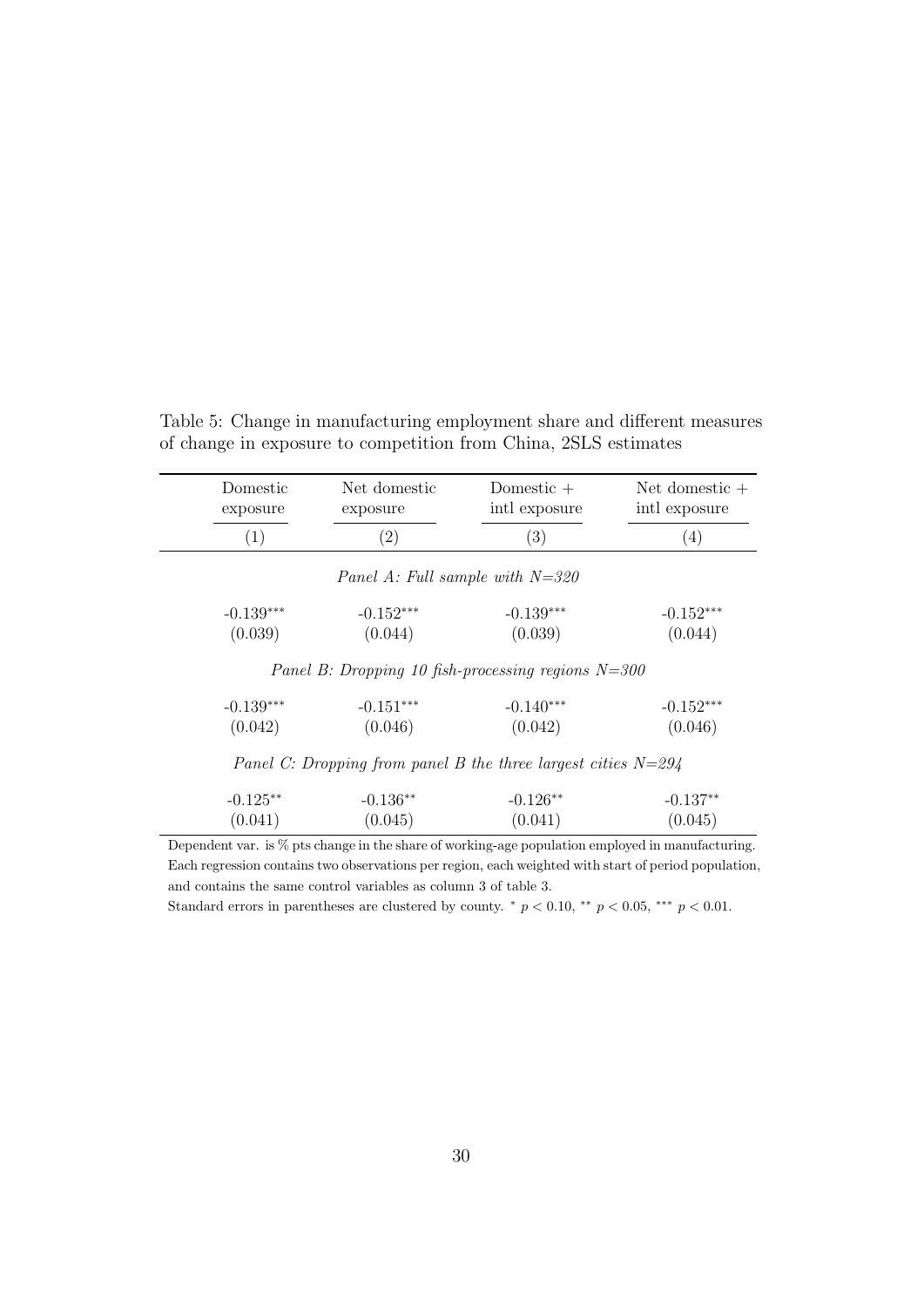|                            | 1996-2007<br>Stacked | 1996-2007<br>Long | 1996-2001        | 2002-2007      |
|----------------------------|----------------------|-------------------|------------------|----------------|
|                            | $\left( 1\right)$    | $\left( 2\right)$ | $\left(3\right)$ | (4)            |
| $\Delta$ Domestic exposure |                      |                   |                  |                |
| to China:                  | $-0.125***$          | $-0.071$          | 0.078            | $-0.126***$    |
|                            | (0.041)              | (0.046)           | (0.571)          | (0.046)        |
| Controls                   | <b>Yes</b>           | Yes               | Yes              | Yes            |
| Region dummies             | Yes                  | Yes               | Yes              | Yes            |
| Period dummy               | Yes                  | N <sub>0</sub>    | N <sub>0</sub>   | N <sub>0</sub> |
| Observations               | 294                  | 147               | 147              | 147            |
| $R^2$                      | 0.166                | 0.354             | 0.127            | 0.277          |

<span id="page-32-0"></span>Table 6: Change in manufacturing employment share and imports from China, 2SLS estimates for different periods

Dependent var. is % pts change in the share of working-age population employed in manufacturing. Each regression contains the same control variables as column 3 of table 3.

Standard errors in parentheses are clustered by county.  $*$   $p < 0.10$ ,  $**$   $p < 0.05$ ,  $***$   $p < 0.01$ .

<span id="page-32-1"></span>

| Table 7: Mobility response: Change in population and imports from China, |  |  |  |
|--------------------------------------------------------------------------|--|--|--|
| 2SLS estimates                                                           |  |  |  |

|                            | Total            | Non-college | College  |
|----------------------------|------------------|-------------|----------|
|                            | $\left(1\right)$ | $^{(2)}$    | (3)      |
| $\Delta$ Domestic exposure |                  |             |          |
| to China:                  | 0.102            | 0.153       | $-0.127$ |
|                            | (0.101)          | (0.107)     | (0.090)  |
| Observations               | 294              | 294         | 294      |
| $R^2$                      | 0.564            | 0.513       | 0.064    |

Dependent var. is  $100 \times \log$  change in head counts of group indicated in column heading.

Each regression contains the same control variables as column 3 of table 3.

Standard errors in parentheses are clustered by county.  $*$   $p < 0.10$ ,  $**$   $p < 0.05$ ,  $***$   $p < 0.01$ .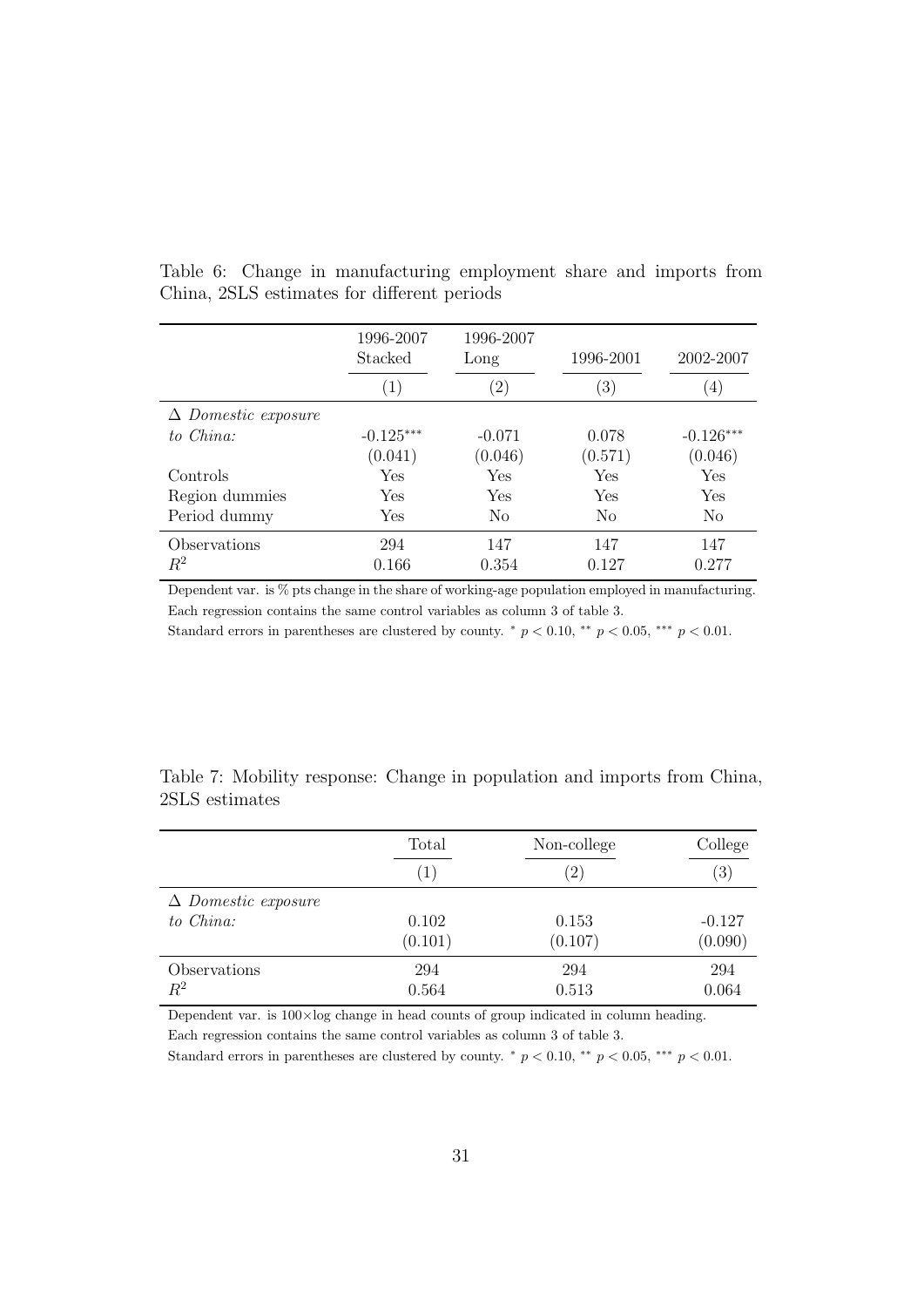|                           | Manufacturing        | Public Empl | Other      | Unemployed | Outside    |  |
|---------------------------|----------------------|-------------|------------|------------|------------|--|
|                           | (1)                  | (2)         | (3)        | (4)        | (5)        |  |
|                           | All workers          |             |            |            |            |  |
| $\Delta$ Dom exp to China | $-0.779*$            | 0.094       | $0.460***$ | $1.592*$   | 0.125      |  |
|                           | (0.447)              | (0.228)     | (0.165)    | (0.939)    | (0.173)    |  |
| Observations              | 293                  | 294         | 294        | 294        | 294        |  |
| $R^2$                     | 0.113                | 0.164       | 0.252      | 0.079      | 0.431      |  |
|                           | Non-college educated |             |            |            |            |  |
| $\Delta$ Dom exp to China | $-0.768*$            | $-0.242$    | $0.498***$ | $1.846*$   | $0.291*$   |  |
|                           | (0.454)              | (0.338)     | (0.176)    | (1.017)    | (0.166)    |  |
| Observations              | 293                  | 294         | 294        | 294        | 294        |  |
| $R^2$                     | 0.089                | 0.132       | 0.254      | 0.053      | 0.385      |  |
|                           | College educated     |             |            |            |            |  |
| $\Delta$ Dom exp to China | $-0.547$             | $0.337***$  | 0.153      | $-1.162$   | $-1.011**$ |  |
|                           | (0.803)              | (0.095)     | (0.202)    | (1.175)    | (0.396)    |  |
| Observations              | 273                  | 294         | 294        | 271        | 294        |  |
| $R^2$                     | 0.062                | 0.028       | 0.071      | 0.205      | 0.072      |  |

<span id="page-33-0"></span>Table 8: Labor market response: Change in labor market status and imports from China, 2SLS estimates

Dependent var. is  $100 \times \log$  change in head counts of group indicated in column heading.

Each regression contains the same control variables as column 3 of table 3.

Standard errors in parentheses are clustered by county.  $*$   $p < 0.10$ ,  $**$   $p < 0.05$ ,  $***$   $p < 0.01$ .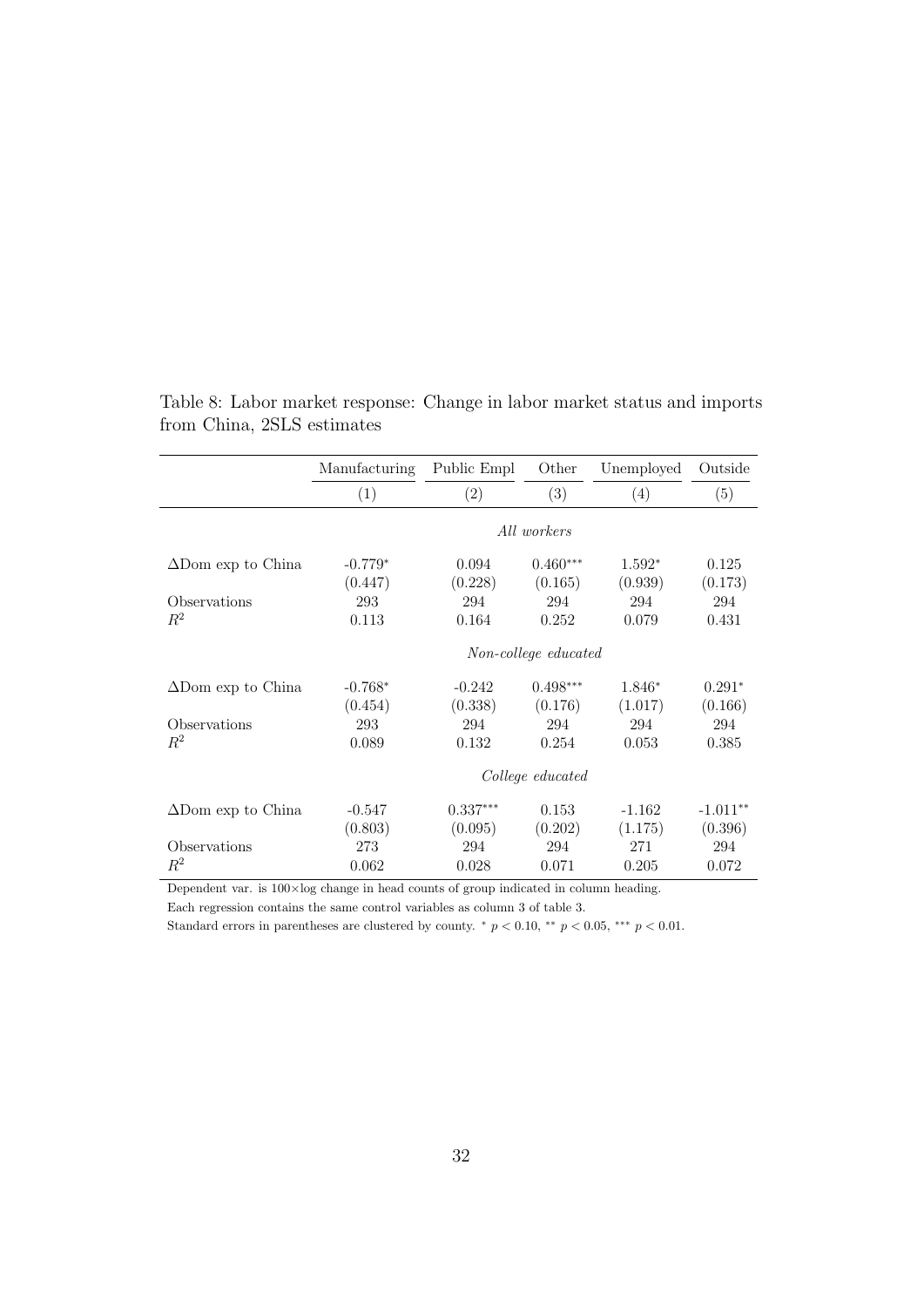Manufacturing Private sector All Non-college College All  $(1)$   $(2)$   $(3)$   $(4)$ ∆ Domestic exposure to China: 0.001 0.000 0.004 -0.005<sup>∗</sup>\*\*  $(0.002)$   $(0.003)$   $(0.003)$   $(0.001)$ Controls Yes Yes Yes Yes Region dummies Yes Yes Yes Yes Period dummy Yes Yes Yes Yes Yes Yes Observations 289 289 262 294  $R^2$  0.013 0.013 0.008 0.297

<span id="page-34-0"></span>Table 9: Wage response: Change in log earnings and imports from China, 2SLS estimates

Dependent var. is change in log earnings of group indicated in column heading.

Each regression contains the same control variables as column 3 of table 3.

Standard errors in parentheses are clustered by county.  $*$   $p < 0.10$ ,  $**$   $p < 0.05$ ,  $**$   $p < 0.01$ .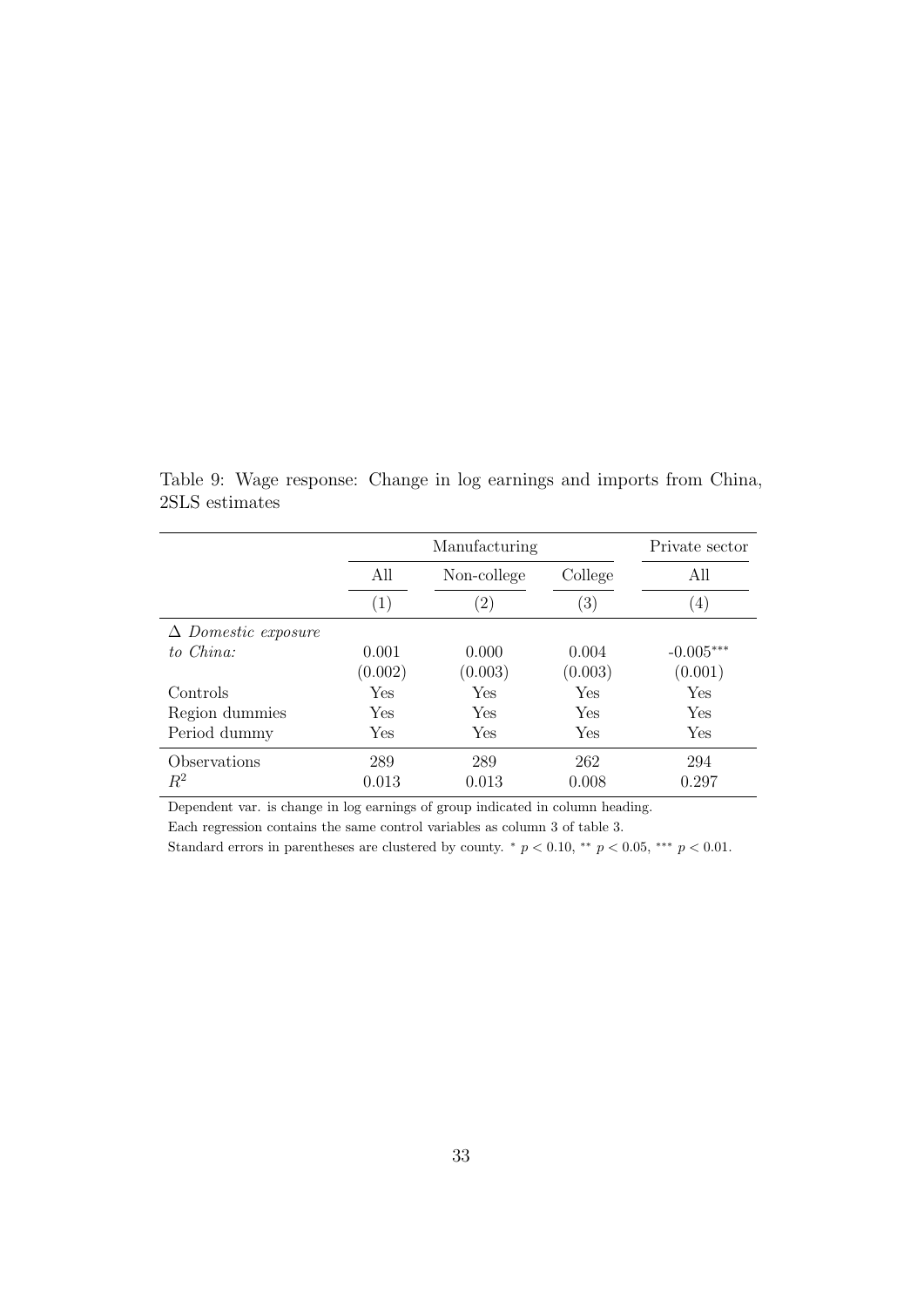# Figures



<span id="page-35-0"></span>Figure 1: Manufacturing employment shares and imports from China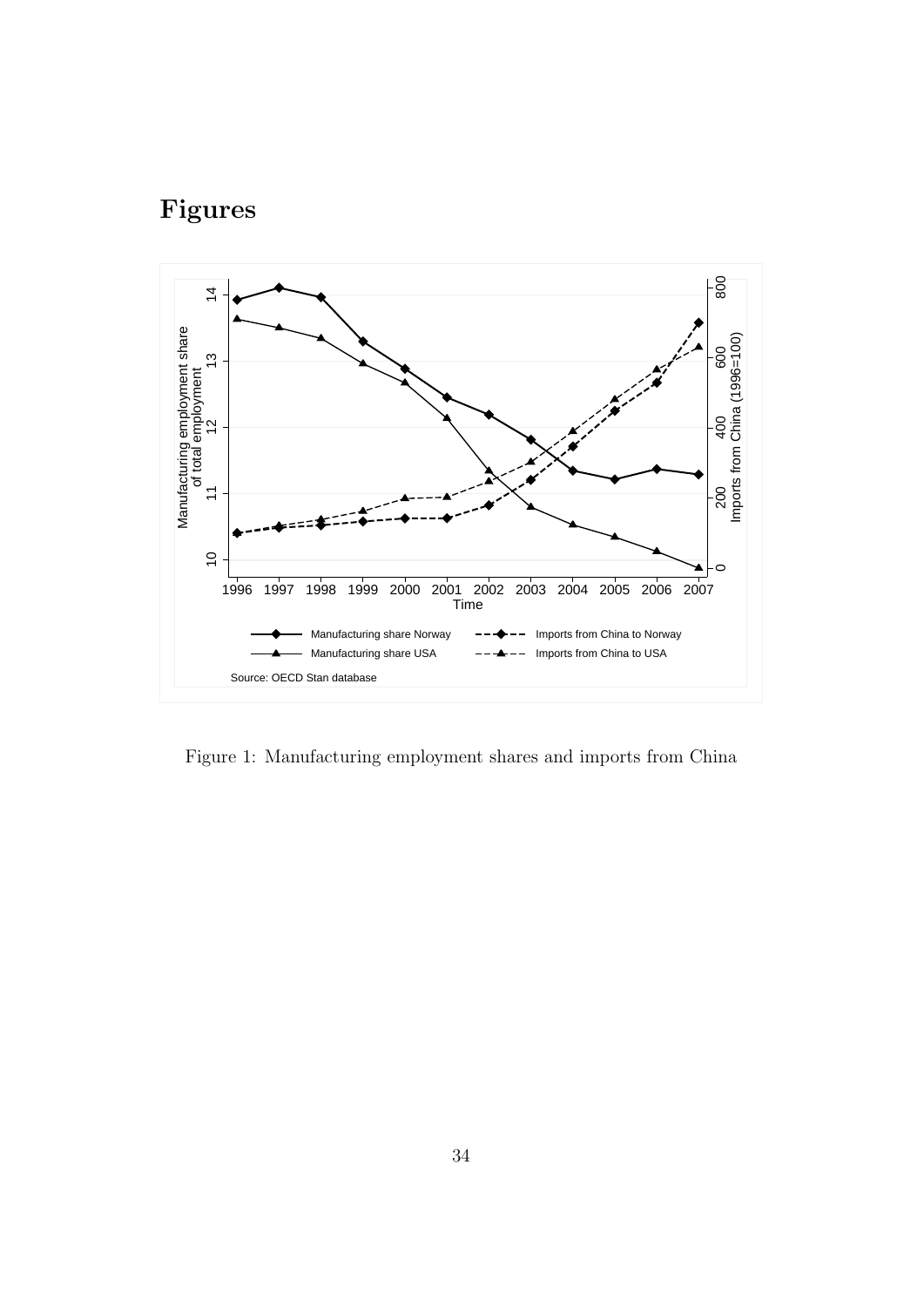

<span id="page-36-0"></span>Figure 2: Correlation between industry employment shares in 1996 and the change in total Chinese exports in 1996–2007 for 20 manufacturing industries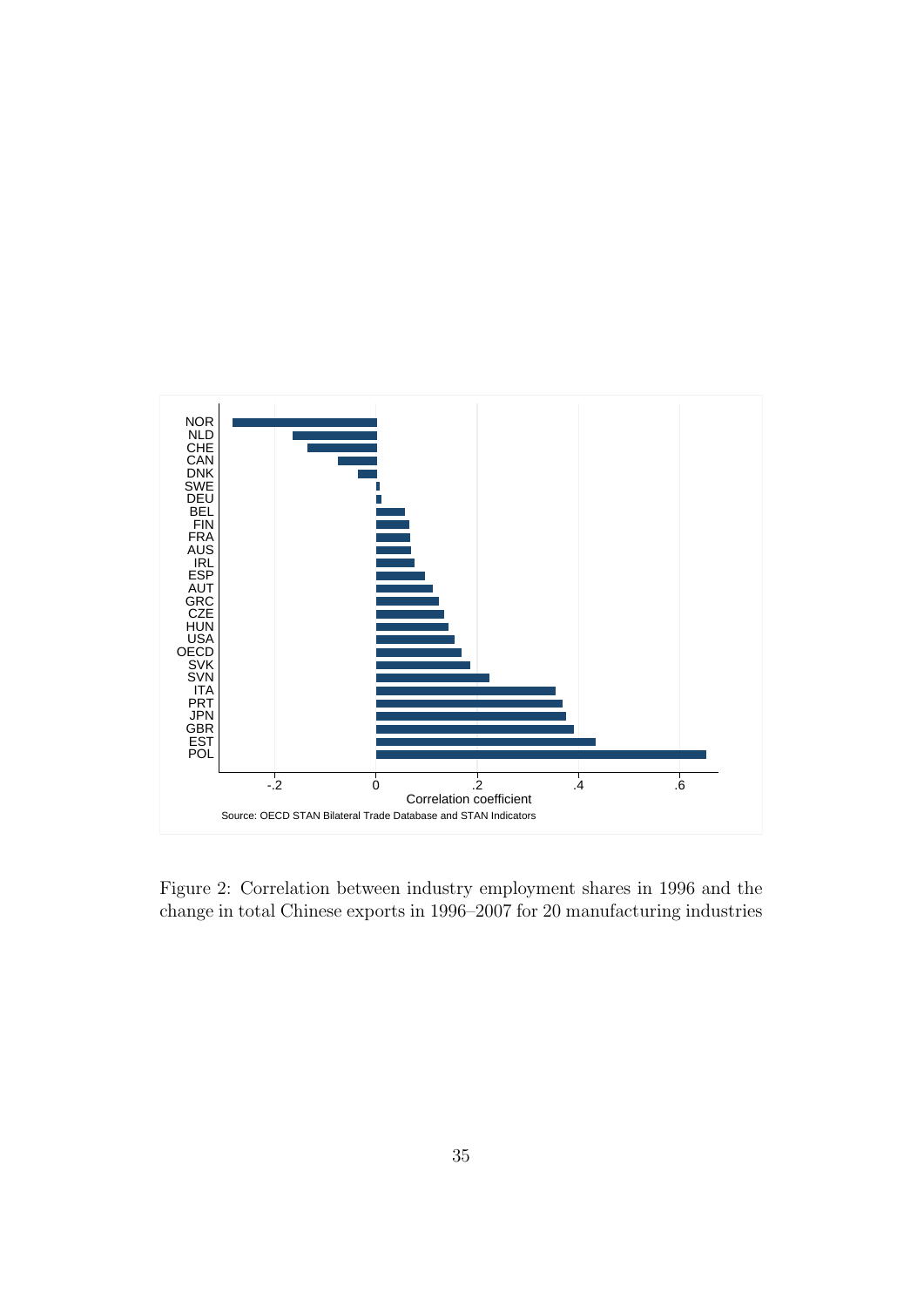<span id="page-37-0"></span>

Figure 3: Differences in industry structure between Norway and the US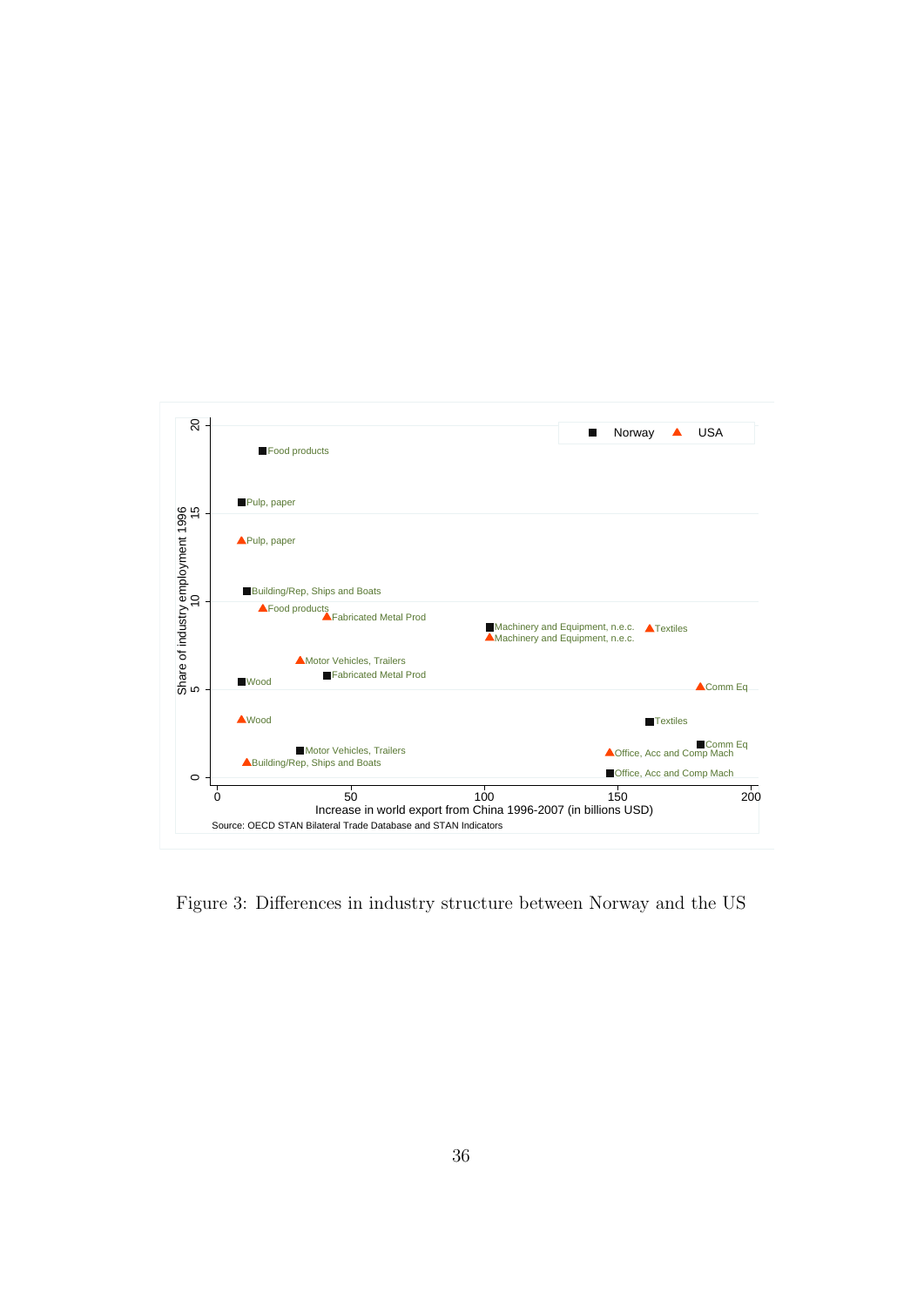

<span id="page-38-0"></span>Figure 4: Imports from China by producing industry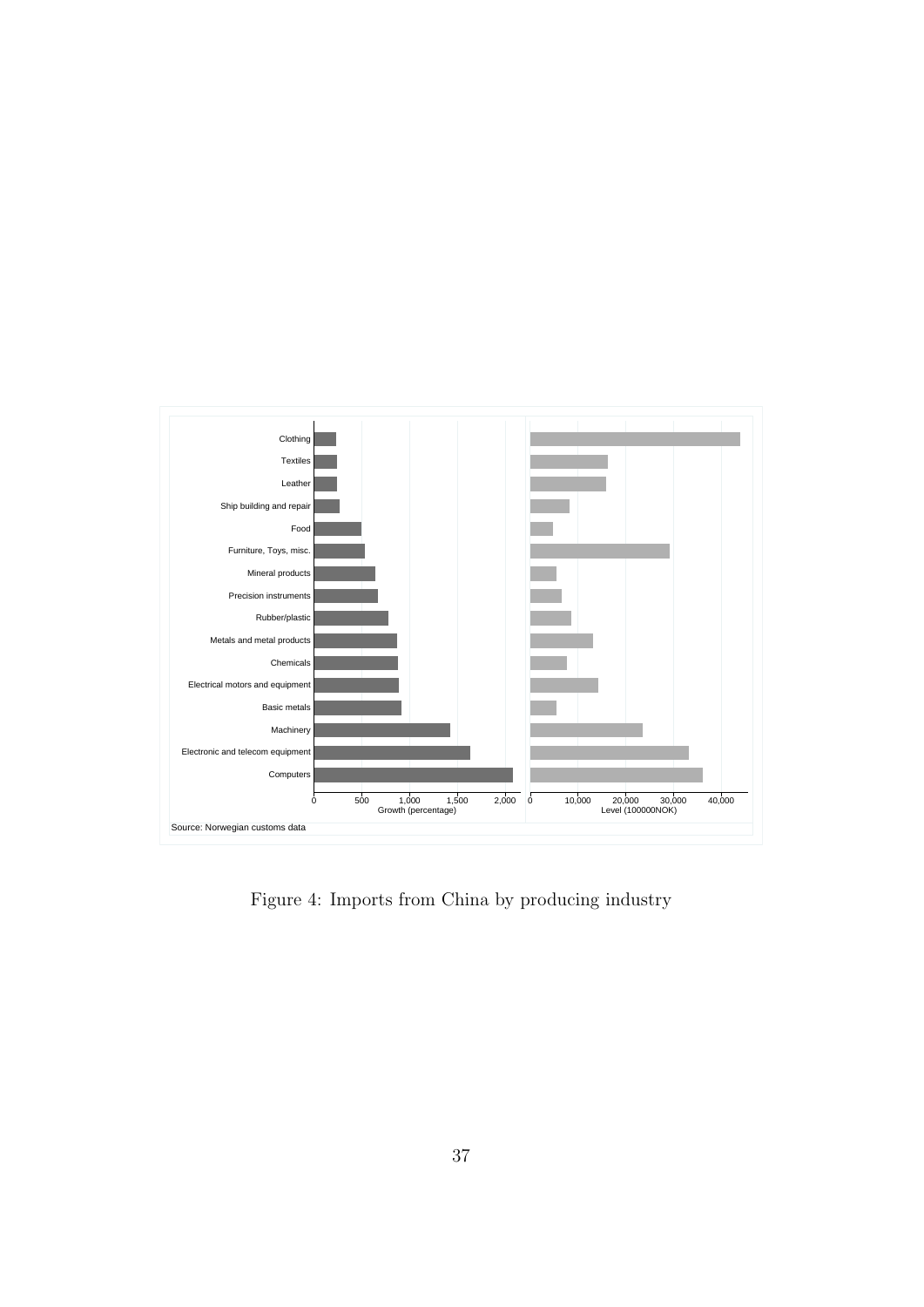<span id="page-39-1"></span>

(a) Imports of intermediate goods



<span id="page-39-2"></span><span id="page-39-0"></span>(b) Imports of final goods

Figure 5: Change in regional exposure to imports from China: 1,000 NOK per worker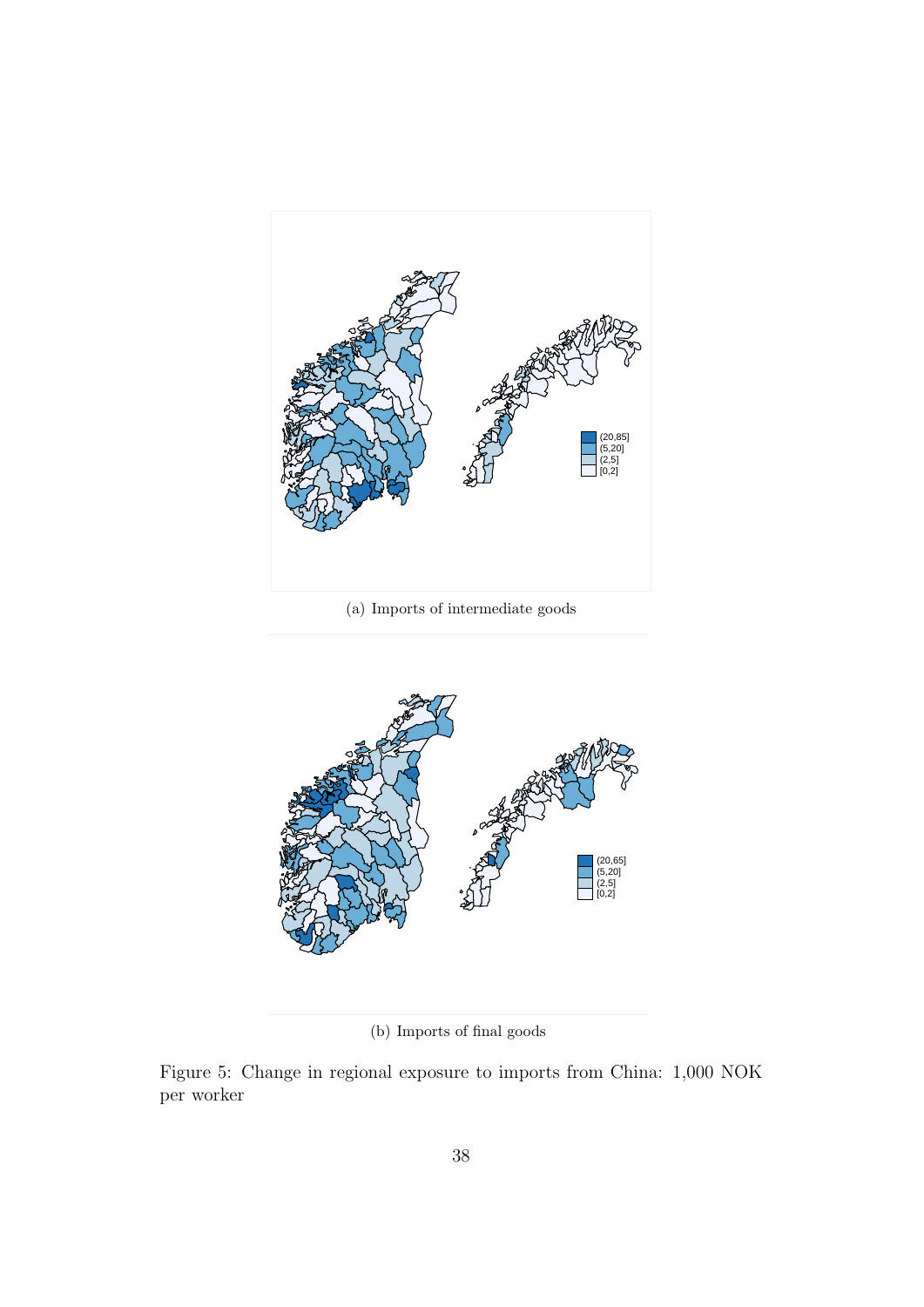



<span id="page-40-0"></span>(b) Total exports, not to China

<span id="page-40-1"></span>Figure 6: Change in regional exports: 1,000 NOK per worker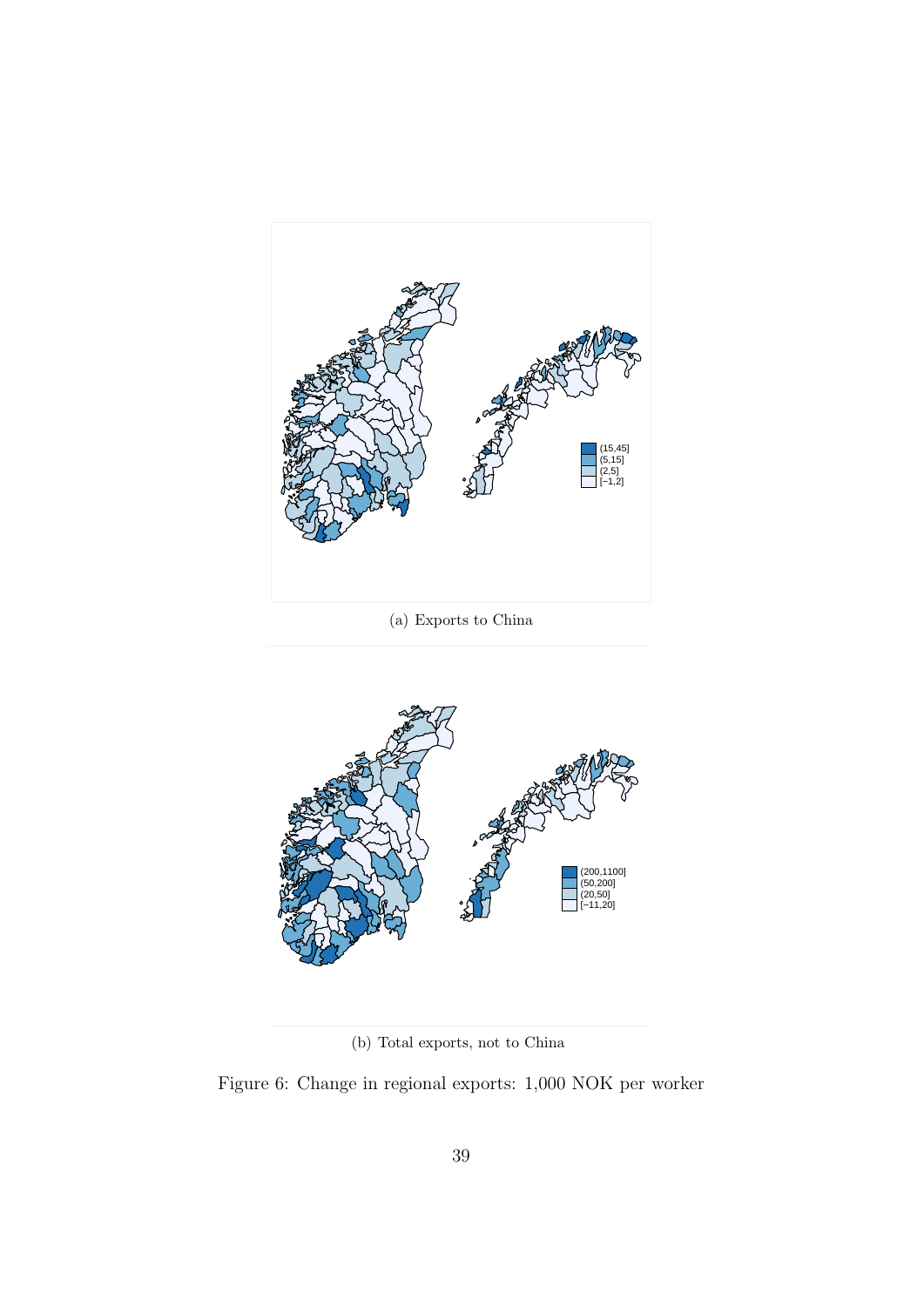<span id="page-41-0"></span>

(b) First stage regression

<span id="page-41-1"></span>Figure 7: Manufacturing employment shares and imports from China: Reduced form and first stage for 1996–2007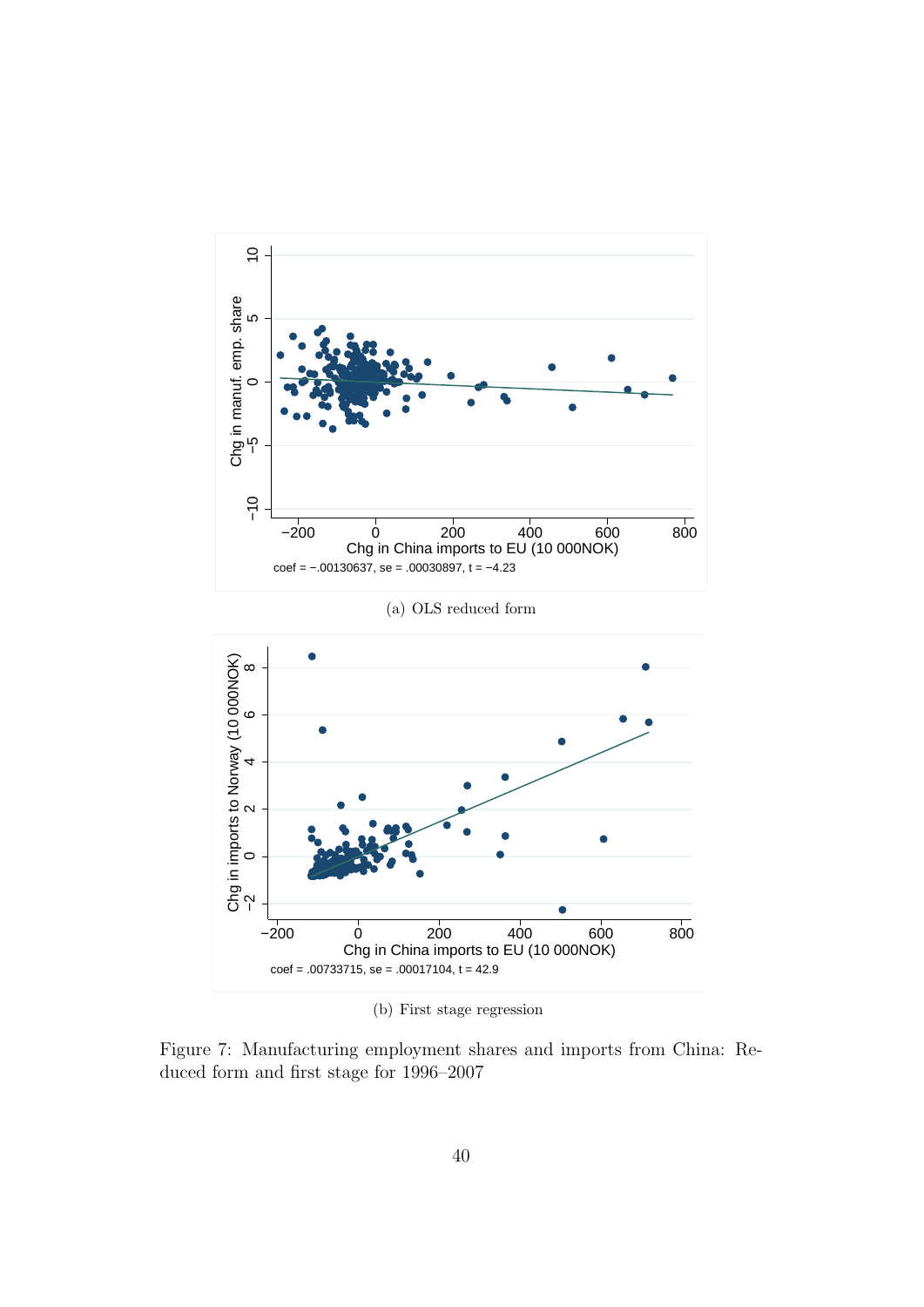### References

- <span id="page-42-4"></span>Aaberge, R., A. Bjorklund and N. Smith (2000). "Unemployment shocks and income distribution: How did the Nordic countries fare during their crises?" Scandinavian Journal of Economics, 102(1), 77–99. [4](#page-5-0)
- <span id="page-42-5"></span>Agell, J. and K. E. Lommerud (1997). "Minimum wages and the incentives for skill formation." Journal of Public Economics, 64(1), 25–40. [4](#page-5-0)
- <span id="page-42-3"></span>Amiti, M. and D. R. Davis (2012). "Trade, firms, and wages: Theory and evidence." Review of Economic Studies, **79**(1), 1–36. [3](#page-4-0)
- <span id="page-42-7"></span>Arkolakis, C., A. Costinot and A. Rodriguez-Clare (2012). "New trade models, same old gains?" American Economic Review, 102(1), 94–130. [9](#page-10-1)
- <span id="page-42-1"></span>Autor, D. H., D. Dorn and G. H. Hanson (2013). "The China syndrome: Local labor market effects of import competition in the United States." American Economic Review, 103, 2121–68. [1,](#page--1-1) [2,](#page-3-0) [3,](#page-4-0) [5,](#page-6-0) [26,](#page-27-1) [27](#page-28-0)
- <span id="page-42-0"></span>Berman, E., J. Bound and S. Machin (1998). "Implications of skill-biased technological change: International evidence." The Quarterly Journal of Economics, 113(4), 1245–1279. [2](#page-3-0)
- <span id="page-42-2"></span>Bernard, A. B., J. B. Jensen and P. K. Schott (2006). "Survival of the best fit: Exposure to low-wage countries and the (uneven) growth of US manufacturing plants." Journal of International Economics,  $68(1)$ ,  $219$  – 237. [3](#page-4-0)
- <span id="page-42-8"></span>Beveren, I. V., A. B. Bernard and H. Vandenbussche (2012). "Concording EU trade and production data over time." NBER Working Paper Series 18604. [15](#page-16-0)
- <span id="page-42-6"></span>Bloom, N., M. Draca and J. V. Reenen (2011). "Trade induced technical change? The impact of Chinese imports on innovation, IT and productivity." Working Paper 16717, National Bureau of Economic Research. [9](#page-10-1)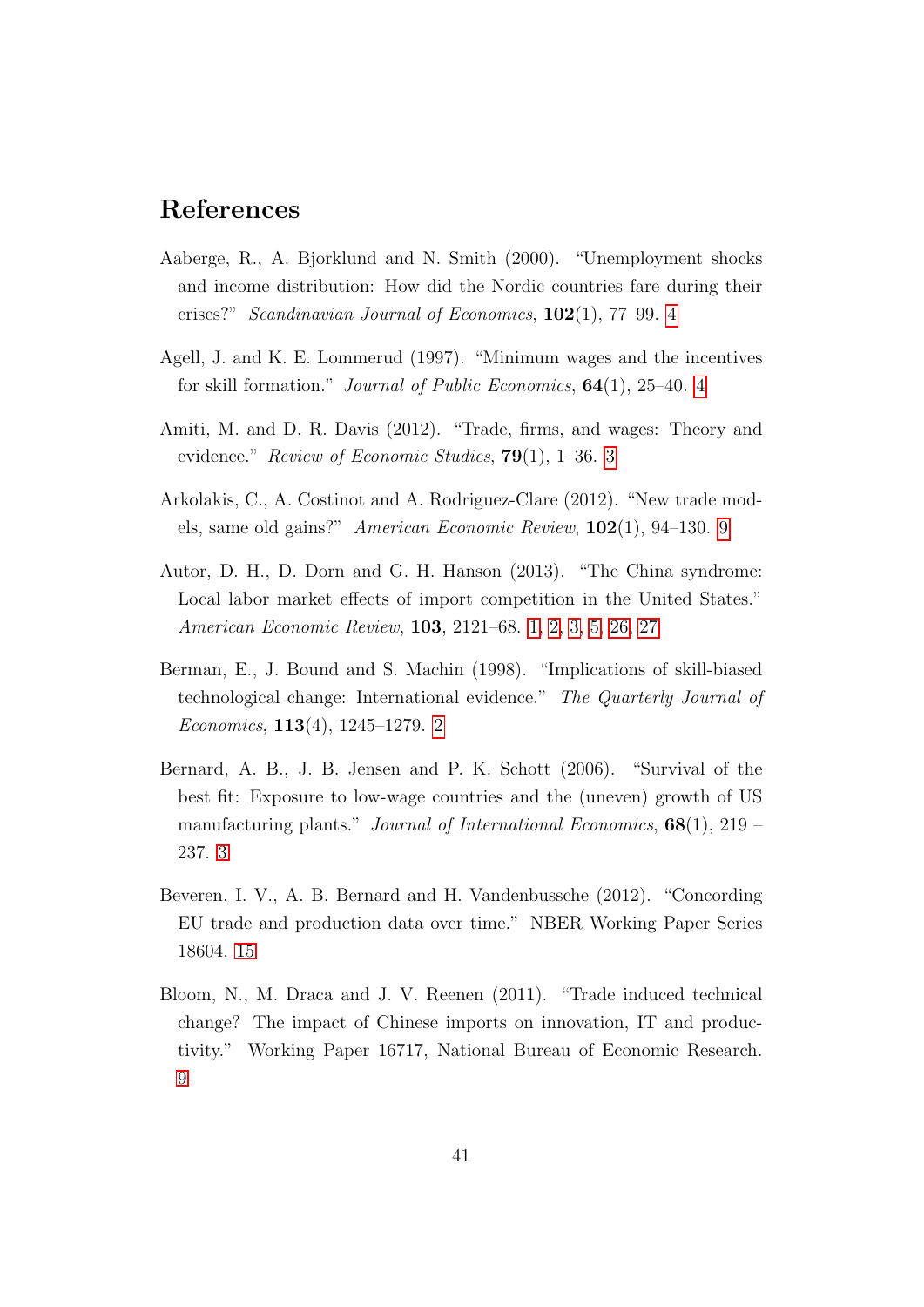- <span id="page-43-0"></span>Chiquiar, D. (2008). "Globalization, regional wage differentials and the Stolper-Samuelson theorem: Evidence from Mexico." Journal of International Economics, **74**(1), 70 – 93. [3](#page-4-0)
- <span id="page-43-6"></span>Dauth, W., S. Findeisen and J. Suedekum (2014). "The rise of the east and the far east: German labor markets and trade integration." Journal of the European Economic Association, forthcoming. [6](#page-7-1)
- <span id="page-43-5"></span>Donoso, V., V. Martín and A. Minondo  $(2014)$ . "Do differences in the exposure to Chinese imports lead to differences in local labour market outcomes? An analysis for Spanish provinces." Regional Studies, pp. 1–19. [5](#page-6-0)
- <span id="page-43-2"></span>Ebenstein, A., A. Harrison, M. McMillan and S. Phillips (2011). "Estimating the impact of trade and offshoring on American workers using the current population surveys." The World Bank, Policy Research Working Paper Series: 5750. [3](#page-4-0)
- <span id="page-43-8"></span>Gundersen, F. and D. Jukvam (2013). "Inndelinger i senterstruktur, sentralitet og ba regioner." NIBR-rapport 2013-1. [15](#page-16-0)
- <span id="page-43-3"></span>Hægeland, T., T. J. Klette and K. G. Salvanes (1999). "Declining returns to education in norway? Comparing estimates across cohorts, sectors and over time." Scandinavian Journal of Economics, 101(4), 555–576. [4](#page-5-0)
- <span id="page-43-7"></span>Helpman, E. and P. Krugman (1985). Market structure and foreign trade. MIT Press, Cambridge, Mass. [9](#page-10-1)
- <span id="page-43-1"></span>Hummels, D., R. Jorgensen, J. Munch and C. Xiang (2014). "The wage effects of offshoring: Evidence from Danish matched worker-firm data." American Economic Review, forthcoming. [3](#page-4-0)
- <span id="page-43-9"></span>Huttunen, K., J. Møen and K. G. Salvanes (2011). "How destructive is creative destruction? Effects of job loss on mobility, withdrawal and income." Journal of the European Economic Association, 9(4), 840–870. [25](#page-26-0)
- <span id="page-43-4"></span>Kahn, L. (1998). "Against the wind: Bargaining recentralisation and wage inequality in Norway 1987-91." The Economic Journal, 108, 603–645. [4](#page-5-0)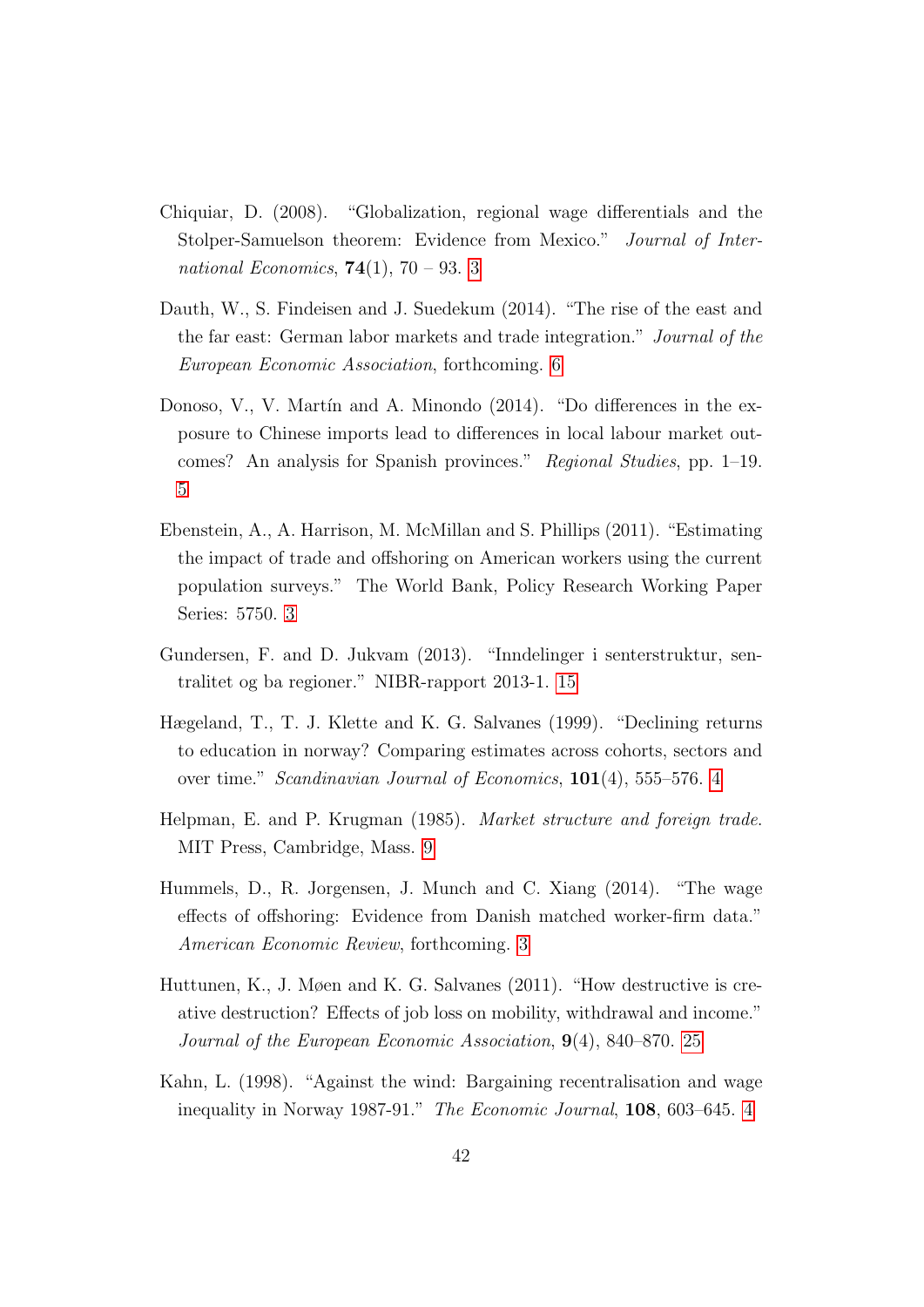- <span id="page-44-3"></span>Kovak, B. K. (2013). "Regional effects of trade reform: What is the correct measure of liberalization?" American Economic Review, 103, 1960–1976. [3](#page-4-0)
- <span id="page-44-0"></span>Krugman, P. R. (2008). "Trade and wages, reconsidered." Brookings Papers on Economic Activity, 39(1), 103–154. [2](#page-3-0)
- <span id="page-44-5"></span>Moene, K. O. and M. Wallerstein (1997). "Pay inequality." Journal of Labor Economics, 15(3), 403–30. [4](#page-5-0)
- <span id="page-44-1"></span>Salvanes, K. G. and S. E. Førre (2004). "Effects on employment of trade and technical change: Evidence from Norway." Economica, 70, 293–329. [2](#page-3-0)
- <span id="page-44-2"></span>Topalova, P. (2010). "Factor immobility and regional impacts of trade liberalization: Evidence on poverty from India." American Economic Journal: Applied Economics,  $2(4)$ ,  $1 - 41$ . [3](#page-4-0)
- <span id="page-44-4"></span>Verhoogen, E. A. (2008). "Trade, quality upgrading, and wage inequality in the Mexican manufacturing sector." Quarterly Journal of Economics,  $123(2)$ ,  $489 - 530$ . [3](#page-4-0)
- <span id="page-44-6"></span>von Wachter, T. and S. Bender (2006). "In the right place at the wrong time: The role of firms and luck in young workers' careers." The American Economic Review, 96(5), 1679–1705. [25](#page-26-0)